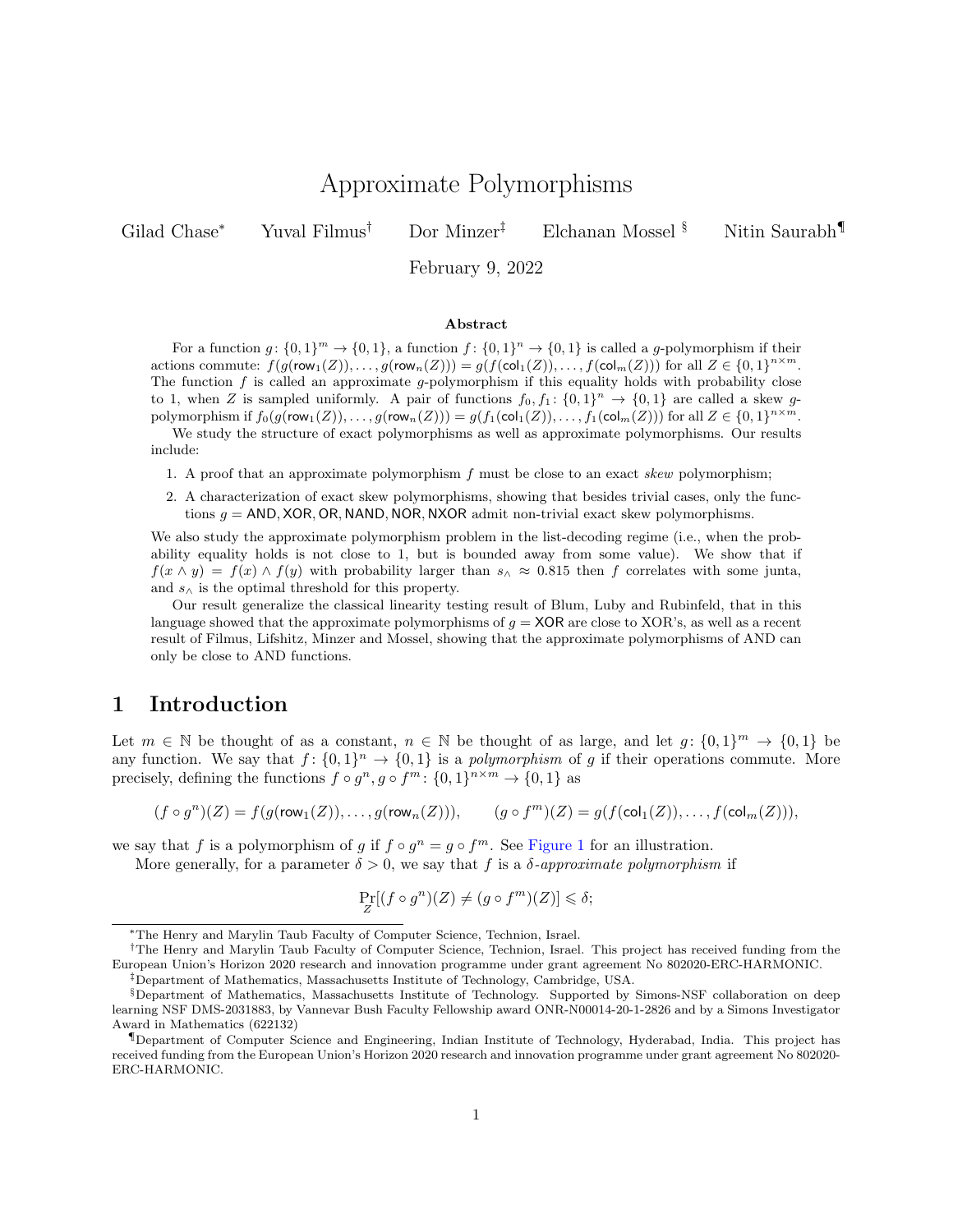| $Z_{11}$               | . | $Z_{1m}$              |    | $g(\mathsf{row}_1(Z))$      |
|------------------------|---|-----------------------|----|-----------------------------|
|                        |   |                       |    |                             |
| $Z_{n1}$               |   | $Z_{nm}$              |    | $\gamma(\mathsf{row}_n(Z))$ |
|                        |   |                       |    |                             |
| $f(\mathsf{col}_1(Z))$ | . | $(\mathsf{col}_m(Z))$ | 9. | $^\ast$                     |

<span id="page-1-0"></span>Figure 1: f is a polymorphism of g, in symbols  $f \circ g^n = g \circ f^m$ , if applying g to the bottom row produces identical results to applying  $f$  to the rightmost column.

here and throughout, the distribution over Z is uniform over  $\{0,1\}^{n \times m}$ . We note that for any function g, one always has dictatorship functions as polymorphisms. Namely, for each  $j \in [n]$ , it is easily seen that the function  $f(x) = x_j$  is a polymorphism of g as

$$
(f \circ g^n)(Z) = g(\text{row}_j(Z)) = (g \circ f^m)(Z).
$$

Dictatorship polymorphisms will thus be referred to as *trivial polymorphisms* of g. If g possesses a mild structural property, then there are additional trivial polymorphisms: when  $g$  is odd, anti-dictatorships also form polymorphisms; if  $g(b, \ldots, b) = b$ , then the constant function  $f(x) = b$  also forms a polymorphism. What can be said about the structure of functions q that have non-trivial polymorphisms? More generally, what can be said about functions  $g$  that have approximate polymorphisms that are far from being trivial? Furthermore, can we classify the structure of the approximate polymorphisms in these cases?

The problem of studying the structure of polymorphisms as well as approximate polymorphisms has appeared in several different contexts throughout theoretical computer science:

- 1. Universal algebra and the complexity of constraint satisfaction problems. In this context, the function g is allowed to be a predicate rather than a function, and a polymorphism is a function f that takes satisfying assignments to g, ordered as rows in the matrix  $Z \in \{0,1\}^n$ , and produces a satisfying assignment for g in the form  $f^m(Z)$  (i.e., somewhat of a one-sided version of the above equation). In this context, the existence of non-trivial polymorphisms is strongly linked to the complexity of the constraint satisfaction problem corresponding to the predicate  $g$  (see for example  $[BKW17]$ ).
- <span id="page-1-1"></span>2. Property testing. Perhaps the most basic problem in property testing, the linearity testing problem  $BLR90, BCH+96$  $BLR90, BCH+96$  $BLR90, BCH+96$ , can be cast in the language of approximate polymorphisms. Here, one takes  $m = 2$  and the function  $g(x, y) = x \oplus y$ , in which case a function f is an  $\delta$  approximate polymorphism if  $f(x \oplus y) = f(x) \oplus f(y)$  with probability  $\geq 1 - \delta$ , where x and y are sampled uniformly and independently from  $\{0,1\}^n$ . This question, as well as its  $1/2 + \delta$  list-decoding variant have been well studied and are useful in the study of PCP's  $[Hås01]$ .
- 3. Social choice theory. In this context, one thinks of the functions  $f, g$  as voting rules, and then the above functions  $f \circ g^n$ ,  $g \circ f^m$  can be thought of as two ways of aggregating these voting rules in order to reach a final outcome. Due to this interpretation, it makes sense to also consider the "cross" version of the problem, wherein we have multiple functions f, say  $f_0, \ldots, f_m$ , and we replace the above equation by

<span id="page-1-3"></span><span id="page-1-2"></span>
$$
(f_0 \circ g^n)(Z) = g(f_1(\text{col}_1(Z)), \dots, f_m(\text{col}_m(Z))).
$$

The interpretation here is that there are n voters that cast their yes/ no opinion on each one of  $m$ topics; notationally, the vector row<sub>i</sub>(Z) represents the opinions of voter i. The goal is to aggregate these opinions about the topic to reach a final conclusion, and naturally this can be done in one of two ways: first, one may aggregate the opinion of each voter, and then aggregate the final conclusion of each voter. This way of aggregation is represented by  $(f_0 \circ g^n)(Z)$ . Another way to aggregate these opinions is to first reach a final conclusion regarding each topic, which is  $f_j(\text{col}_j(Z))$  in the above notation, and then aggregate those; this is represented by the function  $g(f_1(\text{col}_1(Z)), \ldots, f_m(\text{col}_m(Z)))$ . Thus,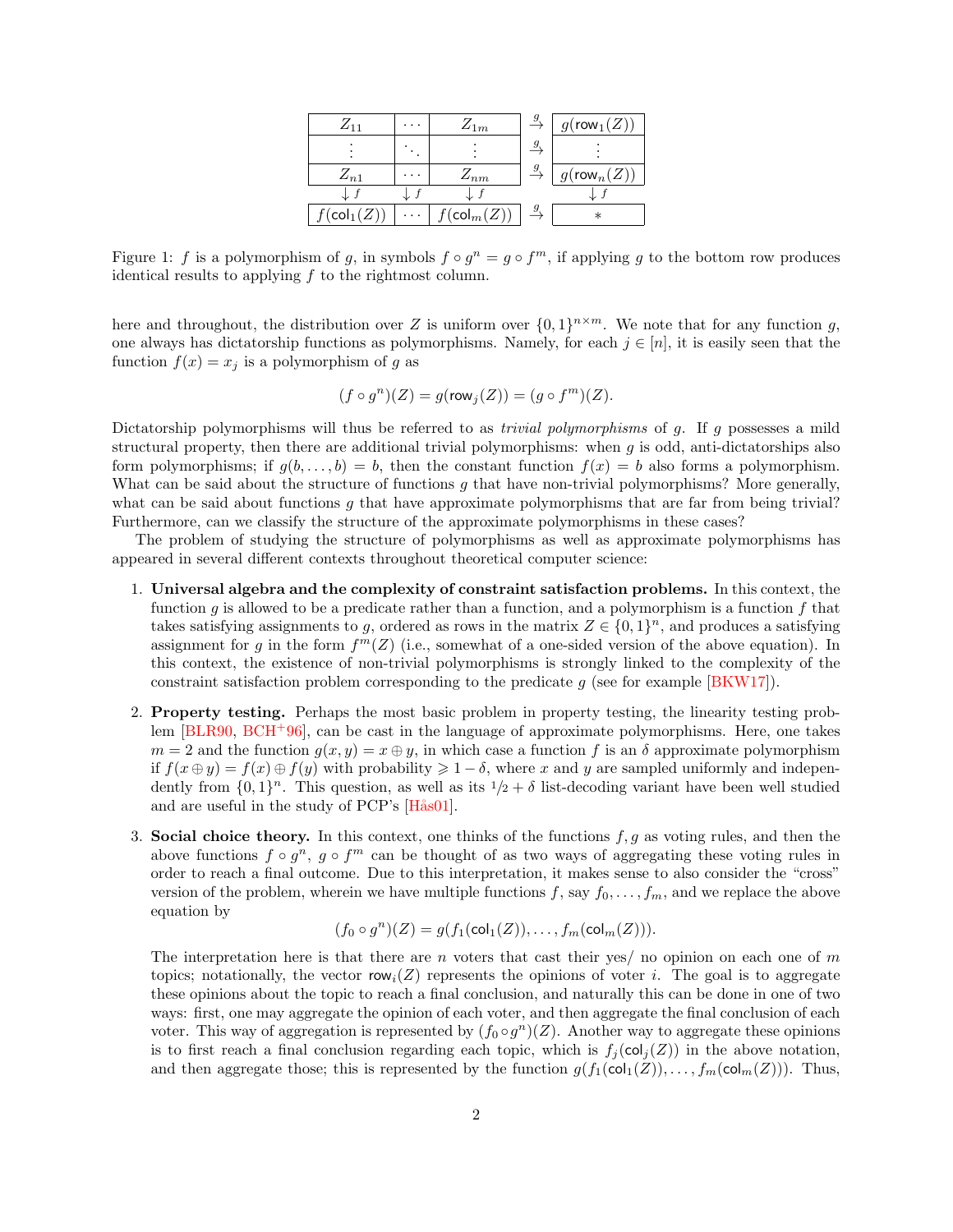in this interpretation, the question asks for which aggregation rules g and  $f_i$  does it hold that the two natural ways of aggregating the votes are essentially equivalent.

The case where  $q$  is an AND function is a prominent example that has been studied in this context. In particular, the fact that  $f =$  Majority does not yield equivalent rules is known as the *Doctrinal* paradox, which raised the question of what are all f's in this case that yield equivalent rules. This problem has been addressed by Nehama [\[Neh13\]](#page-37-3) in the context of social choice theory and by Parnas, Ron and Samorodnitsky [\[PRS02\]](#page-38-0) from the property testing point of view, and both works establishing partial results. A recent work [\[FLMM20\]](#page-37-4) has improved these results, showing that in this case the approximate polymorphisms of  $g$  can only be functions that are close to AND functions.

With this in mind, it makes sense to ask what is the most general result one can prove when  $q$  is a general function on constantly many coordinates. Indeed, answering this question is the main goal of this paper:

Determine all pairs  $f, g$  which are *approximate polymorphisms*:

<span id="page-2-6"></span><span id="page-2-5"></span><span id="page-2-3"></span><span id="page-2-1"></span> $\Pr[f \circ g^n = g \circ f^m] \geq 1 - \delta.$ 

### 1.1 The structure of exact polymorphisms

The exact polymorphisms variant of this problem, i.e. the case that  $\delta = 0$ , has been previously studied by Dokow and Holzman [\[DH09\]](#page-37-5). They manage to give the following tight classification of all possible pairs  $f, g$ in which  $f$  is a polymorphism of  $g$ :

- <span id="page-2-2"></span>1. One of  $f, g$  is constant, a dictator  $(x_i)$ , or an anti-dictator  $(\neg x_i)$ .
- 2.  $f, g$  are XORs or their negation.
- 3.  $f, q$  are ANDs.
- 4.  $f, g$  are ORs.

Stated otherwise, the only g's that have non-trivial polymorphisms are AND's, OR's, XOR's and NXOR's. It is interesting to note that in each one of these cases, the answer to the approximate polymorphisms problem has already been resolved; the case g is an XOR or an NXOR is linearity testing [\[BLR90,](#page-37-1) [BCH](#page-36-0)<sup>+</sup>96], and it is well-known that f must be close to an XOR or its negation. When g is an AND, it was shown in [\[FLMM20\]](#page-37-4) that f is close to zero or to an AND, and the case where  $q$  is an OR is similar.

Thus, it would be natural to guess that the only  $g$ 's that have non-trivial approximate polymorphisms would be exactly the  $q$ 's found by Dokow and Holzman. Furthermore, we would expect that if  $q$  is not an XOR, NXOR, AND, or OR, and  $f$  is an approximate polymorphism, then  $f$  must be trivial, i.e. close to a constant, a dictator, or an anti-dictator. Here and throughout, closeness is measured with respect to the Hamming distance over the uniform measure on  $\{0,1\}^n$ .

#### 1.2 Main results

#### 1.2.1 Approximate polymorphisms

In this language, our main result reads:

<span id="page-2-0"></span>**Theorem 1.1.** Fix g:  $\{0,1\}^m \to \{0,1\}$ . For every  $\varepsilon > 0$  there exists  $\delta > 0$  (depending on both g and  $\varepsilon$ ) such that if  $f: \{0,1\}^n \rightarrow \{0,1\}$  satisfies

<span id="page-2-4"></span>
$$
\Pr_Z[(f \circ g^n)(Z) = (g \circ f^m)(Z)] \geq 1 - \delta,
$$

then either: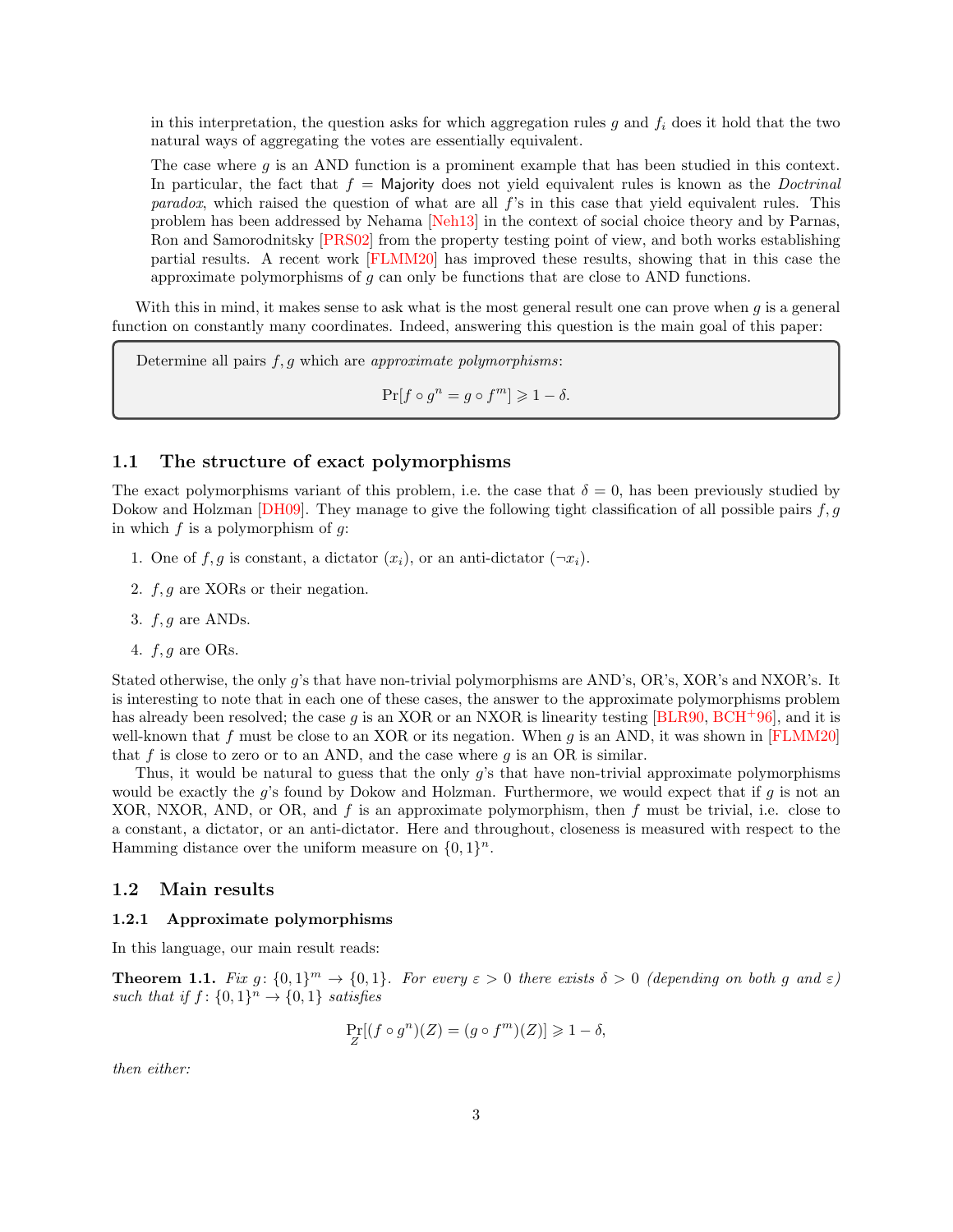- 1. f is  $\varepsilon$ -close to a constant, dictator, anti-dictator or an exact polymorphism of q;
- 2. g is either an NOR or an NAND, and f is  $\varepsilon$ -close to an OR or an AND (respectively).

Naively, one may have hoped that the first item in the theorem must always hold, however as we explain next, it is necessary to include the second item as well. Suppose that g is unbalanced, so that  $p = \mathbb{E}[q]$  is at least  $2^{-m}$ -far from 1/2. Suppose we have functions  $f_0$  and  $f_1$  satisfying  $f_0 \circ g^n = g \circ f_1^m$ . Given such  $f_0, f_1$ , we may construct a function f agreeing with  $f_1$  around the middle slice and with  $f_0$  around the pn-slice, and have that  $f \circ g^n \approx g \circ f^m$ . All new solutions in [Theorem 1.1](#page-2-0) arise from such skew polymorphisms.

Dokow and Holzman in fact solved the more general cross version of the problem defined above. Namely, they managed to classify all solutions to the equation  $f_0 \circ g^n = g \circ (f_1, \ldots, f_m)$ . Our main result extends to this setting as well, and we prove an analog of [Theorem 1.1](#page-2-0) for it as well:

<span id="page-3-1"></span>**Theorem 1.2.** Fix g:  $\{0,1\}^m \to \{0,1\}$ . For every  $\varepsilon > 0$  there exists  $\delta > 0$  (depending on both g and  $\varepsilon$ ) such that if  $f_0, \ldots, f_m: \{0,1\}^n \to \{0,1\}$  satisfy

$$
\Pr_Z[(f_0 \circ g^n)(Z) = (g \circ (f_1, \ldots, f_m))(Z)] \geq 1 - \delta,
$$

then  $f_0, \ldots, f_m$  are  $\varepsilon$ -close to functions  $F_0, \ldots, F_m: \{0,1\}^n \to \{0,1\}$  satisfying  $F_0 \circ g^n = g \circ (F_1, \ldots, F_m)$ . (In the case of  $f_0, F_0$ , closeness is with respect to the biased measure  $\mu_p$ , where  $p = \Pr[g = 1].$ )

In the context of [Theorem 1.1,](#page-2-0) we have  $f_0 = \cdots = f_m = f$ . While we can guarantee that  $F_1 = \cdots = F_m$ , it is not necessarily the case that  $F_0 = F_1$ . This is the reason for the second option in the statement of [Theorem 1.1.](#page-2-0)

We also provide an alternative proof of the classification of Dokow and Holzman [\[DH09\]](#page-37-5), using Boolean function analysis. To illustrate the merits of this proof technique, we classify all solutions of the slightly more general equation

<span id="page-3-2"></span>
$$
f_0 \circ g^n = h \circ (f_1, \ldots, f_m).
$$

#### 1.2.2 The list decoding regime

As discussed earlier, the linearity testing problem, which constitutes one example of the approximate polymorphisms problem, can be studied in several different regimes:

- 1. Exact regime: If  $Pr[f(x \oplus y) = f(x) \oplus f(y)] = 1$  then f is an XOR.
- 2. Approximate regime: If  $Pr[f(x \oplus y) = f(x) \oplus f(y)] \ge 1 \delta$  then f is  $O(\delta)$ -close to an XOR.
- 3. List decoding regime: If  $Pr[f(x \oplus y) = f(x) \oplus f(y)] \ge 1/2 + \delta$  then f is  $\Omega(\delta)$ -correlated with some XOR.

In this language, Dokow and Holzman extended the exact regime to arbitrary functions  $g$  (in linearity testing,  $g(x, y) = x \oplus y$ , and [Theorem 1.1](#page-2-0) extends the approximate regime to arbitrary functions q. Our second main result extends the list decoding regime to arbitrary functions g.

<span id="page-3-0"></span>**Theorem 1.3.** Fix  $g: \{0,1\}^m \to \{0,1\}$  which is not an XOR or an NXOR. There exists a constant  $s_g < 1$ such that the following holds:

1. For every  $\varepsilon > 0$  there exist  $L, \delta > 0$  such that if

$$
\Pr_Z[(f\circ g^n)(Z)=(g\circ f^m)(Z)]\geqslant s_g+\delta
$$

then f is  $\varepsilon$ -correlated with some Boolean L-junta h, that is,  $Pr[f = h] \geq 1/2 + \varepsilon$ . (Without loss of generality, we can take h to be an XOR.)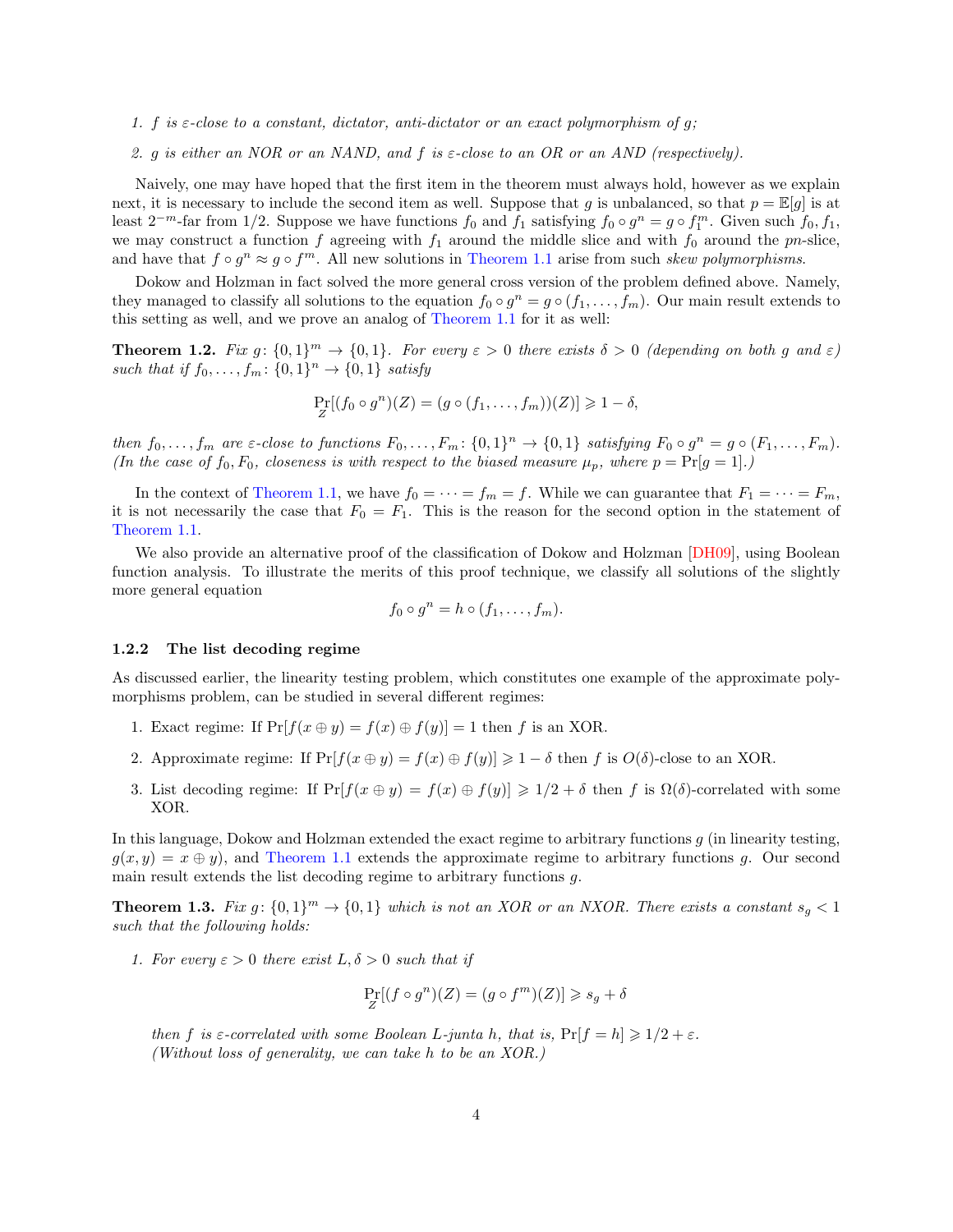2. For every sufficiently small  $\delta > 0$ , there exists large enough n and a function  $f: \{0,1\}^n \to \{0,1\}$  such that the correlation of f with any  $(1/\delta)$ -junta is at most  $\delta$ , and

<span id="page-4-8"></span><span id="page-4-5"></span><span id="page-4-4"></span><span id="page-4-3"></span><span id="page-4-2"></span>
$$
\Pr_Z[(f \circ g^n)(Z) = (g \circ f^m)(Z)] \leq s_g - \delta.
$$

A similar result also holds if  $q$  is an XOR or an NXOR of at least two variables, with the following difference: instead of guaranteeing that  $f$  correlates with a junta, all we can show is that it is correlated with an XOR (which is also all we can hope for, since XORs are exact polymorphism of XOR).

Computing the value of  $s_g$  may be a challenging task in general. When g is an XOR, one has  $s_g = 1/2$ . When  $g(x, y) = x \wedge y$ , one may have expected  $s_q$  to be equal to 3/4 (as was conjectured by [\[FLMM20\]](#page-37-4)). It turns out that it is actually higher, about 0.814975.

#### 1.2.3 Comparison to previous work

Our main theorems generalize classical work on linearity testing  $[BLR90, BCH<sup>+</sup>96]$  $[BLR90, BCH<sup>+</sup>96]$  $[BLR90, BCH<sup>+</sup>96]$  $[BLR90, BCH<sup>+</sup>96]$ , which is the special case of  $g = XOR$ .

This work was prompted by recent work [\[FLMM20\]](#page-37-4) which proved [Theorem 1.1](#page-2-0) in the special case of  $q = \text{AND}$ . [Theorem 1.1](#page-2-0) and [Theorem 1.3](#page-3-0) answer two of the three open questions posed in [\[FLMM20\]](#page-37-4).

Several other results in the literature can be seen as analogs of [Theorem 1.1](#page-2-0) in the more general case of predicates:

1. Arrow's theorem. The  $NAE_3$  predicate is a predicate on triples of bits which holds whenever the three bits are not all equal. Arrow's theorem [\[Arr50\]](#page-36-1) for three candidates states, in our language, that the only polymorphisms of  $NAE_3$  satisfying  $f(0, \ldots, 0) = 0$  and  $f(1, \ldots, 1) = 1$  are dictators. Wilson [\[Wil72\]](#page-38-1) improved this, showing that the only polymorphisms of  $NAE_3$  are dictators and antidictators.

<span id="page-4-10"></span><span id="page-4-9"></span><span id="page-4-7"></span><span id="page-4-1"></span>Mossel [\[Mos12\]](#page-37-6), improving on earlier work of Kalai [\[Kal02\]](#page-37-7), showed that approximate polymorphisms of NAE<sup>3</sup> are close to dictators or to anti-dictators. Mossel's result is more general, allowing for more than three candidates.[1](#page-4-0) Mossel's work was subsequently improved quantitatively by Keller [\[Kel12\]](#page-37-8).

2. Intersecting families. An intersecting family is the same as a polymorphism of the binary predicate  $NAND<sub>2</sub>$  on pairs of bits. We define approximate polymorphisms of  $NAND<sub>2</sub>$  with respect to the unique distribution  $\mu_{p,p}$  supported on the support of NAND<sub>2</sub> whose marginals are  $\mu_p$ .

<span id="page-4-6"></span>Friedgut and Regev [\[FR18\]](#page-37-9) proved, in our language, that when  $p < 1/2$ , any approximate polymorphism of  $NAND<sub>2</sub>$  is close to an exact polymorphism of  $NAND<sub>2</sub>$ .

#### 1.3 Techniques: Theorem 1.1

The proof of [Theorem 1.1](#page-2-0) is composed of two parts. First, we show that  $f$  is close to a junta. Second, we use this to reduce the approximate question to an exact question.

We can assume without loss of generality that  $g$  depends on all coordinates. If  $g$  is an XOR or an NXOR then [Theorem 1.1](#page-2-0) reduces to linearity testing (except for the trivial cases  $m = 0$  and  $m = 1$ ), and so we can assume that g is not an XOR or an NXOR. This implies that g has an input  $\alpha$  with a nonsensitive coordinate j, that is,  $g(\alpha) = g(\alpha^{\oplus j})$ , where  $\alpha^{\oplus j}$  results from flipping the jth coordinate. To simplify notation, we assume that  $j = m$ .

#### 1.3.1 Showing that  $f$  is close to a junta

The basic argument In this part, we assume that  $(f \circ g^n)(Z) = (g \circ f^m)(Z)$  with probability at least  $1 - \eta$ . Later on, we will choose  $\delta$  as a function of both  $\eta$  and the size of the junta.

<span id="page-4-0"></span><sup>&</sup>lt;sup>1</sup>Mossel's result is even more general, classifying also exact and approximate multi-polymorphisms, in which different f's are allowed for different columns.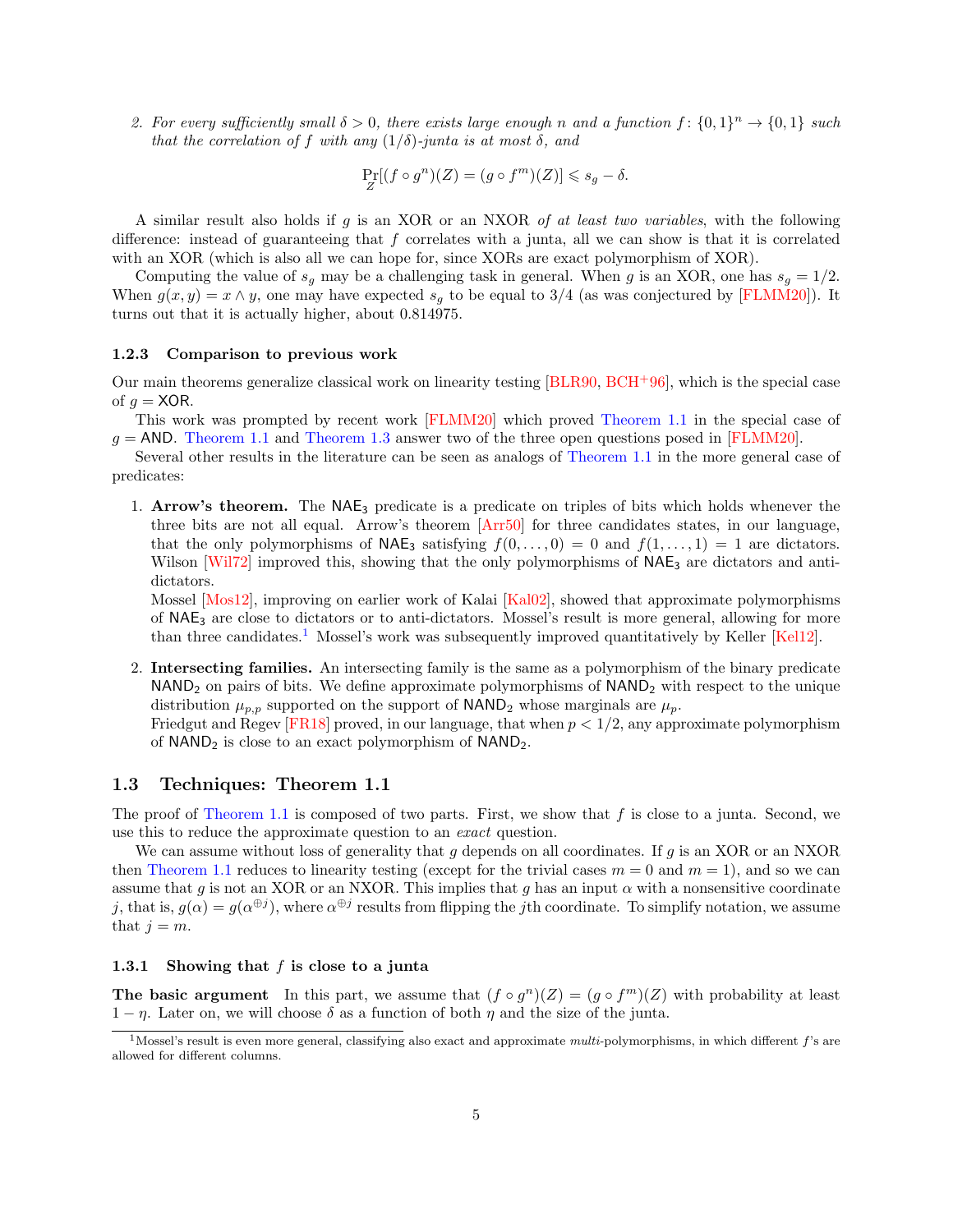Suppose first that all variables in f have small influence. In this case, we will show that f is  $\varepsilon$ -close to a constant function. We do this by assuming that f is  $\varepsilon$ -far from constant and reaching a contradiction.

The idea is to construct two correlated inputs  $Z, W$ , each individually uniformly random, such that

$$
(f \circ g^n)(Z) = (f \circ g^n)(W)
$$

with probability 1. To sample such  $Z, W$ , we use the input  $\alpha$ . Namely, we form W by resampling the mth coordinate of each row whose first  $m-1$  coordinates agree with  $\alpha$ . Thus, by the approximate polymorphism condition, it follows that  $(g \circ f^m)(Z) = (g \circ f^m)(W)$  with probability  $\geq 1 - 2\eta$ ; as we argue next, this last fact will tell us that  $f$  must be close to constant.

Since g depends on all coordinates, there is an input  $\beta$  such that  $g(\beta) \neq g(\beta \oplus e_m)$ ; suppose without loss of generality that  $g(\beta_1, \ldots, \beta_{m-1}, x_m) = x_m$ . By assumption, f is  $\varepsilon$ -far from constant, and so with probability at least  $\varepsilon^{m-1}$ , if we evaluate f on the first  $m-1$  columns of Z (which are identical to the corresponding columns of W) then we obtain  $\beta_1, \ldots, \beta_{m-1}$ . When this happens,

$$
(g \circ fm)(Z) = f(\text{col}_{m}(Z))
$$
 and  $(g \circ fm)(W) = f(\text{col}_{m}(W)),$ 

and we get that  $f(\mathsf{col}_m(Z)) = f(\mathsf{col}_m(W))$  with probability  $\geq 1-2\eta$ . To analyze this event, we consider the following equivalent way of sampling  $z = \text{col}_m(Z)$  and  $w = \text{col}_m(W)$ :

- 1. Sample a subset  $R \subseteq [n]$  by including each element with probability  $2^{-(m-1)}$ ; these are the rows whose first  $m - 1$  columns agree with  $\alpha$ .
- 2. Sample  $z_j = w_j$  for each  $j \notin R$ .
- 3. Sample  $z_j, w_j$  independently for each  $j \in R$ .

<span id="page-5-1"></span>The first two steps define a random restriction, and to reach a contradiction we would like to argue that this random restriction still has a significant variance with high probability (so that we will in fact have  $f(z) \neq f(w)$  with significant probability). Indeed, this is true provided the variance of f is significant and all of the (low-degree) influences of f are small; this is the so-called "It Ain't Over Till It's Over" theorem from  $[MOO10]$ . A bit more precisely, this result asserts that provided the influences of f are small, it is extremely likely (the failure probability is smaller than  $\varepsilon^{m-1}/2$ ) that f is γ-far from constant even after the random restriction, where  $\gamma(\varepsilon, m) > 0$ . This gives us that

$$
\Pr[(g \circ f^m)(Z) \neq (g \circ f^m)(W)] \geqslant \left(\varepsilon^{m-1} - \frac{\varepsilon^{m-1}}{2}\right) \cdot 2\gamma(1-\gamma).
$$

Thus, choosing  $\eta$  so that  $2\eta$  is smaller than this expression, we reach a contradiction. This contradiction thus implies that if all of the influences of f are small, then the only way for f to be an approximate polymorphism of  $g$  is that  $f$  is close to a constant.

<span id="page-5-0"></span>Lifting the small low-degree influences assumption. An arbitrary function  $f$  could potentially have variables with large low-degree influence. To generalize our argument to this case, we make use of a regularity lemma  $\overline{Jon16}$  by Jones. This lemma asserts that one may find a small set of variables T such that randomly restricting them in f, one gets a function with no significant low-degree influences with probability close to 1. Thus, we first perform this random restriction, and then use a variant of the above argument to argue that under such restrictions,  $f$  must be in fact close to a constant. Overall, we obtain that  $f$  is close to a junta.

#### 1.3.2 Deducing Theorem 1.1

The previous part shows that  $f$  is close to a junta  $F$ , say depending on the first  $L$  coordinates. We split the input Z accordingly to two matrices:  $Z^{(1)}$  consists of the first L rows, and  $Z^{(2)}$  consists of the remaining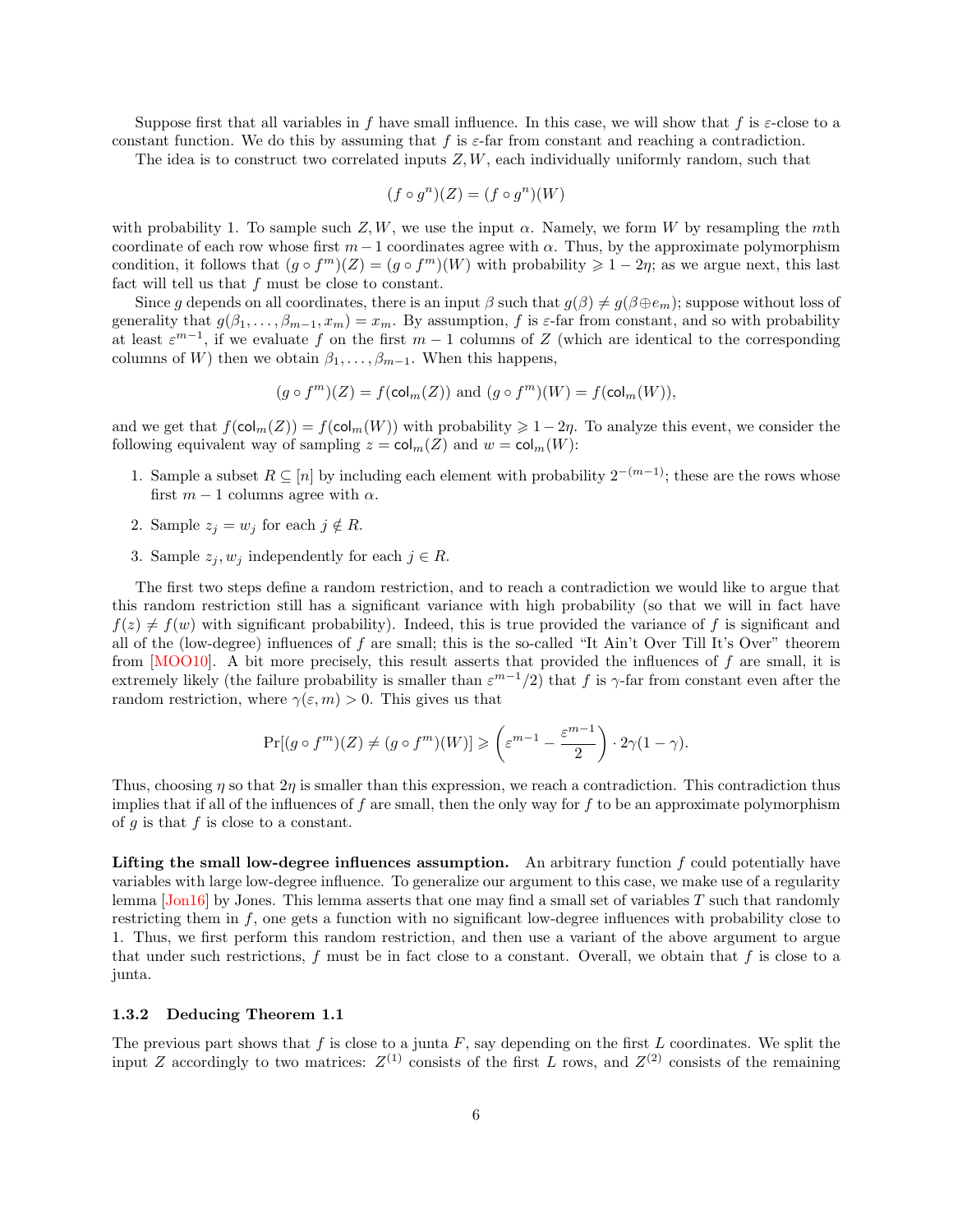rows. Thus with probability  $1 - \delta$ ,

$$
f(g(\text{row}_1(Z^{(1)})), \ldots, g(\text{row}_L(Z^{(1)})), g(\text{row}_1(Z^{(2)})), \ldots, g(\text{row}_{n-L}(Z^{(2)}))) =
$$
  

$$
g(f(\text{col}_1(Z^{(1)}), \text{col}_1(Z^{(2)})), \ldots, f(\text{col}_m(Z^{(1)}), \text{col}_m(Z^{(2)}))).
$$

If we fix  $Z^{(2)}$  then we can find functions  $f_0, \ldots, f_m: \{0,1\}^L \to \{0,1\}$  such that the left-hand side becomes  $f_0 \circ g$ , and the right-hand side becomes  $g \circ (f_1, \ldots, f_m)$ .

For a typical  $Z^{(2)}$ , the functions  $f_1, \ldots, f_m$  are all close to F and so to each other, and furthermore

$$
\Pr[f_0 \circ g^n \neq g \circ (f_1, \dots, f_m)] \leq \delta.
$$

We choose  $\delta < \min(\eta, 2^{-mL})$ , and so this implies that in fact,

$$
f_0 \circ g^n = g \circ (f_1, \ldots, f_m).
$$

Since the functions  $f_1, \ldots, f_m$  are close to each other, the classification of all solutions to the equation  $f_0 \circ g = g \circ (f_1, \ldots, f_m)$  implies that  $f_1 = \cdots = f_m$  (except for some corner cases), and so  $f_0 \circ g = g \circ f_1$ . This completes the proof, since both  $f_1$  and  $f$  are close to  $F$ .

### 1.4 Techniques: Theorem 1.3

We illustrate the proof of the theorem in the special case of the AND function. It will be more convenient to switch from  $\{0,1\}$  to  $\{-1,1\}$ , and to consider  $g(x_1, x_2) = x_1 \wedge x_2 = \min(x_1, x_2)$  (which is one possible interpretation of AND).

We prove the theorem in contrapositive: assuming that all low-degree Fourier coefficients are small (which is equivalent to having small correlation with all XORs), we will bound  $Pr[f(x \wedge y) = f(x) \wedge f(y)]$ , or rather  $\mathbb{E}[f(x \wedge y)(f(x) \wedge f(y))]$  (this is one reason to switch to  $\{-1,1\}$ ).

The main idea is to apply the invariance principle in order to switch to a problem in Gaussian space. For this, we need f to have small low-degree influences, as well as low degree. We can assume that f has small low-degree influences by appealing to Jones' regularity lemma. In order to reduce the degree of f, we apply a small amount of noise. An expansion argument of Mossel [\[Mos10\]](#page-37-12) shows that the noise doesn't affect the expectation by much, essentially since given x and  $x \wedge y$  there is some uncertainty regarding y.

What do we get in Gaussian space? The vector

<span id="page-6-0"></span>
$$
\frac{(x \wedge y) + 1/2}{\sqrt{3/4}}, x, y
$$

has expectation zero and covariance matrix

$$
\Sigma = \begin{pmatrix} 1 & \frac{1}{\sqrt{3}} & \frac{1}{\sqrt{3}} \\ \frac{1}{\sqrt{3}} & 1 & 0 \\ \frac{1}{\sqrt{3}} & 0 & 1 \end{pmatrix}.
$$

This shows that for some functions  $q, p \colon \mathbb{R}^n \to \mathbb{R}$ ,

$$
\mathbb{E}[f(x \wedge y)(f(x) \wedge f(y))] \approx \mathbb{E}[q(\mathcal{G}_0)(p(\mathcal{G}_1) \wedge p(\mathcal{G}_2))],
$$

where  $(\mathcal{G}_0, \mathcal{G}_1, \mathcal{G}_2)$  is a multivariate Gaussian with expectation zero and covariance  $\Sigma$ , and  $p(\mathcal{G}_1) \wedge p(\mathcal{G}_2)$  $(-1 + p(\mathcal{G}_1) + p(\mathcal{G}_2) + p(\mathcal{G}_1)p(\mathcal{G}_2))/2$  is the multilinear extension of  $\wedge$ . Due to the degree-reducing noise, p depends mostly on the behavior of  $f$  around the middle slice, and  $q$  depends mostly on its behavior around the quarter slice. A standard truncation argument lets us assume that  $q, p$  attain values in [−1, 1], and a further rounding argument lets us assume that they attain values in  $\{-1, 1\}$ .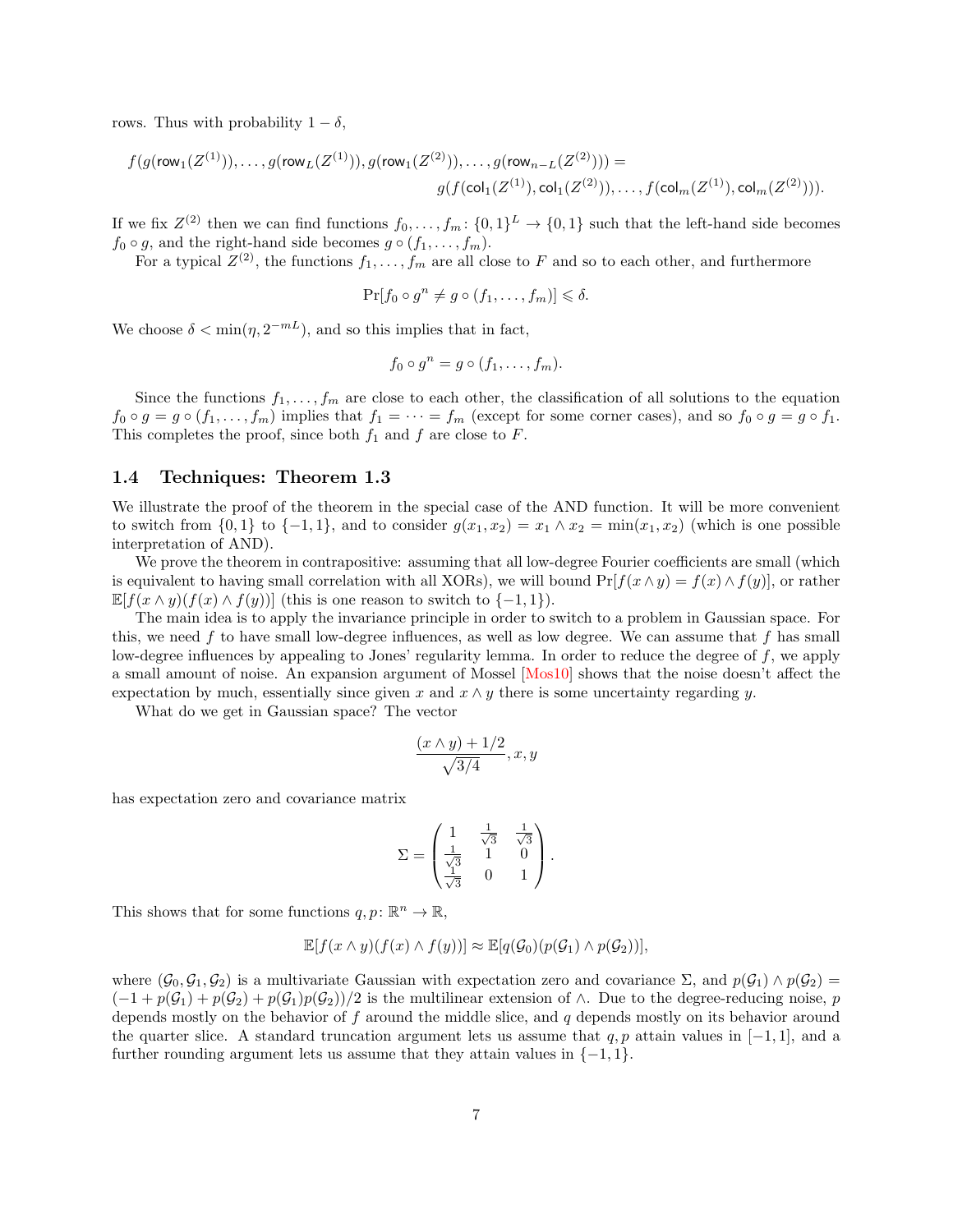The assumption that f has no large low-degree Fourier coefficients translates to  $\mathbb{E}[p] \approx 0.2$  $\mathbb{E}[p] \approx 0.2$  We do not have control over  $\mathbb{E}[q]$ , since it is controlled by the low-degree Fourier coefficients of f with respect to the  ${-1, 1}$ -analog of  $\mu_{1/4}$ . Applying a generalization of Borell's theorem due to Neeman [\[Nee14\]](#page-37-13), this is enough to show that the optimal choice for  $p$  is the one-dimensional sign function. By calculating the corresponding optimal choice for  $q$ , we obtain

<span id="page-7-2"></span>
$$
\Pr[f(x \wedge y) = f(x) \wedge f(y)] \lesssim 0.814975356673002.
$$

Here is a matching construction: take f to be the majority function for inputs x such that  $\frac{1}{n} \sum_i x_i \approx 0$ , and an appropriate threshold function elsewhere. The construction exploits the fact that random points  $x, y \in \{-1, 1\}^n$  satisfy  $\frac{1}{n} \sum_i x_i, \frac{1}{n} \sum_i y_i \approx 0$  while  $\frac{1}{n} \sum_i (x_i \wedge y_i) \approx -\frac{1}{2}$ . Choosing the optimal threshold gives a function f with

$$
Pr[f(x \wedge y) = f(x) \wedge f(y)] \gtrsim 0.814975356673002.
$$

Explicitly, the following function f works, for  $\alpha \approx 0.786706162859393$ :

$$
f(x_1,...,x_n) = \begin{cases} +1 & \text{if } \mathbb{E}[x] \geq 0, \\ -1 & \text{if } -\frac{1}{4} \leq \mathbb{E}[x] < 0, \\ +1 & \text{if } -\frac{1}{2} - \frac{\alpha}{\sqrt{n}} \leq \mathbb{E}[x] < -\frac{1}{4}, \\ -1 & \text{if } \mathbb{E}[x] < -\frac{1}{2} - \frac{\alpha}{\sqrt{n}}, \end{cases}
$$

where  $\mathbb{E}[x] = \frac{1}{n} \sum_i x_i$ .

### 1.5 Techniques: Classifying exact (multi-)polymorphisms

Dokow and Holzman [\[DH09\]](#page-37-5) classified all exact multi-polymorphisms, that is, all exact solutions to the equation  $f_0 \circ g^n = g \circ (f_1, \ldots, f_m)$ , using combinatorial arguments. We present an alternative proof using Boolean function analysis in [Section 6.](#page-30-0) For the sake of the proof, we switch from  $\{0, 1\}$  to  $\{-1, 1\}$ .

The proof proceeds in two main steps. In the first step, we determine all multilinear polynomials  $g, h: \{-1, 1\}^m \to \mathbb{R}$  and  $f_0, \ldots, f_m: \{-1, 1\}^n \to \mathbb{R}$  which solve the equation

<span id="page-7-1"></span>
$$
f_0(g(z_{11},...,z_{1m}),...,g(z_{n1},...,z_{nm}))=h(f_1(z_{11},...,z_{n1}),...,f_m(z_{1m},...,z_{nm})),
$$

where the functions  $f_0, \ldots, f_m, g, h$  are extended to  $\mathbb{R}^n$  or  $\mathbb{R}^m$  multilinearly. Except for some corner cases, these solutions all involve functions of the form

$$
A\prod_{i\in S}(x_i+\kappa_i)-B.
$$

In the second step, we observe that a function of the form above is Boolean iff it corresponds to either XOR, NXOR, AND, or OR, which completes the classification.

The first step is itself composed of two substeps. In the first substep, we relate the supports of the Fourier expansions of  $g, h, f_0, \ldots, f_m$  to that of  $f_0 \circ g$  and  $g \circ (f_1, \ldots, f_m)$ , and conclude that except for some corner cases, and after possibly removing irrelevant coordinates, deg  $g = \deg h = m$  and  $\deg f_0 = \deg f_1 = \cdots$ deg  $f_m = n$ . In the second step, we show that up to affine shifts, the only solution to  $f_0 \circ g^n = h \circ (f_1, \ldots, f_m)$ is  $g(y) = h(y) = \prod_{j=1}^{m} y_j$  and  $f_0(x) = f_1(x) = \cdots = f_m(x) = \prod_{i=1}^{m} x_i$ .

Paper organization After a few preliminaries in [Section 2,](#page-8-0) we prove [Theorem 1.1](#page-2-0) in [Section 3](#page-11-0) and [Theorem 1.2](#page-3-1) in [Section 4.](#page-15-0) We discuss the list decoding regime in [Section 5.](#page-19-0) [Section 6](#page-30-0) determines all solutions to the equation  $f_0 \circ g^n = h \circ (f_1, \ldots, f_m)$ . We close the paper with [Section 7,](#page-35-0) which poses several open questions.

<span id="page-7-0"></span><sup>&</sup>lt;sup>2</sup>Due to the application of Jones' regularity lemma, we are actually working with restrictions of f rather than f itself. In order to ensure that these restrictions have expectation close to zero, we need to assume that  $f$  has small lower-degree Fourier coefficients.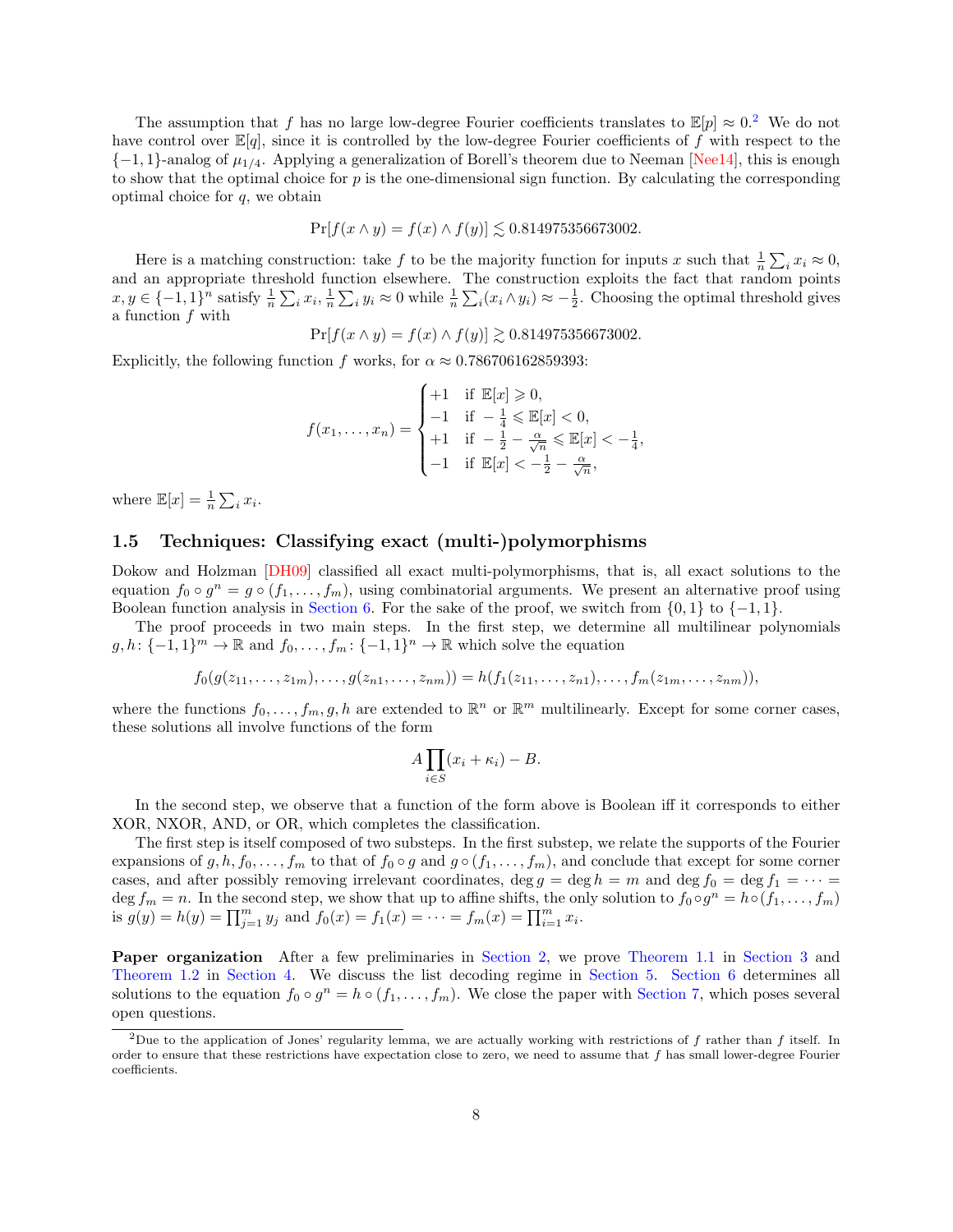Acknowledgements We thank the reviewers for helpful remarks.

## <span id="page-8-0"></span>2 Preliminaries

We assume that the reader is familiar with the rudiments of Boolean function analysis, as described in the monograph [\[O'D14\]](#page-38-2).

<span id="page-8-1"></span>We use  $[n]$  for  $\{1, \ldots, n\}$ . If v is a vector,  $v|_I$  denotes its restriction to the coordinates in I.

The low-degree influence is defined by  $\text{Inf}_i^{\leq d}[f] = \text{Inf}_i[f^{\leq d}]$ . The distribution  $\mu_p$  is the product distribution over  $\{0,1\}^n$  in which each coordinate equals 1 with probability p. We sometimes denote this distribution by  $\mu_p(\{0,1\}^n)$ . The distribution  $\mathcal{N}(0,1)$  is a standard normal distribution (zero mean, unit variance).

We use the notation  $x^{\oplus n}$  for the *n*-fold XOR of x. That is,  $x^{\oplus n} = 0$  if  $x = 0$  or *n* is even, and  $1^{\oplus n} = 1$  if  $n$  is odd. The latter definition makes sense even when  $n$  is negative.

A function  $f: \{0,1\}^n \to \{0,1\}$  is odd if  $f(\neg x) = \neg f(x)$ , where  $\neg x = (\neg x_1, \ldots, \neg x_n)$ , and even if  $f(\neg x) = f(x)$ . The function f is balanced if  $\mathbb{E}[f] = 1/2$ .

Two Boolean functions  $f, g \colon \{0, 1\}^n \to \{0, 1\}$  are  $\varepsilon$ -close if  $\Pr[f \neq g] \leq \varepsilon$ . The functions are  $\varepsilon$ -close with *respect to*  $\mu_p$  if  $\Pr_{\mu_p}[f \neq g] \leq \varepsilon$ .

A function f is a J-junta if it depends on at most J coordinates (if  $J \in \mathbb{N}$ ), or if it depends on the coordinates in  $J$  (if  $J$  is a set).

Unless stated otherwise, random variables ranging over  $\{0,1\}^n$  take the uniform distribution  $\mu_{1/2}$ .

Various results will start by fixing some parameters. Any subsequent big O bounds will depend on these parameters.

### 2.1 Polymorphisms

We start by formally defining polymorphisms. First, we define some required notation.

**Definition 2.1** (Composition). Let  $f: \{0,1\}^n \to \{0,1\}$  and  $g: \{0,1\}^m \to \{0,1\}$ . We define functions  $f \circ g^n : \{0,1\}^{nm} \to \{0,1\}$  and  $g \circ f^m : \{0,1\}^{nm} \to \{0,1\}$ , whose input is an  $n \times m$  matrix Z, by

$$
(f \circ g^n)(Z) = f(g(\text{row}_1(Z)), \dots, g(\text{row}_n(Z))),
$$
  
\n
$$
(g \circ f^m)(Z) = g(f(\text{col}_1(Z)), \dots, f(\text{col}_m(Z))).
$$

If  $f_1, \ldots, f_m: \{0,1\}^m \to \{0,1\}$ , we also define  $g \circ (f_1, \ldots, f_m): \{0,1\}^{nm} \to \{0,1\}$  by

$$
(g \circ (f_1, \ldots, f_m))(Z) = g(f_1(\text{col}_1(Z)), \ldots, f_m(\text{col}_m(Z))).
$$

We can now define polymorphisms and their generalizations, skew-polymorphisms and multi-polymorphisms. **Definition 2.2** (Polymorphisms). A function  $f: \{0,1\}^n \to \{0,1\}$  is a polymorphism of a function  $g: \{0,1\}^m \to$  ${0,1}$  if

$$
f \circ g^n = g \circ f^m.
$$

The pair  $f_0, f_1: \{0,1\}^n \to \{0,1\}$  forms a skew polymorphism of a function  $g: \{0,1\}^m \to \{0,1\}$  if

$$
f_0 \circ g^n = g \circ f_1^m
$$

.

A tuple  $f_0, \ldots, f_m: \{0,1\}^n \to \{0,1\}$  forms a multi-polymorphism of  $g: \{0,1\}^m \to \{0,1\}$  if

$$
f_0 \circ g^n = g \circ (f_1, \ldots, f_m).
$$

The function f is an  $\varepsilon$ -approximate polymorphism of q if

$$
\Pr[f \circ g^n = g \circ f^m] \geq 1 - \varepsilon.
$$

We define approximate versions of the other notions in a similar way.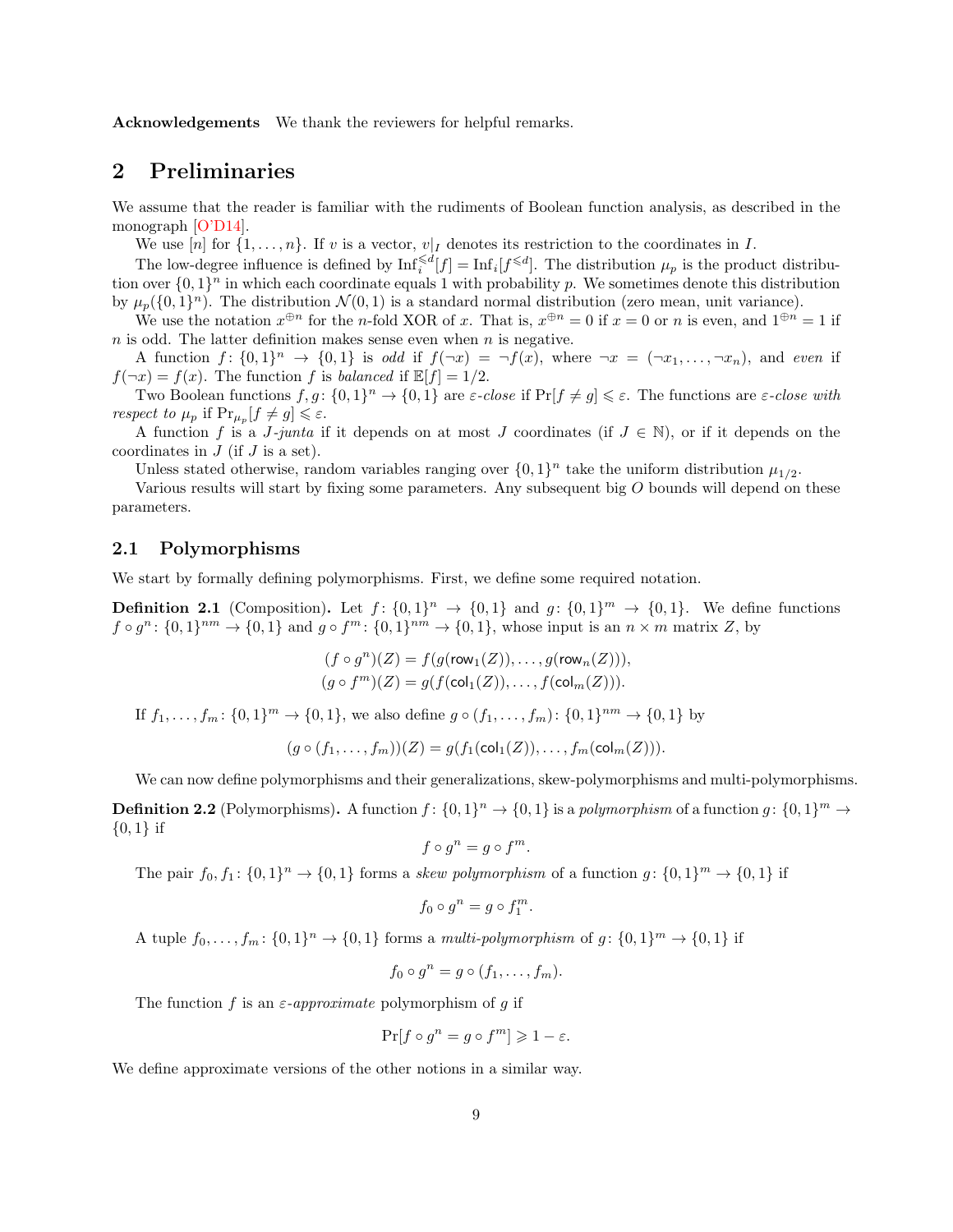<span id="page-9-1"></span>Dokow and Holzman [\[DH09\]](#page-37-5) essentially characterized all multi-polymorphisms (a result which we reprove in this paper). Let us first state the resulting characterization of polymorphisms.

**Theorem 2.3.** If  $f: \{0,1\}^n \to \{0,1\}$  is a polymorphism of  $g: \{0,1\}^m \to \{0,1\}$  then one of the following cases holds:

- $g = b$  is constant and  $f(b, \ldots, b) = b$ , or  $f = b$  is constant and  $g(b, \ldots, b) = b$ .
- $g = x_i$  and f is arbitrary, or  $f = x_i$  and g is arbitrary.
- $q = \neg x_i$  and f is odd, or  $f = \neg x_i$  and q is odd.
- There exist  $I \subseteq [n]$  and  $J \subseteq [m]$  such that  $f(x) = \bigoplus_{i \in I} x_i \oplus a$ ,  $g(x) = \prod_{j \in J} x_j \oplus b$ , and  $a^{\oplus(|J|-1)} =$  $b^{\oplus (|I|-1)}$ .
- There exist  $I \subseteq [n]$  and  $J \subseteq [m]$  such that  $f(x) = \bigvee_{i \in I} x_i$  and  $g(x) = \bigvee_{j \in J} x_j$ .
- There exist  $I \subseteq [n]$  and  $J \subseteq [m]$  such that  $f(x) = \bigwedge_{i \in I} x_i$  and  $g(x) = \bigwedge_{j \in J} x_j$ .

The characterization of skew polymorphisms has a few more cases.

**Theorem 2.4.** If  $f_0, f_1: \{0,1\}^n \to \{0,1\}$  is a skew polymorphism of  $g: \{0,1\}^m \to \{0,1\}$  then one of the following cases holds:

- $g(x) = b$  is constant and  $f_0(b, \ldots, b) = b$ , or  $f_0 = a_0$  and  $f_1 = a_1$  are constants and  $g(a_1, \ldots, a_1) = a_0$ .
- $q(x) = x_i$  and  $f_0 = f_1$ , or  $f_0(x) = f_1(x) = x_i$ .
- $q(x) = \neg x_i$  and  $f_0(\neg x) = \neg f_1(x)$ .
- $f_0(x) = f_1(x) = \neg x_i$  and q is odd.
- $f_0(x) = x_i$ ,  $f_1(x) = \neg x_i$ , and g is even.
- There exist  $I \subseteq [n]$  and  $J \subseteq [m]$  such that  $f_0(x) = \bigoplus_{i \in I} x_i \oplus a_0$ ,  $f_1(x) = \bigoplus_{i \in I} x_i \oplus a_1$ ,  $g(x) =$  $\bigoplus_{j\in J} x_j \oplus b$ , and  $a_0 \oplus b^{\oplus (|I|-1)} = a_1^{\oplus |J|}$ .
- There exist  $I \subseteq [n]$  and  $J \subseteq [m]$  such that  $f_0(x) = f_1(x) = \bigvee_{i \in I} x_i$  and  $g(x) = \bigvee_{j \in J} x_j$ .
- There exist  $I \subseteq [n]$  and  $J \subseteq [m]$  such that  $f_0(x) = \bigvee_{i \in I} x_i$ ,  $f_1(x) = \bigwedge_{i \in I} x_i$ , and  $g(x) = \bigvee_{j \in J} \neg x_j$ .
- Same as preceding two cases, with  $\bigvee$  and  $\bigwedge$  switched.

The characterization of multi-polymorphisms has even more cases.

<span id="page-9-0"></span>**Theorem 2.5.** If  $f_0, \ldots, f_m: \{0,1\}^n \to \{0,1\}$  is a multi-polymorphism of  $g: \{0,1\}^m \to \{0,1\}$  then one of the following cases holds:

- $q = b$  is constant, and  $f_0(b, \ldots, b) = b$ .
- $q = x_i$  and  $f_0 = f_i$ .
- $q = \neg x_i$  and  $f_0(\neg x) = \neg f_i(x)$ .
- $f_0 = b_0$  is constant, and there exists  $J \subseteq [m]$  such that  $f_j = b_j$  is constant for  $j \in J$ , and  $g(x) = b_0$ whenever  $x_j = b_j$  for all  $j \in J$ .
- $f_j = x_i \oplus a_j$  for  $j = 0$  and all j that g depends on, where  $g(x_1 \oplus a_1, \ldots, x_m \oplus a_m) = g(x_1, \ldots, x_m) \oplus a_0$ .
- There exist  $I \subseteq [n]$  and  $J \subseteq [m]$  such that  $f_j(x) = \bigoplus_{i \in I} x_i \oplus a_j$  for  $j = 0$  and  $j \in J$ ,  $g(x) = \bigoplus_{j \in J} x_j \oplus b_j$ , and  $a_0 \oplus b^{\oplus (|I|-1)} = \bigoplus_{j \in J} a_j$ .
- There exist  $I \subseteq [n]$  and  $J \subseteq [m]$  such that  $f_0(x) = \bigvee_{i \in I} x_i$ ,  $g(x) = \bigvee_{j \in J} (x_j \oplus a_j)$ , and for every  $j \in J$ , if  $a_j = 0$  then  $f_j(x) = \bigvee_{i \in I} x_i$ , and if  $a_j = 1$  then  $f_j(x) = \bigwedge_{i \in I} x_i$ .
- Same as preceding case, with  $\bigvee$  and  $\bigwedge$  switched.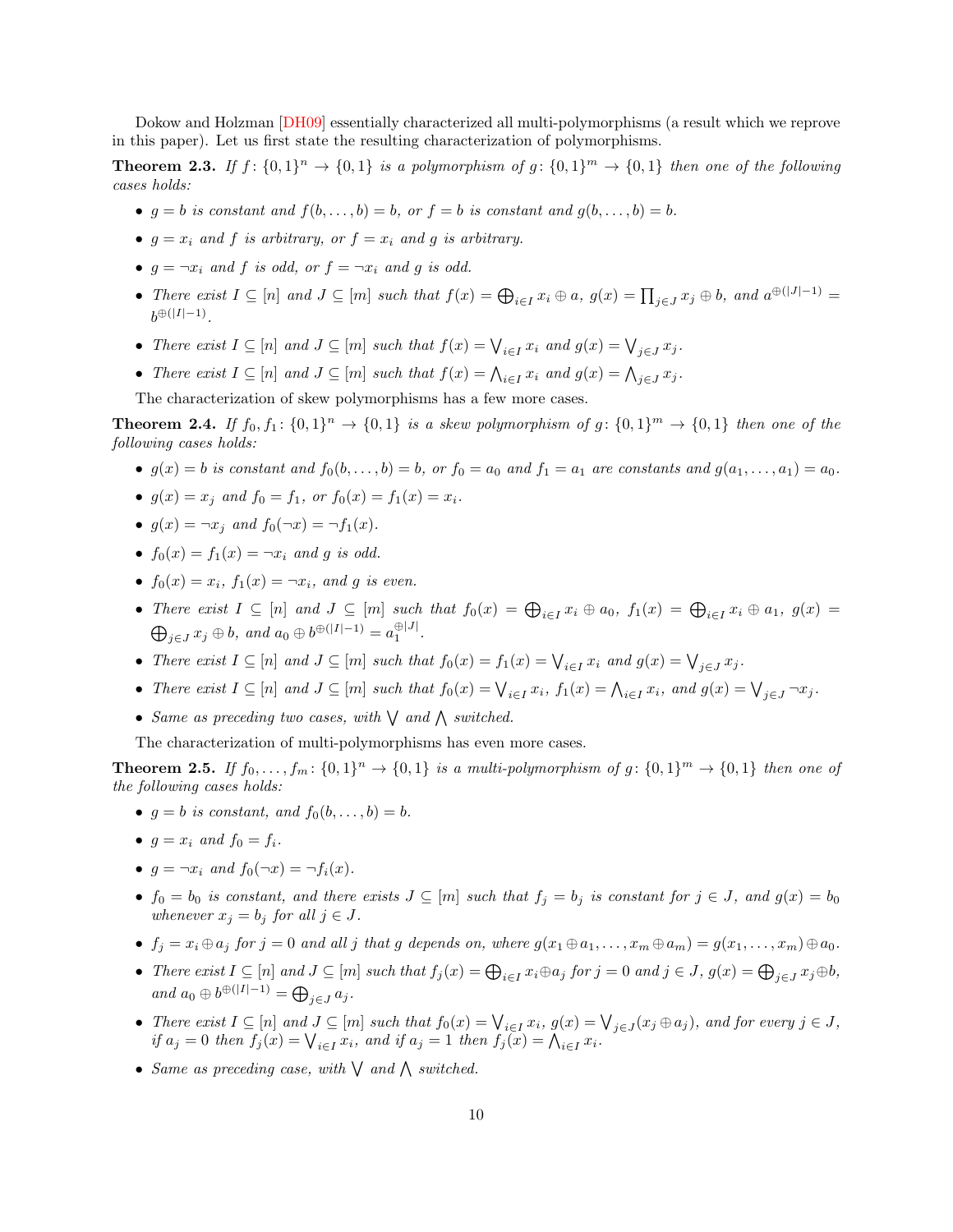### 2.2 Results from Boolean function analysis

We will need several results concerning random restrictions and regular functions, which we first define.

**Definition 2.6** (Restriction). Let  $f: \{0,1\}^n \to \{0,1\}$ , let  $J \subseteq [n]$ , and let  $z \in \{0,1\}^J$ . We define the restriction  $f_{\overline{J}\rightarrow z}$ :  $\{0,1\}$ <sup> $J \rightarrow \{0,1\}$  by</sup>

$$
f_{\overline{J}\to z}(y) = f(x)
$$
, where  $x_j = \begin{cases} z_j & \text{if } j \notin J, \\ y_j & \text{if } j \in J. \end{cases}$ 

**Definition 2.7** (Random restriction). A p-random restriction is a pair  $(J, z)$ , where  $J \subseteq [n]$  (the parameter n will be clear from context) and  $z \in \{0,1\}^J$  are sampled as follows: every element in [n] is included in J with probability p, and z is chosen uniformly at random. We denote this distribution by  $\mathcal{R}_p$ .

**Definition 2.8** (Regularity). A Boolean function  $f: \{0,1\}^n \to \{0,1\}$  is  $(d,\tau)$ -regular if  $\text{Inf}_i^{\le d}[f] \le \tau$  for all  $i \in [n]$ .

<span id="page-10-0"></span>The first result is a regularity lemma due to Jones [\[Jon16\]](#page-37-11); see also [\[Mos20,](#page-37-14) Lemma 2.7].

**Theorem 2.9** ([\[Jon16\]](#page-37-11)). For all  $d \in \mathbb{N}$  and  $\tau, \varepsilon > 0$  there exists  $L \in \mathbb{N}$  such that the following holds. For every  $f: \{0,1\}^n \to \{0,1\}$  we can find a set  $T \subseteq [n]$  of at most L coordinates such that

<span id="page-10-4"></span><span id="page-10-3"></span>
$$
\Pr_{z \in \{0,1\}^T} [f_{T \to z} \text{ is } (d, \tau) \text{-}regular] \geq 1 - \varepsilon.
$$

Furthermore, the result holds with respect to any finite number of product measures  $\mu_{p_1}, \ldots, \mu_{p_\ell}$ . That is, we can find a set T such that for each  $i \in [\ell]$ , the statement above holds when z is sampled according to  $\mu_{p_i}$  and when regularity is defined with respect to  $\mu_{p_i}$ .

We explain how to deduce this result from Jones' argument in [Appendix A.](#page-38-3)

<span id="page-10-1"></span>The second result is the famous "It Ain't Over Till It's Over" theorem.

**Theorem 2.10** ([\[MOO10\]](#page-37-10)). For all  $\varepsilon_1, \varepsilon_2, p > 0$  there exist  $d \in \mathbb{N}$  and  $\tau, \delta > 0$  such that if  $f : \{0, 1\}^n \to \{0, 1\}$ is  $(d, \tau)$ -regular and var $(f) \geq \varepsilon_1$  then

$$
\Pr_{(J,z) \sim \mathcal{R}_p}[\text{var}(f_{\overline{J} \to z}) \geqslant \delta] \geqslant 1-\varepsilon_2.
$$

The third result states that noise-stable functions are close to constant.

**Definition 2.11** (Noise sensitivity). Let  $p \in (0,1)$  and  $\rho \in [0,1]$ , and let  $f: \{0,1\}^n \to \{0,1\}$ . The noise sensitivity of f with respect to  $\mu_p$  is

$$
NS_{\rho}^{\mu_p}(f) = \Pr_{x,y \sim N_{\rho}^{\mu_p}}[f(x) \neq f(y)],
$$

where  $N_p^{\mu_p}$  is the following distribution: we sample  $x \sim \mu_p$ , and for each  $i \in [n]$  independently, with probability  $\rho$  we let  $y_i = x_i$ , and otherwise we sample  $y_i$  according to  $\mu_p$ .

<span id="page-10-2"></span>**Lemma 2.12.** Fix  $p, \rho \in (0,1)$ . If  $f: \{0,1\}^n \to \{0,1\}$  satisfies  $\text{NS}_{\rho}^{\mu_p}(f) \leq \varepsilon$  then f is  $O(\varepsilon)$ -close to a constant function.

*Proof.* Define  $F: \{0,1\}^n \to \{-1,1\}$  by  $F(x) = (-1)^{f(x)}$ . On the one hand,

$$
\mathbb{E}_{x,y \sim N_P^{\mu_p}}[F(x)F(y)] = 1 - 2\operatorname{NS}_\rho^{\mu_p}(f) \geq 1 - 2\varepsilon,
$$

On the other hand, it is well-known that

$$
\mathop{\mathbb{E}}_{x,y \sim N_{\rho}^{\mu_p}}[F(x)F(y)] = \sum_{d=0}^{n} \rho^d \|F^{=d}\|^2 \leq (1 - \text{var}(F)) + \rho \text{var}(F) = 1 - (1 - \rho) \text{var}(F).
$$

It follows that  $var(F) = O(\varepsilon)$ , and so f is  $O(\varepsilon)$ -close to a constant function.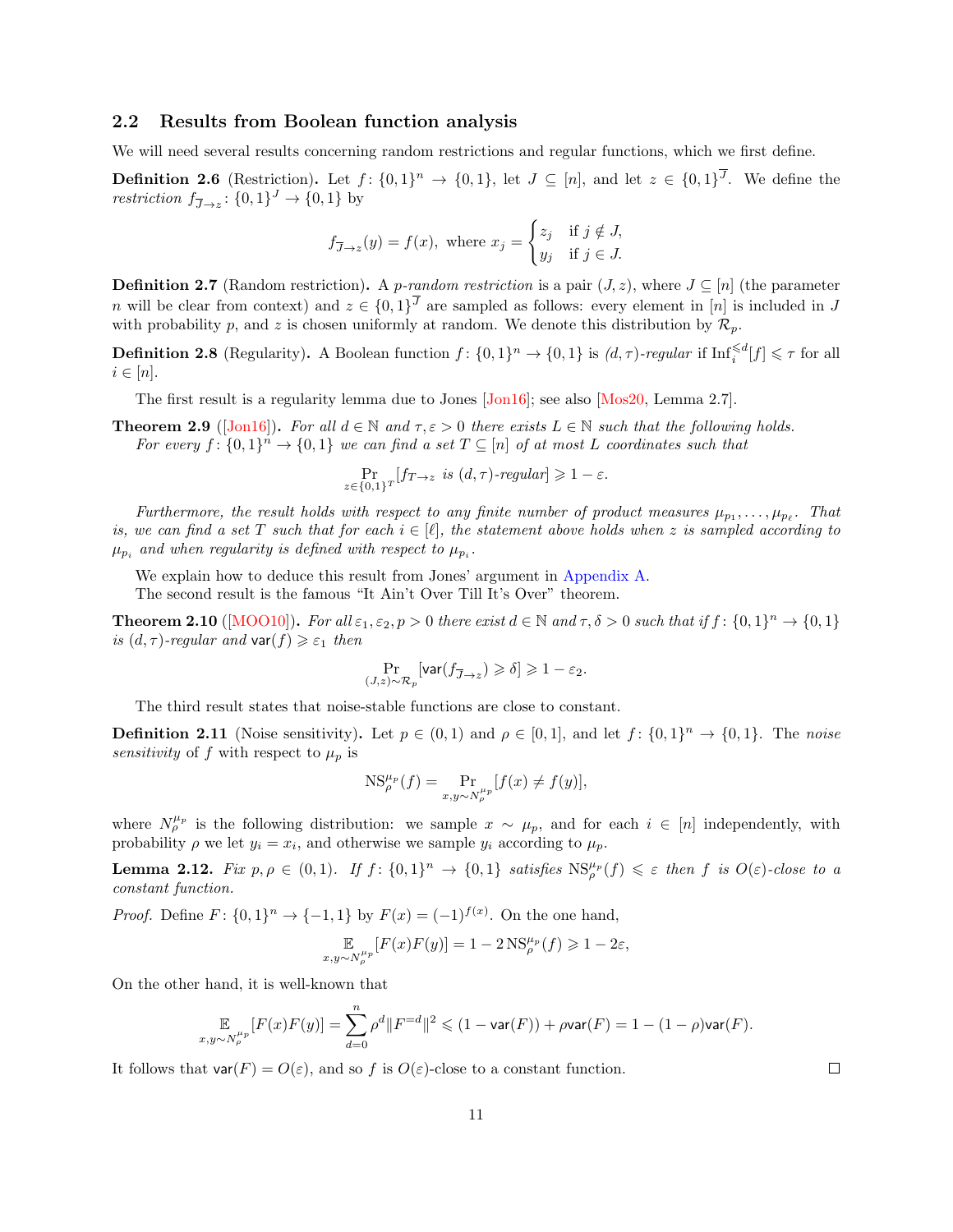## <span id="page-11-0"></span>3 Approximate polymorphisms

In this section we prove the following result, which implies [Theorem 1.1](#page-2-0) by simple case analysis.

<span id="page-11-2"></span>**Theorem 3.1.** Fix  $g: \{0,1\}^m \to \{0,1\}$ , and let  $p = \Pr[g = 1]$ . For every  $\varepsilon > 0$  there exists  $\delta > 0$  (depending on both g and  $\varepsilon$ ) such that if  $f: \{0,1\}^n \to \{0,1\}$  is a  $\delta$ -approximate polymorphism of g then there exists a skew polymorphism  $f_0, f_1$  of g such that f is  $\varepsilon$ -close to  $f_1$  with respect to  $\mu_{1/2}$  and to  $f_0$  with respect to  $\mu_p$ . If g is balanced then f is moreover  $\varepsilon$ -close to a polymorphism of g.

We can assume without loss of generality that  $g$  depends on all coordinates (we show this formally below). If g is an XOR or NXOR, then the result is either trivial (if g depends on at most one coordinate), or follows from an analysis in the style of linearity testing (if q depends on at least two coordinates). Therefore we concentrate on the case in which g depends on all coordinates and is neither an XOR nor an NXOR.

When g is neither an XOR nor an NXOR, it must have a non-trivial certificate  $\alpha$ .

<span id="page-11-3"></span>**Lemma 3.2.** Suppose that  $g: \{0,1\}^m \to \{0,1\}$  depends on all coordinates, and is not of the form  $\bigoplus_{i=1}^m x_i \oplus b$ . After possibly reordering the coordinates of g, we can find  $\alpha$  such that

$$
g(\alpha_1,\ldots,\alpha_{m-1},0)=g(\alpha_1,\ldots,\alpha_{m-1},1).
$$

*Proof.* If it is impossible to find such  $\alpha$  even after reordering the coordinates, then for every  $x \in \{0,1\}^m$  and any  $j \in [m]$  we have  $g(x) \neq g(x^{\oplus j})$ , where  $x^{\oplus j}$  is obtained from x by flipping the jth coordinate. Thus

$$
g(x_1,\ldots,x_m)=g(0,\ldots,0)\oplus\bigoplus_{j=1}^m x_j,
$$

in contrast to the assumption. Therefore we can find the desired  $\alpha$  after possibly reordering the coordinates.  $\Box$ 

We can use the certificate  $\alpha$  to show that if f is an approximate polymorphism of g, then f is close to a junta.

<span id="page-11-1"></span>**Lemma 3.3.** Fix a function  $g: \{0,1\}^m \to \{0,1\}$  which depends on all coordinates and is not of the form  $\bigoplus_{i=1}^m x_i \oplus b.$ 

For every  $\varepsilon > 0$  there exist  $L \in \mathbb{N}$  and  $\eta > 0$  such that any  $\eta$ -approximate polymorphism of g is  $\varepsilon$ -close to an L-junta.

We prove [Lemma 3.3](#page-11-1) in [Section 3.1.](#page-14-0) Let us see how it implies [Theorem 3.1.](#page-11-2) [Lemma 3.3](#page-11-1) requires g to depend on all coordinates. Let us first dispense with this requirement.

<span id="page-11-4"></span>Lemma 3.4. Suppose that [Theorem 3.1](#page-11-2) holds when g depends on all coordinates. Then it holds for all q.

*Proof.* If g depends only on the coordinates in some subset  $J \subseteq [m]$ , we can find a function  $G: \{0,1\}^J \to$  $\{0,1\}$  such that  $g(x) = G(x|_J)$ . By assumption, [Theorem 3.1](#page-11-2) holds for G, say with some parameter  $\delta$ . We will show that [Theorem 3.1](#page-11-2) holds for q as well, with the same parameter  $\delta$ .

If f is a  $\delta$ -approximate polymorphism of q, then it is also a  $\delta$ -approximate polymorphism of G. [Theo](#page-11-2)[rem 3.1](#page-11-2) shows that f is  $\varepsilon$ -close (in an appropriate sense) to a skew polymorphism of G, which is also a skew polymorphism of g.  $\Box$ 

[Lemma 3.3](#page-11-1) also requires g not to be XOR or its negation. We first show how to prove [Theorem 3.1](#page-11-2) under this restriction, and then handle all other cases.

<span id="page-11-5"></span>**Lemma 3.5.** [Theorem 3.1](#page-11-2) holds when g depends on all coordinates and is not of the form  $\bigoplus_{i=1}^m x_i \oplus b$ .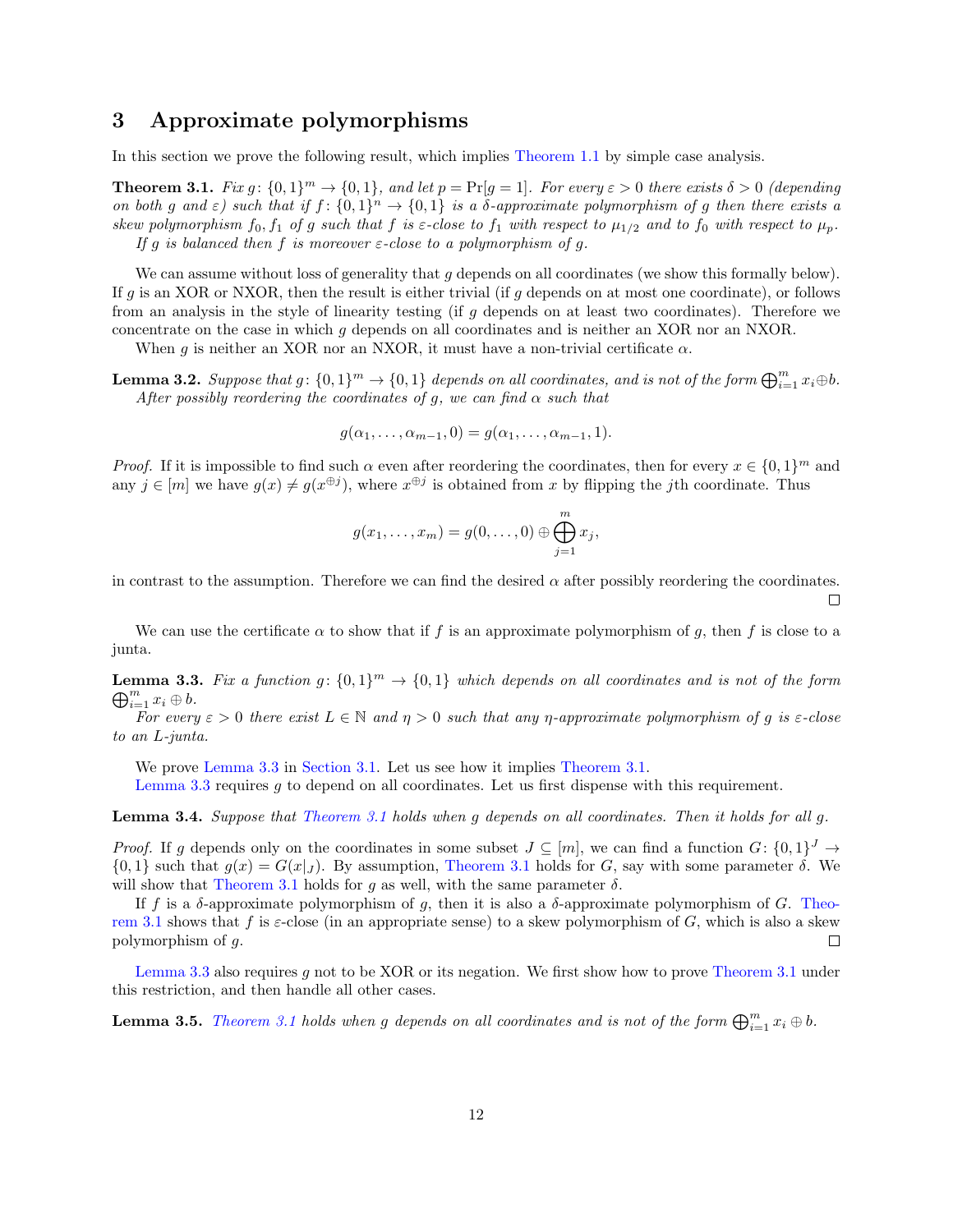*Proof.* Given  $\varepsilon > 0$  (which we assume is small enough), let  $L \in \mathbb{N}$  and  $\eta > 0$  be the constants promised by [Lemma 3.3.](#page-11-1) We choose  $\delta = \min(\varepsilon, \eta, 2^{-mL}/3)$ .

Let f be a δ-approximate polymorphism of g. According to [Lemma 3.3,](#page-11-1) f is  $\varepsilon$ -close to an L-junta F, say depending on the coordinates  $I \subseteq [n]$ . We also think of F as a function  $F_I: \{0,1\}^I \to \{0,1\}$ .

Let W be a random  $\overline{I} \times m$  zero-one matrix. With probability at least 2/3 over the choice of W,

$$
\Pr_Z[(f \circ g^n)(Z) \neq (g \circ f^m)(Z) \mid \text{row}_i(Z) = \text{row}_i(W) \text{ for all } i \in \overline{I}] < 3\delta.
$$

For each  $j \in [m]$ , with probability at least  $1 - 1/(2m)$  over the choice of W,

$$
\Pr_{x \in \{0,1\}^n} [f(x) \neq F(x) \mid x|_{\overline{I}} = \text{col}_j(W)] < 2m\varepsilon.
$$

Since  $1/3 + m \cdot 1/(2m) < 1$ , we can find W so that all of these  $m + 1$  events happen.

Using W, we define  $m+1$  functions  $f_0, \ldots, f_m: \{0,1\}^I \to \{0,1\}$  which will turn out to be a multipolymorphism of g:

- For  $j \in [m]$ , we let  $f_j$  be the restriction of f obtained by fixing the coordinates in  $\overline{I}$  to the values  $\mathsf{col}_i(W)$ .
- Similarly,  $f_0$  is the restriction of f obtained by fixing coordinate  $i \notin I$  to  $g(\text{row}_i(W))$ .

By construction,

$$
\Pr_{Z \in \{0,1\}^{I \times [m]}}[f_0 \circ g^n \neq g \circ (f_1, \dots, f_m)] < 3\delta \leq 2^{-m}
$$

and so  $f_0, \ldots, f_m$  is a multi-polymorphism of g.

Since all of  $f_1, \ldots, f_m$  are  $O(\varepsilon)$ -close to  $F_I$ , all of them are  $O(\varepsilon)$ -close to each other, and moreover f is  $O(\varepsilon)$ -close to all of them.

According to [Theorem 2.5,](#page-9-0) one of the following cases holds:

- 1.  $f_0 = b_0$  is constant, and there exists  $J \subseteq [m]$  such that  $f_j = b_j$  is constant for  $j \in J$ , and  $g(x) = b_0$ whenever  $x_j = b_j$  for all  $j \in J$ .
- 2.  $f_i = x_i \oplus a_j$  for some  $i \in I$  and  $j \in \{0, \ldots, m\}.$
- 3.  $g(x) = \bigvee_{j=1}^{m} (x_j \oplus a_j)$ , and there exists  $K \subseteq I$  such that  $f_0(x) = \bigvee_{i \in K} x_i$  and for  $j \in [m]$ , if  $a_j = 0$ then  $f_j(x) = \bigvee_{i \in K} x_i$ , and if  $a_j = 1$  then  $f_j(x) = \bigwedge_{i \in K} x_i$ .
- 4. Same as preceding case, with  $\vee$  and  $\wedge$  switched.

If the first case holds then  $J \neq \emptyset$  since g is non-constant, and so f is  $O(\varepsilon)$ -close to some constant  $a_1$ . Let  $a_0 = g(a_1, \ldots, a_1)$ . With probability  $1 - O(\varepsilon)$ ,  $(f \circ g^n)(Z) = (g \circ f^m)(Z) = g(a_1, \ldots, a_1) = a_0$ , and so f is  $O(\varepsilon)$ -close to  $a_0$  with respect to  $\mu_p$ .

In all other cases, we observe that since  $f_1, \ldots, f_m$  are  $O(\varepsilon)$ -close to each other, necessarily  $f_1 = \cdots = f_m$ , and so  $f_0, f_1$  is a skew polymorphism of g. This is clear in the second case. In the third and fourth cases, we can assume that  $|K| \geq 2$ , since otherwise we are in one of the first two cases. Then  $f_1 = \cdots = f_m$  follows from

$$
\Pr\left[\bigvee_{i\in K} x_i = \bigwedge_{i\in K} x_i\right] = \frac{2}{2^{|K|}} \leqslant \frac{1}{2}
$$

.

Clearly f is  $O(\varepsilon)$ -close to  $f_1$ . It remains to show that f is  $O(\varepsilon)$ -close to  $f_0$  with respect to  $\mu_p$ . To see this, note that with probability  $1 - O(\varepsilon)$ ,

$$
(f \circ g^n)(Z) = (g \circ f^m)(Z) = (g \circ f_1^m)(Z) = (f_0 \circ g^n)(Z).
$$

Finally, when g is balanced,  $f_0$  and  $f_1$  are  $O(\varepsilon)$ -close, and so a simple case analysis shows that  $f_0 = f_1$ . Therefore  $f_1$  is a polymorphism of  $g$ .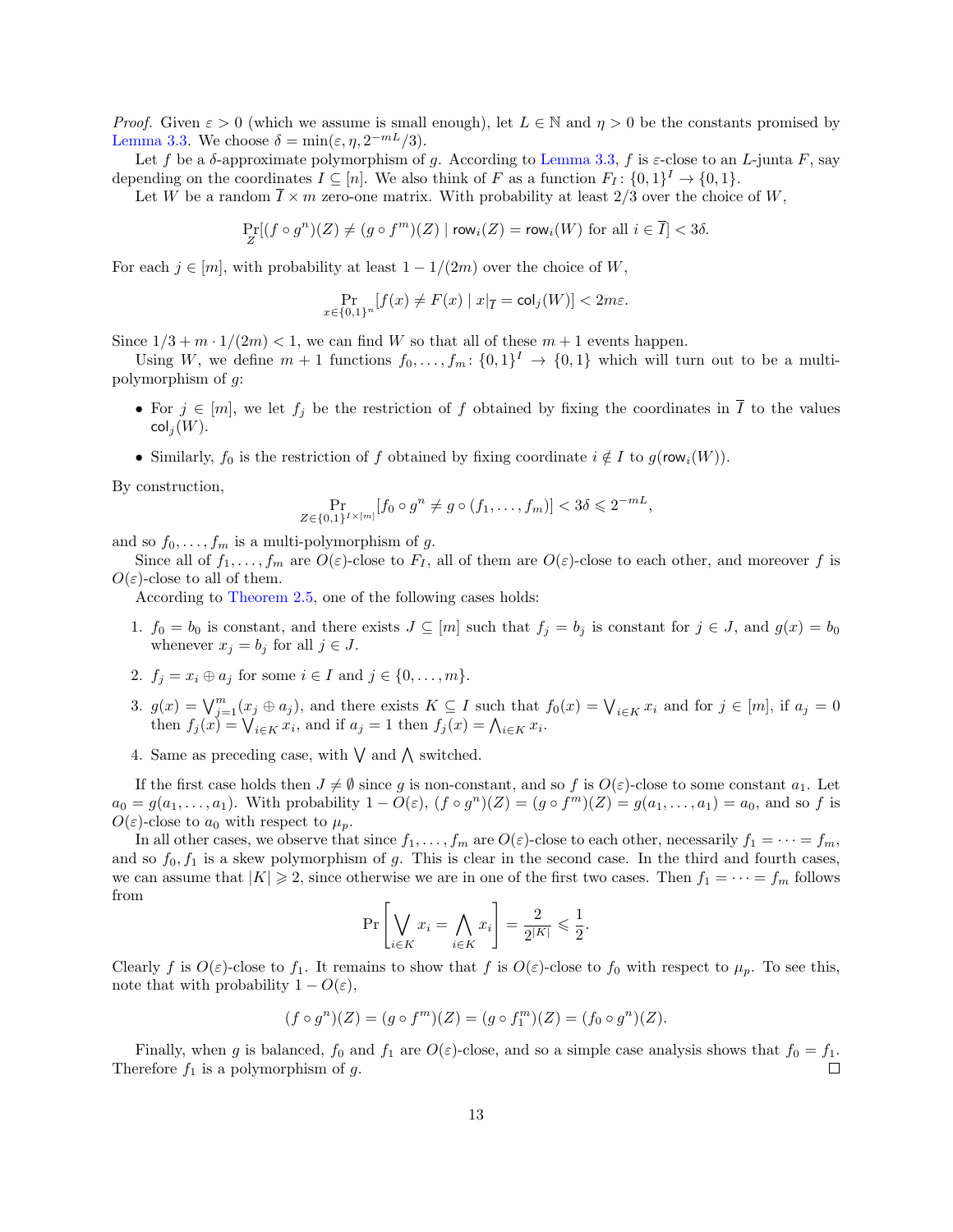To complete the proof of [Theorem 3.1,](#page-11-2) we show that it holds when q is an XOR or its negation. This includes the cases that g is constant  $(m = 0)$  or an (anti-)dictator  $(m = 1)$ . When  $m \neq 0$ , the function g is balanced, and so it suffices to show that any approximate polymorphism of g is close to an exact polymorphism of g.

<span id="page-13-0"></span>**Lemma 3.6.** [Theorem 3.1](#page-11-2) holds when  $g(x) = \bigoplus_{i=1}^{m} x_i \oplus b$ .

*Proof.* If  $m = 0$  then  $g = b$ , and so a  $\delta$ -approximate polymorphism f of g satisfies

$$
\Pr[f(b,\ldots,b)=b]\geq 1-\delta.
$$

For any  $\delta < 1$  this implies that  $f(b, \ldots, b) = b$ , and so f is a polymorphism of g.

If  $m = 1$  then  $g = x_j$  or  $g = \neg x_j$ . If  $g = x_j$  then every function is a polymorphism of g. If  $g = \neg x_j$  then a  $\delta$ -approximate polymorphism f of g satisfies

$$
\Pr[f(\neg x_1,\ldots,\neg x_n)=\neg f(x_1,\ldots,x_n)] \geq 1-\delta.
$$

In particular, if we define  $F: \{0,1\}^n \to \{0,1\}$  by

$$
F(x) = \begin{cases} f(x) & \text{if } x_j = 0, \\ \neg f(\neg x) & \text{if } x_j = 1, \end{cases}
$$

then  $F$  is odd and

$$
\Pr[f \neq F] = \frac{1}{2} \Pr[f(x) \neq F(x) \mid x_j = 1] = \frac{1}{2} \Pr[f(x) \neq \neg f(\neg x) \mid x_j = 1] \le \delta.
$$

Therefore, choosing  $\delta = \varepsilon$ , we get that f is  $\varepsilon$ -close to a polymorphism of g.

Finally, suppose that  $m \geq 2$ . If f is a  $\delta$ -approximate polymorphism of g then the function  $F: \{-1,1\}^n \to$  $\{-1,1\}$ , defined by  $F((-1)^{x_1}, \ldots, (-1)^{x_n}) = (-1)^{f(x_1,\ldots,x_n)}$ , satisfies

$$
\mathbb{E}_{z \in \{-1,1\}^{nm}} \left[ F \left( (-1)^b \prod_{j=1}^m z_{1j}, \dots, (-1)^b \prod_{j=1}^m z_{nj} \right) \cdot (-1)^b \prod_{j=1}^m F(z_{1j}, \dots, z_{nj}) \right] \geq 1 - 2\delta.
$$

Expanding the left-hand side according to the Fourier expansion of  $F$ , we obtain

$$
\sum_{S_0,\ldots,S_m\subseteq[n]} \hat{F}(S_0)\cdots\hat{F}(S_m)(-1)^{b(|S_0|+1)}\prod_{j=1}^m \mathbb{E}\left[\prod_{i\in S_0\Delta S_j} z_{ij}\right] = \sum_{S\subseteq[n]} (-1)^{b(|S|+1)}\hat{F}(S)^{m+1}.
$$

Since  $\sum_{S} \hat{F}(S)^2 = 1$ , we conclude that there must exist  $S \subseteq [n]$  such that  $|\hat{F}(S)|^{m-1} \geq 1-2\delta$ , which implies that  $|\hat{F}(S)| \geq 1 - O(\delta)$ , and so f is  $O(\delta)$ -close to  $\bigoplus_{i \in S} x_i \oplus a$ , for some  $a \in \{0,1\}$ . We choose  $\delta$  so the closeness guarantee becomes  $\varepsilon$ .

To complete the proof, we need to show that  $b^{\oplus(|S|-1)} = a^{\oplus(m-1)}$ . To this end, note that with probability  $1 - O(\varepsilon)$  over Z,

$$
a \oplus \bigoplus_{i \in S} \left( \bigoplus_{j=1}^m Z_{ij} \oplus b \right) = b \oplus \bigoplus_{j=1}^m \left( \bigoplus_{i \in S} Z_{ij} \oplus a \right).
$$

Considering any Z for which this holds, we immediately obtain  $a \oplus b^{\oplus |S|} = b \oplus a^{\oplus m}$ , and so  $b^{\oplus (|S|-1)} =$  $a^{\oplus (m-1)}$ .  $\Box$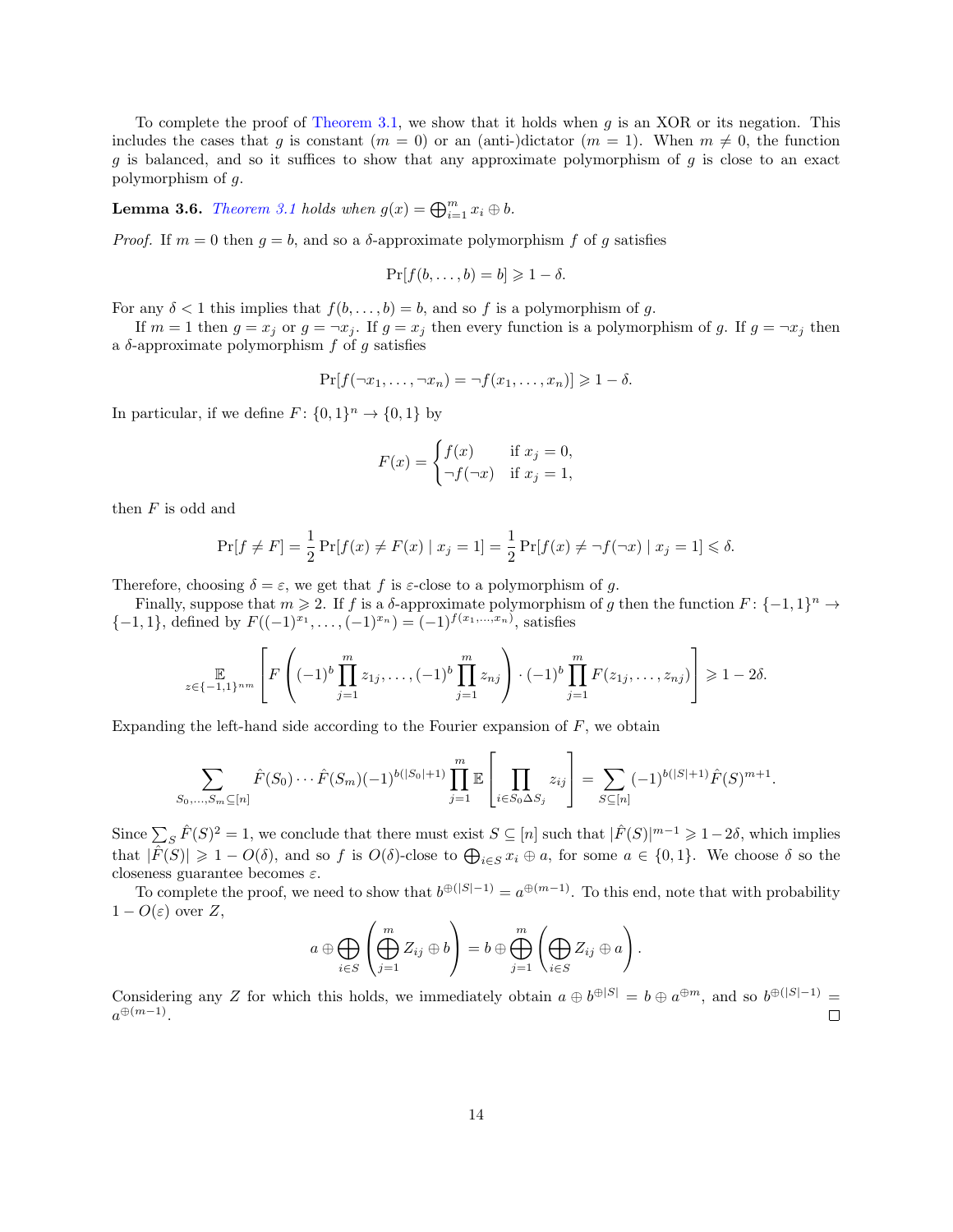#### <span id="page-14-0"></span>3.1 Closeness to junta

In this section we complete the proof of [Theorem 3.1](#page-11-2) by proving [Lemma 3.3.](#page-11-1) For future use, we prove a more general version; the reader can mentally take  $f_1 = \cdots = f_m = f$ .

<span id="page-14-1"></span>**Lemma 3.7.** Fix a function  $g: \{0,1\}^m \to \{0,1\}$  which depends on all coordinates, and assume moreover that g is not of the form  $\bigoplus_{i=1}^m x_i \oplus b$ .

For every  $\varepsilon > 0$  there exist  $L \in \mathbb{N}$  and  $\eta > 0$  such that if  $f_0, \ldots, f_m$  is an  $\eta$ -approximate multipolymorphism of g then  $f_j$  is  $\varepsilon$ -close to an L-junta for some  $j \in [m]$ .

According to [Lemma 3.2,](#page-11-3) we can reorder the coordinates of g so that some assignment  $\alpha \in \{0,1\}^{m-1}$ satisfies

$$
g(\alpha_1,\ldots,\alpha_{m-1},0)=g(\alpha_1,\ldots,\alpha_{m-1},1).
$$

Since g depends on all coordinates, we can find an assignment  $\beta \in \{0,1\}^{m-1}$  and  $b \in \{0,1\}$  so that

$$
g(\beta_1,\ldots,\beta_{m-1},x_m)=x_m\oplus b.
$$

We will construct the junta by appealing to Jones' regularity lemma [\(Theorem 2.9\)](#page-10-0). First, we need to determine appropriate parameters:

- Let  $d, \tau, \delta$  be the parameters promised by [Theorem 2.10](#page-10-1) for  $p = 2^{-(m-1)}$ ,  $\varepsilon_1 = \varepsilon/4$ , and  $\varepsilon_2 = \varepsilon^{m-1}/2$ .
- Let L be the parameter promised by [Theorem 2.9](#page-10-0) for  $d, \tau$  and  $\varepsilon/5$ .

We will prove the lemma for  $\eta = (\varepsilon/20)^m \delta$ .

According to [Theorem 2.9,](#page-10-0) we can find a set  $T \subseteq [n]$  of at most L coordinates such that

<span id="page-14-3"></span>
$$
\Pr_{z \in \{0,1\}^T}[(f_m)_{T \to z} \text{ is } (d, \tau)\text{-regular}] \geq 1 - \varepsilon/5. \tag{1}
$$

We will show that this implies that either  $f_j$  is  $\varepsilon$ -close to constant for some  $j \in [m-1]$ , or

<span id="page-14-2"></span>
$$
\Pr_{z \in \{0,1\}^T}[\text{var}((f_m)_{T \to z}) \geqslant \varepsilon/4] \leqslant \varepsilon/4. \tag{2}
$$

This will complete the proof of [Lemma 3.7.](#page-14-1) Indeed, if  $f_j$  is  $\varepsilon$ -close to constant for some  $j \in [m-1]$  then the lemma clearly hold. If [\(2\)](#page-14-2) holds then define a T-junta F by letting  $F(x)$  be the majority value of  $(f_m)_{T\to x|_T}$ . We also think of F as a function  $F_T: \{0,1\}^T \to \{0,1\}$ . Since

$$
\text{var}((f_m)_{T\to z}) = \Pr[(f_m)_{T\to z} = F_T(z)] \Pr[(f_m)_{T\to z} \neq F_T(z)] \ge \frac{1}{2} \Pr[(f_m)_{T\to z} \neq F_T(z)],
$$

we see that

$$
\Pr[f_m \neq F] = \mathop{\mathbb{E}}_{z \in \{0,1\}^T} \big[ \Pr[(f_m)_{T \to z} \neq F_T(z)]\big] \leqslant 2 \mathop{\mathbb{E}}_{z \in \{0,1\}^T} [\mathrm{var}((f_m)_{T \to z})] \stackrel{(2)}{\leqslant} 2 \left( \frac{\varepsilon}{4} \cdot 1 + \left( 1 - \frac{\varepsilon}{4} \right) \cdot \frac{\varepsilon}{4} \right) \leqslant \varepsilon.
$$

In the rest of this section, we show that [\(1\)](#page-14-3) implies that either  $f_j$  is  $\varepsilon$ -close to constant for some  $j \in [m-1]$ , or [\(2\)](#page-14-2) holds. The proof is by contradiction: we assume that [\(1\)](#page-14-3) holds and  $f_j$  is  $\varepsilon$ -far from constant for all  $j \in [m-1]$ , and [\(2\)](#page-14-2) fails, and reach a contradiction.

We construct a pair  $(Z, W)$  of coupled  $n \times m$  zero-one matrices in the following way:

- Choose Z uniformly at random.
- Let  $R \subseteq \overline{T}$  consist of those rows  $i \notin T$  such that  $row_i(Z)|_{[m-1]} = \alpha$ .
- Define W to be the matrix obtained from Z by resampling  $W_{im}$  for  $i \in R$ .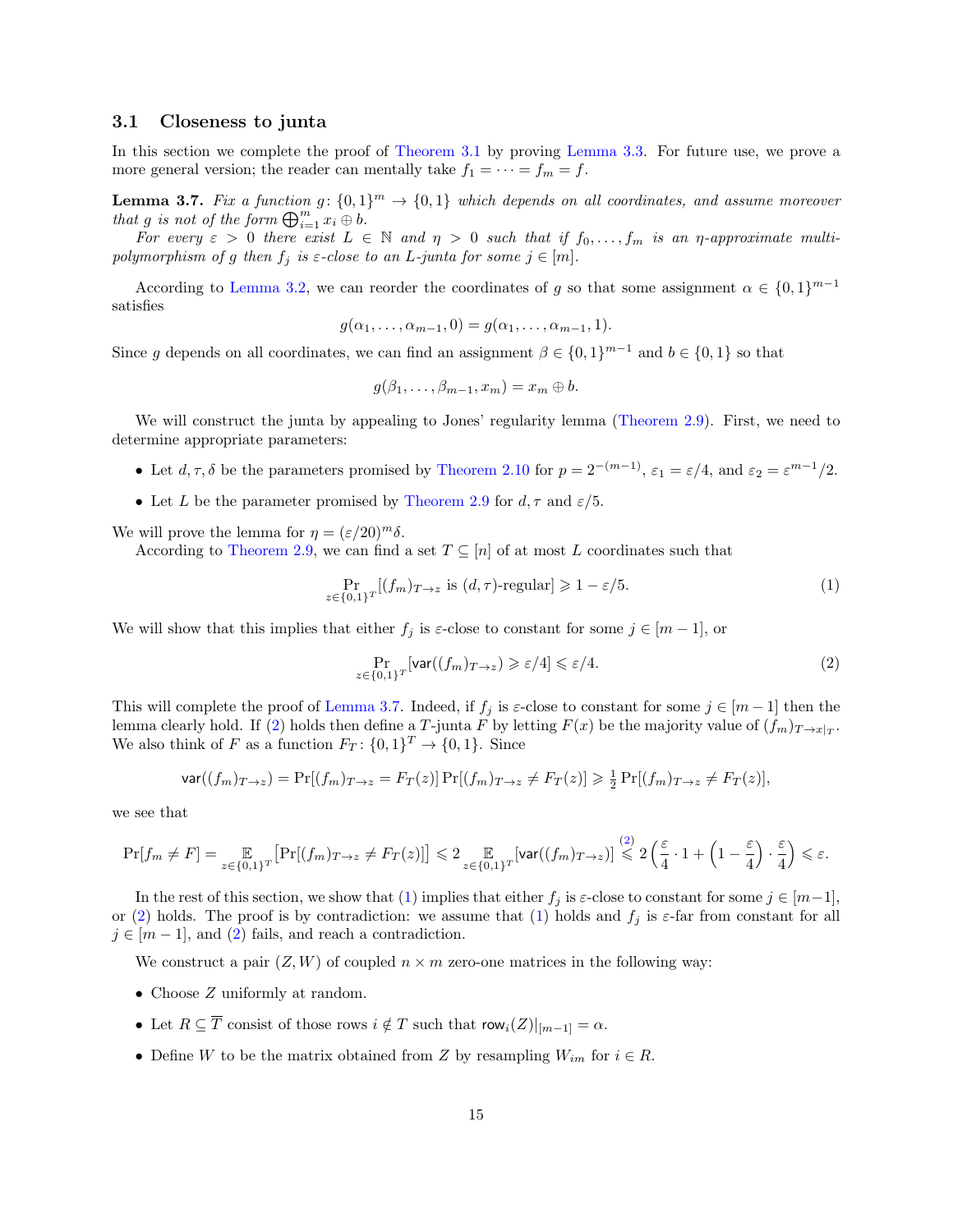By construction,

$$
(f_0 \circ g^n)(Z) = (f_0 \circ g^n)(W),
$$

and so

$$
\Pr_{Z,W}[(g \circ (f_1,\ldots,f_m))(Z) \neq (g \circ (f_1,\ldots,f_m))(W)] \leq 2\eta.
$$

In the rest of this section, we give a lower bound on the probability that  $(g \circ (f_1, \ldots, f_m))(Z) \neq (g \circ f_1, \ldots, f_m)(Z)$  $(f_1, \ldots, f_m)(W)$  which is larger than  $2\eta$ , thus reaching a contradiction.

We will sample  $Z, W$  in three stages:

- 1. First, we sample the m column of the rows in T.
- 2. Second, we sample columns  $1, \ldots, m-1$ , which defines R, and column m of the rows in  $\overline{T} \setminus R$ .
- 3. Third, we sample column m of the rows in R. This is the only part in which  $Z, W$  differ.

We say that the first stage is successful if  $(f_m)_{T\to\text{col}_m(Z)|_T}$  has variance at least  $\varepsilon/4$  and is  $(d,\tau)$ -regular. Our assumptions implies that this holds with probability at least

$$
\varepsilon/4 - \varepsilon/5 = \varepsilon/20.
$$

Suppose now that the first stage is successful. We say that the second stage is successful if (i)  $f_i(\text{col}_i(Z))$  =  $\beta_j$  for all  $j \in [m-1]$ , and (ii)  $(f_m)_{\overline{R} \to \text{col}_m(Z)|_{\overline{R}}}$  has variance at least  $\delta$ . Property (i) holds with probability at least  $\varepsilon^{m-1}$ , since by assumption,  $f_j$  is  $\varepsilon$ -far from constant for all  $j \in [m-1]$ . Since each row in  $\overline{T}$  belongs to R with probability  $2^{-(m-1)}$ , by [Theorem 2.10,](#page-10-1) property (ii) fails with probability at most  $\varepsilon^{m-1}/2$ . Hence the first two stages are successful with probability at least

$$
(\varepsilon/20) \cdot \varepsilon^{m-1}/2 > (\varepsilon/20)^m.
$$

If the first two stages are successful then

$$
(g \circ (f_1, \ldots, f_m))(Z) = g(\beta_1, \ldots, \beta_{m-1}, f_m(\text{col}_m(Z))) = f_m(\text{col}_m(Z)) \oplus b,
$$
  

$$
(g \circ (f_1, \ldots, f_m))(W) = g(\beta_1, \ldots, \beta_{m-1}, f_m(\text{col}_m(W))) = f_m(\text{col}_m(W)) \oplus b,
$$

and  $(f_m)_{\overline{R} \to \text{col}_m(Z)|_{\overline{R}}}$  has variance at least  $\delta$ . Hence  $(g \circ (f_1, \ldots, f_m))(Z) \neq (g \circ (f_1, \ldots, f_m))(W)$  with probability at least  $2\delta$ . Consequently,

$$
\Pr[(g \circ (f_1, \ldots, f_m))(Z) \neq (g \circ (f_1, \ldots, f_m))(W)] > 2(\varepsilon/20)^m \delta \geq 2\eta,
$$

and we reach a contradiction.

## <span id="page-15-0"></span>4 Approximate multi-polymorphisms

<span id="page-15-1"></span>In this section we prove the following generalization of [Theorem 3.1.](#page-11-2)

**Theorem 4.1.** Fix  $g: \{0,1\}^m \to \{0,1\}$ , and let  $p = \Pr[g = 1]$ . For every  $\varepsilon > 0$  there exists  $\delta > 0$  (depending on both g and  $\varepsilon$ ) such that if  $f_0, \ldots, f_m: \{0,1\}^n \to \{0,1\}$  is a  $\delta$ -approximate multi-polymorphism of g then there exists an exact multi-polymorphism  $F_0, \ldots, F_m$  of g such that  $f_0$  is  $\varepsilon$ -close to  $F_0$  with respect to  $\mu_p$ , and  $f_1, \ldots, f_m$  are  $\varepsilon$ -close to  $F_1, \ldots, F_m$  with respect to  $\mu_{1/2}$ .

We will require an analog of [Lemma 3.3,](#page-11-1) which we prove in [Section 4.1.](#page-17-0)

<span id="page-15-2"></span>**Lemma 4.2.** Fix a function  $g: \{0,1\}^m \to \{0,1\}$  which depends on all coordinates, and assume moreover that g is not of the form  $\bigoplus_{i=1}^m x_i \oplus b$ . Let  $p = \mathbb{E}[g]$ .

For every  $\varepsilon > 0$  there exist  $L \in \mathbb{N}$  and  $\eta > 0$  such that if  $f_0, \ldots, f_m$  is an  $\eta$ -approximate multipolymorphism of g then one of the following cases holds: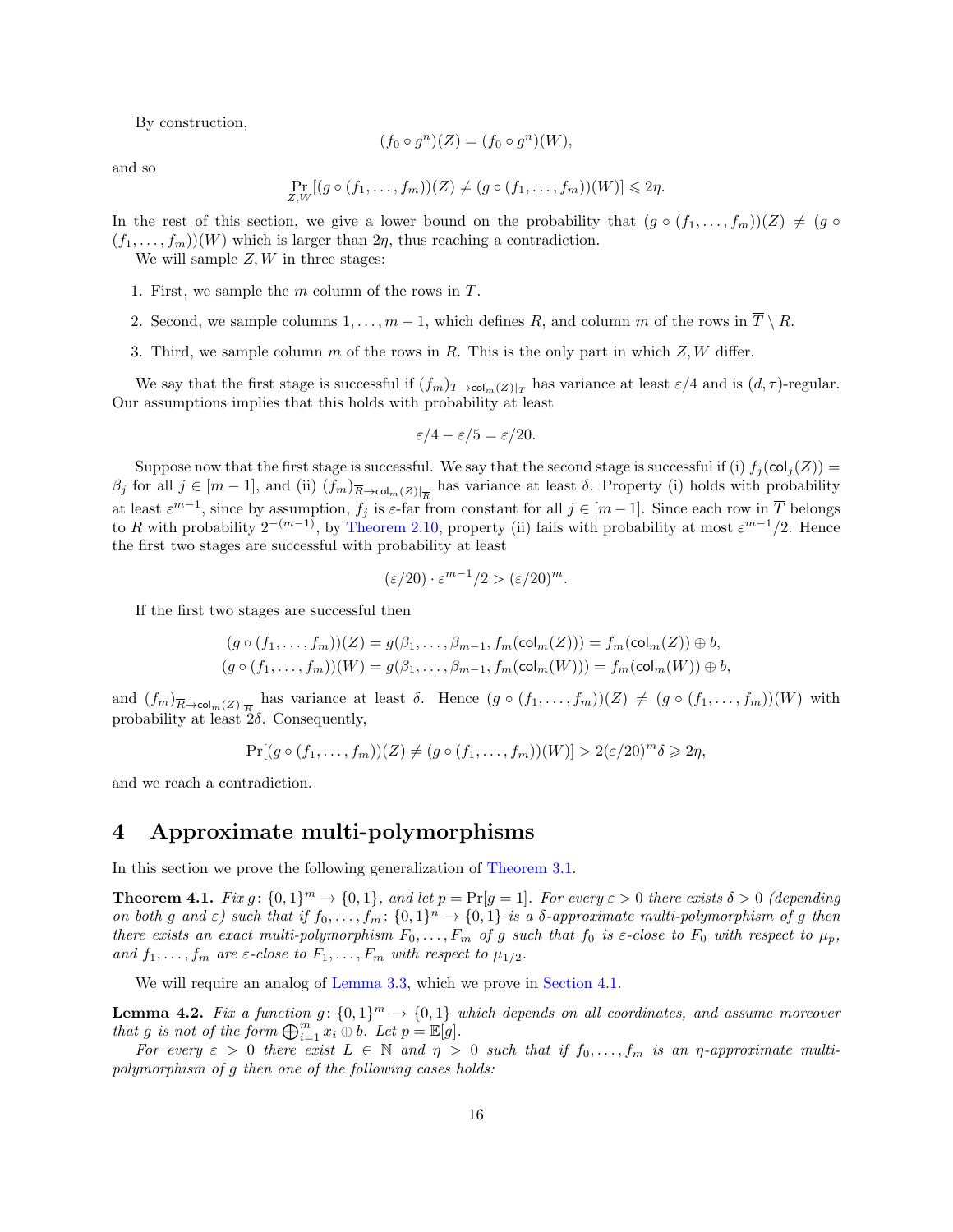- (i) There exists a set  $T \subseteq [n]$  of at most L coordinates such that  $f_0$  is  $\varepsilon$ -close to a T-junta with respect to  $\mu_p$ , and  $f_1, \ldots, f_m$  are  $\varepsilon$ -close to T-juntas with respect to  $\mu_{1/2}$ .
- (ii) There exist  $J \subseteq [m]$ ,  $a \in \{0,1\}^J$  and  $a_0 \in \{0,1\}$  such that  $f_0$  is  $\varepsilon$ -close to  $a_0$  with respect to  $\mu_p$ ,  $f_j$  is  $\varepsilon$ -close to  $a_j$  for all  $j \in J$ , and  $g(x) = a_0$  whenever  $x_j = a_j$  for all  $j \in J$ .

An argument analogous to [Lemma 3.4](#page-11-4) shows that it suffices to prove [Theorem 4.1](#page-15-1) when g depends on all coordinates. The proof of [Lemma 3.5](#page-11-5) carries through, as we briefly spell out.

**Lemma 4.3.** [Theorem 4.1](#page-15-1) holds when g depends on all coordinates and is not of the form  $\bigoplus_{i=1}^m x_i \oplus b$ .

Proof. Given  $\varepsilon > 0$ , let  $L \in \mathbb{N}$  and  $\eta > 0$  be the constants promised by [Lemma 4.2.](#page-15-2) We choose  $\delta =$  $\min(\varepsilon, \eta, 2^{-mL}/3).$ 

Apply [Lemma 4.2](#page-15-2) to the  $\delta$ -approximate multi-polymorphism  $f_0, \ldots, f_m$  of g. In case (ii), there is nothing more to prove, so assume that case (i) holds.

As in the proof of [Lemma 3.5,](#page-11-5) we find restrictions  $F_0, \ldots, F_m: \{0,1\}^T \to \{0,1\}$  which form a multi- $\Box$ polymorphism of g, and such that  $F_j$  is  $\varepsilon$ -close to  $f_j$ . This completes the proof in this case.

It remains to settle the case where g is an XOR or an NXOR, in which case we need to generalize slightly the argument of [Lemma 3.6.](#page-13-0)

**Lemma 4.4.** [Theorem 4.1](#page-15-1) holds when  $g(x) = \bigoplus_{i=1}^{m} x_i \oplus b$ .

*Proof.* The proofs of the cases  $m = 0$  and  $m = 1$  are very similar to the corresponding proofs in [Lemma 3.6,](#page-13-0) so assume that  $m \ge 2$ . We will prove the lemma for  $\delta = c\epsilon^2$ , where  $c > 0$  is some constant.

Define functions  $F_0, \ldots, F_m: \{-1, 1\}^n \to \{-1, 1\}$  by  $F_j((-1)^{x_1}, \ldots, (-1)^{x_n}) = (-1)^{f_j(x_1, \ldots, x_n)}$ . A calculation along the lines of [Lemma 3.6](#page-13-0) shows that

$$
\sum_{S \subseteq [n]} (-1)^{b(|S|+1)} \prod_{j=0}^{m} \hat{F}_j(S) \geq 1 - 2\delta.
$$

We can bound the left-hand side in absolute value by

$$
\max_{S \subseteq [n]} |\hat{F}_0(S)| \sum_{S \subseteq [n]} \prod_{j=1}^m |\hat{F}_j(S)|.
$$

The generalized Hölder inequality shows that

$$
\sum_{S \subseteq [n]} \prod_{j=1}^{m} |\hat{F}_j(S)| \leq \sqrt[m]{\prod_{j=1}^{m} \sum_{S \subseteq [n]} |\hat{F}_j(S)|^m} \leq \sqrt[m]{\prod_{j=1}^{m} \sum_{S \subseteq [n]} |\hat{F}_j(S)|^2} \leq 1,
$$

and so  $|\hat{F}_0(S)| \geq 1-2\delta$  for some  $S \subseteq [n]$ . Parseval's identity shows that  $|\hat{F}_0(T)|^2 = O(\delta)$  for all  $T \neq S$ , and so

$$
\sum_{\substack{T\subseteq [n] \\ T\neq S}} \prod_{j=0}^m |\hat{F}_j(T)| \leqslant O(\sqrt{\delta}) \cdot \sum_{T\subseteq [n]} \prod_{j=1}^m |\hat{F}_j(T)| = O(\sqrt{\delta}),
$$

implying that

$$
(-1)^{b(|S|+1)} \prod_{j=0}^{m} \hat{F}_j(S) \geq 1 - O(\sqrt{\delta}).
$$

In particular,  $|\hat{F}_j(S)| \geq 1 - O(\sqrt{\epsilon})$ δ) for all  $j \in \{0, \ldots, m\}$ , and so each  $f_j$  is  $O(n)$ √ δ)-close to  $\bigoplus_{i\in S} x_i \oplus a_j$ . We complete the proof by showing that  $a_0 \oplus b^{\oplus(|S|-1)} = \bigoplus_{j=1}^m a_j$ , using the same argument that concludes [Lemma 3.6.](#page-13-0)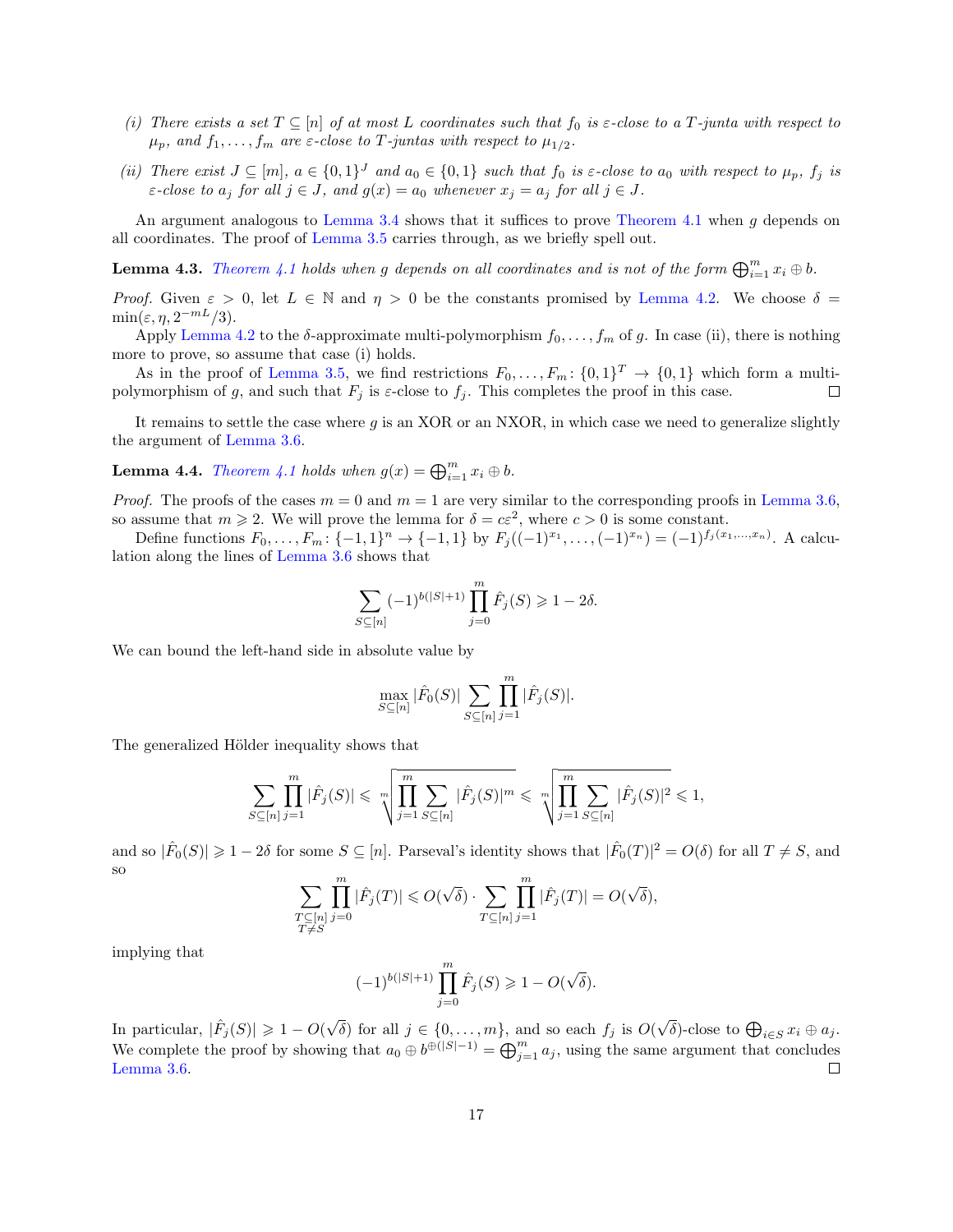#### <span id="page-17-0"></span>4.1 Closeness to junta

In this section we complete the proof of [Theorem 4.1](#page-15-1) by proving [Lemma 4.2.](#page-15-2)

We break up the proof into four parts:

- 1. [Lemma 3.7](#page-14-1) shows that one of  $f_1, \ldots, f_m$  is close to a junta.
- 2. This implies that  $f_0$  is close to a junta (with respect to  $\mu_p$ ).
- 3. We conclude that all of  $f_1, \ldots, f_m$  are close to juntas, unless some of  $f_1, \ldots, f_m$  are close to constants.
- 4. In the latter case, we show that  $f_0$  is close to a constant  $a_0$ , and those of  $f_1, \ldots, f_m$  which are close to constants constitute an  $a_0$ -certificate for g.

We start by showing that  $f_0$  is close to a junta.

<span id="page-17-1"></span>**Lemma 4.5.** Fix a function  $g: \{0,1\}^m \to \{0,1\}$  which depends on all coordinates, and assume moreover that g is not of the form  $\bigoplus_{i=1}^m x_i \oplus b$ . Let  $p = \mathbb{E}[g]$ .

For every  $\varepsilon > 0$  there exist  $L \in \mathbb{N}$  and  $\eta > 0$  such that if  $f_0, \ldots, f_m$  is an  $\eta$ -approximate multipolymorphism of g then  $f_0$  is  $\varepsilon$ -close to an L-junta with respect to  $\mu_p$ .

*Proof.* Given  $\varepsilon > 0$ , let  $L, \eta_0$  be the parameters promised by [Lemma 3.7,](#page-14-1) and let  $\eta = \min(\eta_0, \varepsilon)$ . According to the lemma, there exists  $j \in [m]$  such that  $f_j$  is  $\varepsilon$ -close to an L-junta. Without loss of generality, suppose that  $f_m$  is close to a T-junta, where  $T \subseteq [n]$  contains at most L coordinates.

We construct a pair  $(Z, W)$  of coupled  $n \times m$  zero-one matrices as follows: choose Z uniformly at random, and let W be the matrix obtained from Z by resampling  $W_{im}$  for  $i \notin T$ .

With probability  $1 - 2\varepsilon - 2\eta = 1 - O(\varepsilon)$ ,

$$
(f_0 \circ g^n)(Z) = (g \circ (f_1, \ldots, f_m))(Z) = (g \circ (f_1, \ldots, f_m))(W) = (f_0 \circ g^n)(W).
$$

(In more detail, if  $f_m$  is  $\varepsilon$ -close to the T-junta  $F_m$ , then  $f_m(\text{col}_m(Z)) = F_M(\text{col}_m(Z)) = F_M(\text{col}_m(W)) =$  $f_m(\text{col}_m(W))$  with probability  $1 - 2\varepsilon$ .)

For each  $x \in \{0,1\}^T$ , define

$$
\varepsilon_0(x) = \Pr[(f_0 \circ g^n)(Z) \neq (f_0 \circ g^n)(W) \mid g(\text{row}_i(Z)) = x_i \text{ for all } i \in T],
$$

so that  $\mathbb{E}_{\mu_p}[\varepsilon_0(x)] = O(\varepsilon)$ .

Recall that for  $i \notin T$ , row<sub>i</sub> $(W)$  is obtained from row<sub>i</sub> $(Z)$  by resampling the mth coordinate. Since g depends on the mth coordinate, the joint distribution of  $g(row_i(Z)), g(row_i(W))$  is  $N_p^{\mu_p}$  for some  $\rho < 1$ . Therefore [Lemma 2.12](#page-10-2) shows that  $(f_0)_{T\to x}$  is  $O(\varepsilon_0(x))$ -close to a constant function with respect to  $\mu_p$ . In other words,  $f_0$  is  $O(\varepsilon)$ -close to a T-junta with respect to  $\mu_p$ .  $\Box$ 

We now deduce that either one of  $f_1, \ldots, f_m$  is close to constant, or all of  $f_1, \ldots, f_m$  are close to juntas.

<span id="page-17-2"></span>**Lemma 4.6.** Fix a function  $g: \{0,1\}^m \to \{0,1\}$  which depends on all coordinates, and assume moreover that g is not of the form  $\bigoplus_{i=1}^m x_i \oplus b$ . Let  $p = \mathbb{E}[g]$ .

For every  $\varepsilon > 0$  there exist  $L \in \mathbb{N}$  and  $\eta > 0$  such that if  $f_0, \ldots, f_m$  is an  $\eta$ -approximate multipolymorphism of g then there exists a set  $T \subseteq [n]$  of at most L coordinates such that  $f_0$  is  $\varepsilon$ -close to a T-junta with respect to  $\mu_p$ , and furthermore one of the following cases holds:

- (i)  $f_1, \ldots, f_m$  are  $\varepsilon$ -close to T-juntas.
- (ii) One of  $f_1, \ldots, f_m$  is  $\varepsilon$ -close to a constant.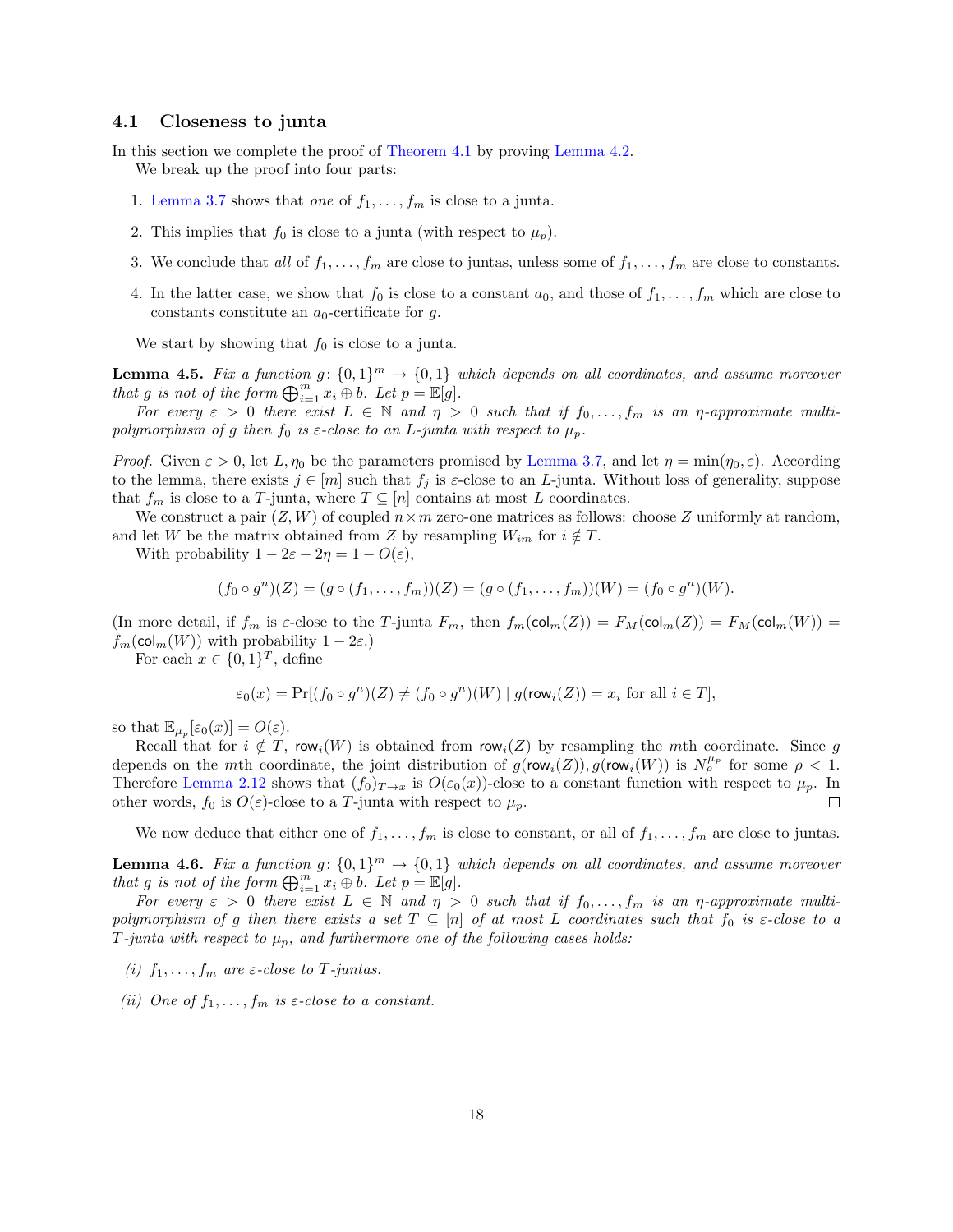Proof. Given  $\varepsilon > 0$ , let  $L, \eta_0$  be the parameters promised by [Lemma 4.5](#page-17-1) for  $\varepsilon^{2m}$ , and let  $\eta = \min(\eta_0, \varepsilon^{2m})$ . According to the lemma,  $f_0$  is  $\varepsilon^{2m}$ -close to a T-junta, where  $T \subseteq [n]$  contains at most L coordinates.

We can assume that all of  $f_1, \ldots, f_m$  are  $\varepsilon$ -far from constants, since otherwise case (ii) holds. We will show that  $f_m$  is  $O(\varepsilon^2)$ -close to a T-junta; an identical argument works for  $f_1, \ldots, f_{m-1}$ .

We construct a pair  $(Z, W)$  of coupled  $n \times m$  zero-one matrices: we choose Z uniformly at random, and let W be the matrix obtained from Z by resampling the entire ith row for all  $i \notin T$ .

With probability  $1 - 2\varepsilon^{2m} - 2\eta = 1 - O(\varepsilon^{2m}),$ 

$$
(g \circ (f_1, \ldots, f_m))(Z) = (f_0 \circ g^n)(Z) = (f_0 \circ g^n)(W) = (g \circ (f_1, \ldots, f_m))(W).
$$

Since g depends on all coordinates, there exist  $\beta \in \{0,1\}^{m-1}$  and  $b \in \{0,1\}$  such that  $g(\beta_1,\ldots,\beta_{m-1},x_m)$  $x_m \oplus b.$ 

Let  $j \in [m-1]$ . Since  $f_j$  is  $\varepsilon$ -far from constant,  $\Pr[f_j(\text{col}_j(Z)) = \beta_j] \geq \varepsilon$ . We claim that moreover,  $\Pr[f_j(\text{col}_j(Z)) = f_j(\text{col}_j(W))] = \beta_j] \geq \varepsilon^2$ . Indeed, for  $x \in \{0,1\}^T$  define

$$
\varepsilon_j(x) = \Pr[f_j(\text{col}_j(Z)) = \beta_j | \text{col}_j(Z)|_T = x].
$$

Then  $\mathbb{E}[\varepsilon_i] \geq \varepsilon$ , and

$$
\Pr[f_j(\mathsf{col}_j(Z)) = f_j(\mathsf{col}_j(W)) = \beta_j] = \mathbb{E}[\varepsilon_j^2] \ge \mathbb{E}[\varepsilon_j]^2 = \varepsilon^2.
$$

It follows that with probability at least  $\varepsilon^{2(m-1)}$ , we have  $f_j(\text{col}_j(Z)) = f_j(\text{col}_j(W)) = \beta_j$  for all  $j \in [m-1]$ . Denote this event by  $E$ . Thus

$$
\Pr[(g \circ (f_1,\ldots,f_m))(Z) \neq (g \circ (f_1,\ldots,f_m))(W) \mid E] = \frac{O(\varepsilon^{2m})}{\varepsilon^{2(m-1)}} = O(\varepsilon^2).
$$

On the other hand, when E happens,

$$
(g \circ (f_1, \ldots, f_m))(Z) = g(\beta_1, \ldots, \beta_{m-1}, f_m(\text{col}_m(Z))) = f_m(\text{col}_m(Z)) \oplus b,
$$
  

$$
(g \circ (f_1, \ldots, f_m))(W) = g(\beta_1, \ldots, \beta_{m-1}, f_m(\text{col}_m(W))) = f_m(\text{col}_m(W)) \oplus b,
$$

and so

 $Pr[f_m(\mathsf{col}_m(Z)) \neq f_m(\mathsf{col}_m(W)) \mid E] = O(\varepsilon^2).$ 

Since E only depends on the first  $m-1$  columns, in fact

$$
\Pr[f_m(\text{col}_m(Z)) \neq f_m(\text{col}_m(W))] = O(\varepsilon^2).
$$

Finally, for  $x \in \{0,1\}^T$  define

$$
\varepsilon_m(x) = \Pr[f_m(\text{col}_m(Z)) \neq f_m(\text{col}_m(W)) \mid \text{col}_m(Z')|_T = x],
$$

so that  $\mathbb{E}[\varepsilon_m] = O(\varepsilon^2)$ . Since  $\varepsilon_m = 2\text{var}(f_m|_{T\to x})$ , we conclude that  $f_m$  is  $O(\varepsilon^2)$ -close to a T-junta.  $\Box$ 

We complete the proof of [Lemma 4.2](#page-15-2) by handling case (ii) of the preceding lemma.

Proof of [Lemma 4.2.](#page-15-2) Given  $\varepsilon > 0$ , let  $L, \eta_0$  be the parameters promised by [Lemma 4.6](#page-17-2) for  $\varepsilon^m$ , and let  $\eta = \min(\eta_0, \varepsilon^m)$ . Applying the lemma, we can assume that we are in case (ii). Without loss of generality, suppose that  $f_m$  is  $\varepsilon^m$ -close to a constant.

We construct a pair  $(Z, W)$  of coupled  $n \times m$  zero-one matrices as follows: choose Z uniformly at random, and let  $W$  be the matrix obtained from  $Z$  by resampling the  $m$ th column.

With probability  $1 - 2\varepsilon^m - 2\eta = 1 - O(\varepsilon^m)$ ,

$$
(f_0 \circ g^n)(Z) = (g \circ (f_1, \ldots, f_m))(Z) = (g \circ (f_1, \ldots, f_m))(W) = (f_0 \circ g^n)(W).
$$

Since g depends on the mth coordinate, the joint distribution of the inputs to  $f_0$  on both sides is  $N_\rho^{\mu_p}$  for some  $\rho < 1$ . Therefore [Lemma 2.12](#page-10-2) shows that  $f_0$  is  $O(\varepsilon^m)$ -close to a constant  $a_0$  with respect to  $\mu_p$ .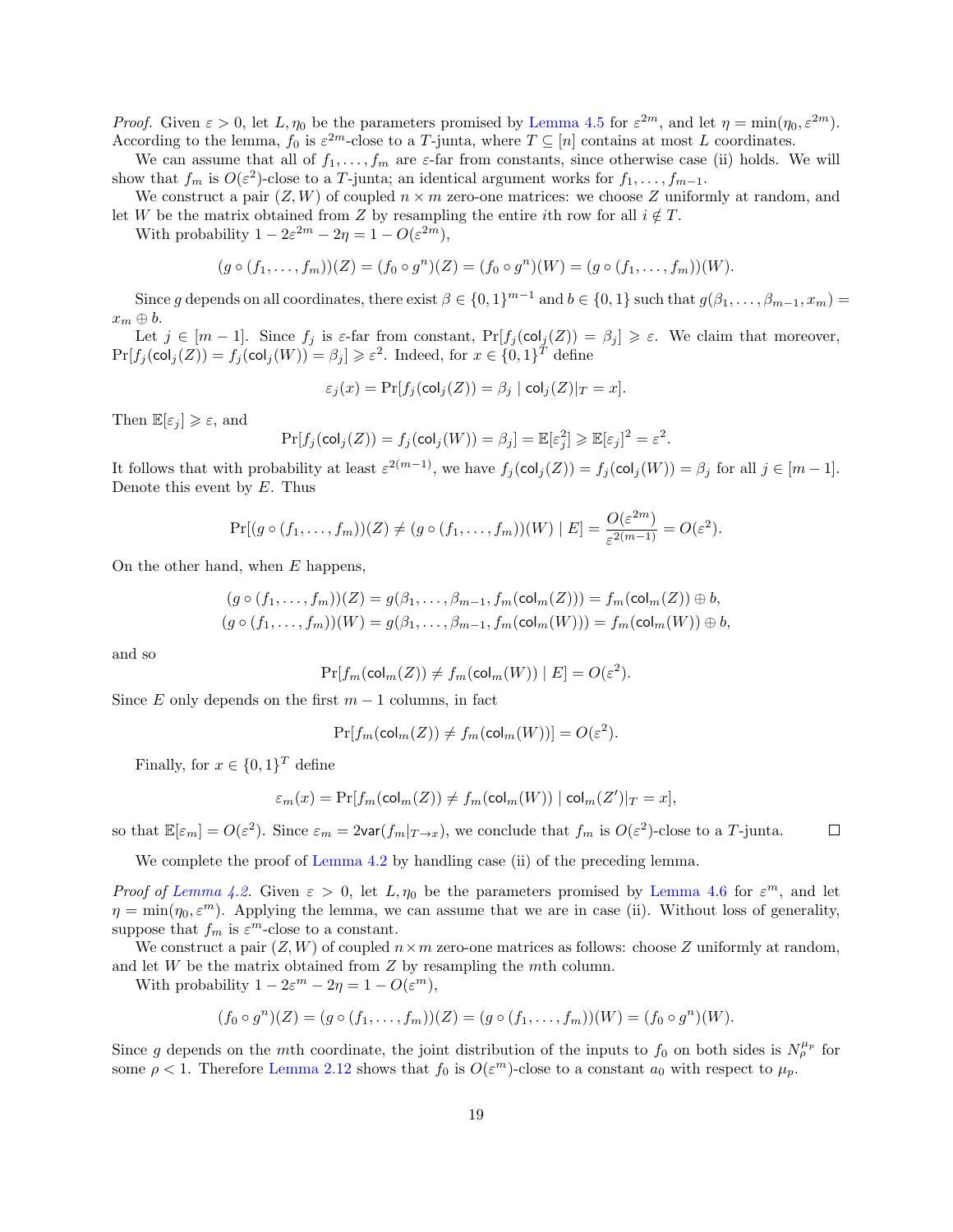Let  $J \subseteq [m]$  consist of the coordinates  $j \in [m]$  such that  $f_j$  is  $\varepsilon$ -close to a constant  $a_j$ . Let  $x \in \{0,1\}^m$ satisfy  $x_j = a_j$  for all  $j \in J$ . For each  $j \notin J$ , since  $f_j$  is  $\varepsilon$ -far from constant,  $f_j(\text{col}_j(Z)) = x_j$  with probability at least  $\varepsilon$ . For each  $j \in J$ , since  $f_j$  is  $\varepsilon$ -close to  $a_j = x_j$ ,  $f_j(\text{col}_j(Z)) = x_j$  with probability at least  $1 - \varepsilon$ . Hence with probability at least  $\varepsilon^{m-|J|}(1-\varepsilon)^{|J|} = \Omega(\varepsilon^{m-1}),$ 

$$
(g \circ (f_1, \ldots, f_m))(Z) = g(x).
$$

On the other hand, with probability  $1 - \varepsilon^m - \eta = 1 - O(\varepsilon^m)$ ,

$$
(g \circ (f_1, \ldots, f_m))(Z) = (f_0 \circ g^n)(Z) = a_0.
$$

Since  $\Omega(\varepsilon^{m-1}) > O(\varepsilon^m)$ , both events hold simultaneously with positive probability, and so  $g(x) = a_0$ , as desired.  $\Box$ 

## <span id="page-19-0"></span>5 List decoding regime

A polymorphism of g is a function f satisfying  $f \circ g^n = g \circ f^m$ . There are two ways to relax this definition:

- The 99% regime: study functions f satisfying  $f \circ g^n = g \circ f^m$  for most inputs. [Theorem 3.1](#page-11-2) shows that such functions are close to exact polymorphisms.
- The 1% regime: study functions f satisfying  $f \circ g^n = g \circ f^m$  with significant probability. We would like to say that such functions are structured.

When g is the XOR function, the classic analysis of linearity testing [\[BCH](#page-36-0)+96] shows that if  $Pr[f(x \oplus y) =$  $f(x) \oplus f(y) \geq 1/2 + \varepsilon$ , then f is correlated with some character, that is, for some  $S \subseteq [n]$ ,

<span id="page-19-1"></span>
$$
\Pr\left[f(x) = \bigoplus_{i \in S} x_i\right] \ge \frac{1}{2} + \varepsilon.
$$

Conversely, if f is a random function then  $Pr[f(x \oplus y) = f(x) \oplus f(y)] \approx 1/2$ , showing that  $1/2$  is the correct threshold for this kind of structure.

What happens for other  $g$ ? Let us take the AND function as a test case. If we choose  $f$  at random then  $Pr[f(x\wedge y) = f(x)\wedge f(y)] \approx 1/2$ , and so one could conjecture that when  $Pr[f(x\wedge y) = f(x)\wedge f(y)] \ge 1/2 + \varepsilon$ then f is correlated with some character. The Majority function refutes this conjecture, since it satisfies  $Pr[f(x \wedge y) = f(x) \wedge f(y)] \approx 3/4$  but is not correlated with any character.

The threshold 3/4 is natural, since it corresponds to the following "almost-random" construction: choose f at random for inputs whose Hamming weight is close to  $n/2$  (where n is the input size), and choose f to be 0 elsewhere. However, it is not the correct threshold: if we choose f to be Majority for inputs whose Hamming weight is close to n/2, and a biased majority for other inputs, then  $\Pr[f(x \wedge y) = f(x) \wedge f(y)] \approx 0.814975$ ; the exact definition of f appears below, as part of the statement of [Theorem 5.7.](#page-21-0)

Our main result shows that 0.814975 is the correct threshold for AND: if  $Pr[f(x \wedge y) = f(x) \wedge f(y)] \ge$  $0.814975 + \varepsilon$  then f is correlated with some character. Moreover, we can guarantee that this character has low degree.

The idea of the proof is to translate the question about Boolean variables to a question on Gaussian space. To this end, we define a Gaussian analog of the distribution  $(g(x), x)$ . It will be convenient to switch from  $\{0,1\}$  to  $\{-1,1\}$ .

**Definition 5.1.** Let  $g: \{-1,1\}^m \to \{-1,1\}$  be non-constant. The distribution  $\mathcal{N}_g$  is an  $(m+1)$ -variate Gaussian distribution  $(\mathcal{G}_0, \mathcal{G}_1, \ldots, \mathcal{G}_m)$  given by:

- Each coordinate is a standard Gaussian.
- The Gaussians  $\mathcal{G}_1, \ldots, \mathcal{G}_m$  are independent.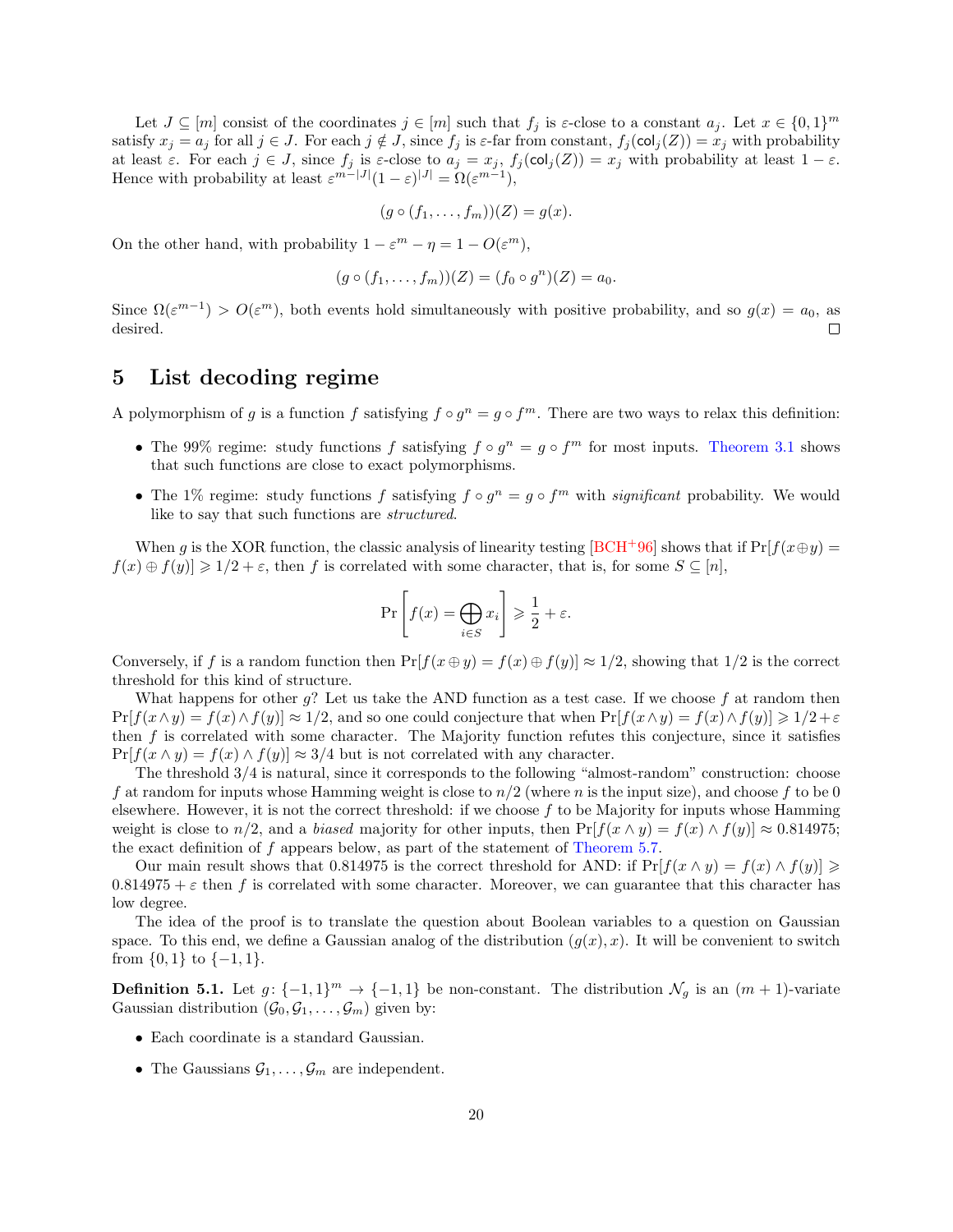• For each  $i \in [m]$ ,

$$
\mathbb{E}[\mathcal{G}_0 \mathcal{G}_j] = \frac{\hat{g}(\{j\})}{\sqrt{1 - \hat{g}(\emptyset)^2}}.
$$

Our main result states that if  $Pr[f \circ g^n = g \circ f^m]$  exceeds a certain threshold, then f is correlated with a low-degree character. The result applies to any function other than XOR or NXOR; analogous results for these functions (in which the character need not be low-degree) follow from a generalization of the arguments in  $|BCH+96|$ .

<span id="page-20-3"></span>**Definition 5.2.** Fix a function  $g: \{-1,1\}^m \to \{-1,1\}$ . Let  $s_g$  be the infimum over all s for which the following holds.

For every  $\varepsilon > 0$  there exist  $\delta > 0$  and  $L \in \mathbb{N}$  such that for all  $n \in \mathbb{N}$ , if  $f: \{-1, 1\}^n \to \{-1, 1\}$  satisfies

$$
\Pr[f \circ g^m = g \circ f^m] \geqslant s + \varepsilon
$$

then f has correlation at least  $\delta$  with some character of degree at most L, that is, there exists  $S \subseteq [n]$ , of size at most  $L$ , such that

$$
\left| \mathbb{E}\left[f(x)\prod_{i\in S} x_i\right] \right| \geq \delta.
$$

<span id="page-20-0"></span>**Theorem 5.3** (proved in [Section 5.2\)](#page-24-0). Fix a function  $g: \{-1,1\}^m \to \{-1,1\}$  which depends on all coordinates and is not  $\pm \prod_{i=1}^m x_i$ .

If  $\mathbb{E}[g] \neq 0$  then let  $s_g^U$  be the supremum of

$$
\frac{1}{2} + \frac{1}{2} \mathop{\mathbb{E}}_{x \sim \mathcal{N}(0,1)^n} \left[ \left| \mathop{\mathbb{E}}_{\mathcal{G} \sim \mathcal{N}_g^n} [g(q_1(\mathcal{G}_1), \ldots, q_m(\mathcal{G}_m)) \mid \mathcal{G}_0 = x] \right| \right]
$$

over all  $n \in \mathbb{N}$  and all functions  $q_1, \ldots, q_m : \mathbb{R}^n \to \{-1, 1\}$  satisfying  $\mathbb{E}[q_1] = \cdots = \mathbb{E}[q_m] = 0$ . If  $\mathbb{E}[g] = 0$ , instead let  $s_g^U$  be the supremum of

$$
\frac{1}{2} + \frac{1}{2} \mathop{\mathbb{E}}_{\sigma \sim \mathcal{N}_g^n} [q_0(\mathcal{G}_0) g(q_1(\mathcal{G}_1), \ldots, q_m(\mathcal{G}_m))]
$$

over all  $n \in \mathbb{N}$  and all functions  $q_0, \ldots, q_m : \mathbb{R}^n \to \{-1, 1\}$  satisfying  $\mathbb{E}[q_0] = \cdots = \mathbb{E}[q_m] = 0$ . Then  $s_g \leqslant s_g^U$ .

We can show that  $s_g^U < 1$  for all functions g covered by the theorem.

<span id="page-20-2"></span>**Lemma 5.4** (proved in [Section 5.3\)](#page-27-0). If  $g: \{-1,1\}^m \rightarrow \{-1,1\}$  depends on all coordinates and is not  $\pm \prod_{i=1}^m x_i$  then  $s_g^U < 1$ .

If we take the supremum in [Theorem 5.3](#page-20-0) with the additional constraint that the functions  $q_1, \ldots, q_m$ coincide, then the resulting value is a lower bound on  $s_q$ .

<span id="page-20-1"></span>**Lemma 5.5** (proved in [Section 5.4\)](#page-28-0). Fix a function  $g: \{-1,1\}^m \to \{-1,1\}$  which depends on all coordinates and is not  $\pm \prod_{i=1}^{n} x_i$ .

If  $\mathbb{E}[g] \neq 0$  then let  $s_g^L$  be the supremum of

$$
\frac{1}{2} + \frac{1}{2} \mathop{\mathbb{E}}_{x \sim \mathcal{N}(0,1)^n} \left[ \left| \mathop{\mathbb{E}}_{\mathcal{G} \sim \mathcal{N}_{g}^n} [g(q(\mathcal{G}_1), \ldots, q(\mathcal{G}_m)) \mid \mathcal{G}_0 = x] \right| \right]
$$

over all  $n \in \mathbb{N}$  and all functions  $q: \mathbb{R}^n \to [-1, 1]$  satisfying  $\mathbb{E}[q] = 0$ .

If  $\mathbb{E}[g] = 0$ , instead let  $s_g^L$  be the supremum of

$$
\frac{1}{2} + \frac{1}{2} \mathop{\mathbb{E}}_{\mathcal{G} \sim \mathcal{N}_{g}^n} [q(\mathcal{G}_0) g(q(\mathcal{G}_1), \ldots, q(\mathcal{G}_m))]
$$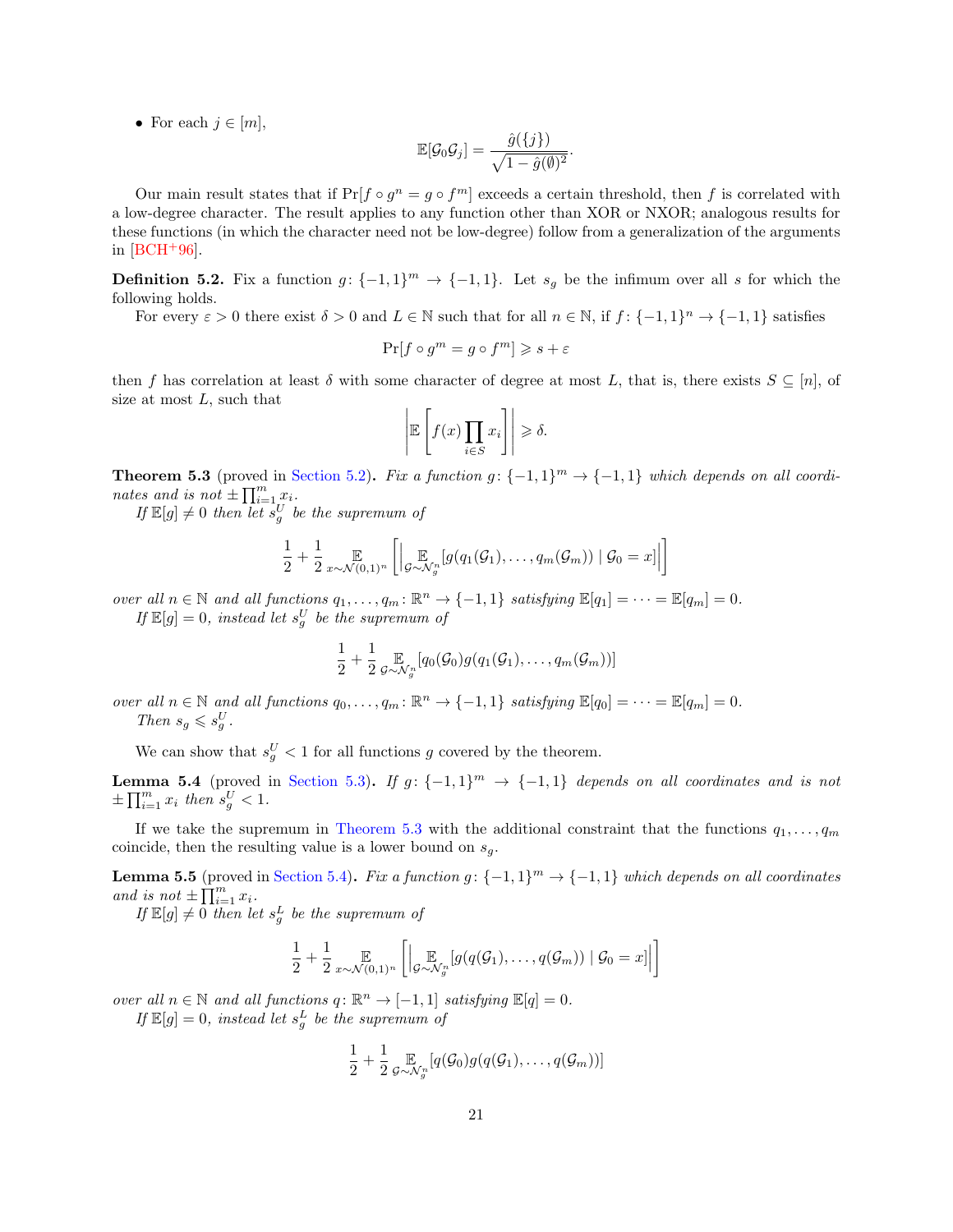over all  $n \in \mathbb{N}$  and all functions  $q: \mathbb{R}^n \to [-1, 1]$  satisfying  $\mathbb{E}[q] = 0$ .

There exists a sequence of functions  $f_N: \{-1,1\}^N \to \{-1,1\}$ , with  $N \to \infty$ , such that

$$
\Pr[f_N \circ g^N = g \circ f_N^m] \longrightarrow s_g^L,
$$

and for each  $\delta > 0$  and  $L \in \mathbb{N}$ , for large enough N the functions  $f_N$  do not have correlation at least  $\delta$  with any character of degree at most L.

Consequently,  $s_g \geqslant s_g^L$ .

We do not know whether  $s_g^U > s_g^L$  holds for some g, that is, whether there is any advantage in allowing  $q_1, \ldots, q_m$  to be different.

When  $\mathbb{E}[g] \neq 0$ , for any function q satisfying  $\mathbb{E}[q] = 0$  we have

$$
\mathop{\mathbb{E}}_{x \sim \mathcal{N}(0,1)^n} \left[ \left| \mathop{\mathbb{E}}_{\mathcal{G} \sim \mathcal{N}_g^n} [g(q(\mathcal{G}_1), \ldots, q(\mathcal{G}_m)) \mid \mathcal{G}_0 = x] \right| \right] \geqslant \left| \mathop{\mathbb{E}}_{\mathcal{G} \sim \mathcal{N}_g^n} [g(q(\mathcal{G}_1), \ldots, q(\mathcal{G}_m))] \right| = \left| \mathop{\mathbb{E}}[g] \right|,
$$

and so

$$
s^L_g \geqslant \frac{1}{2} + \frac{1}{2} |\operatorname{\mathbb{E}}[g]|.
$$

This corresponds to the trivial construction in which  $f$  is chosen randomly around the middle slice, and  $sign(\mathbb{E}[q])$  elsewhere. The following result, proved by taking  $n = 1$  and  $q = sign$ , shows that we can improve it if all Fourier coefficients of g on the first level are non-zero.

<span id="page-21-1"></span>**Lemma 5.6** (proved in [Section 5.5\)](#page-28-1). If  $g: \{-1,1\}^m \to \{-1,1\}$  satisfies  $\mathbb{E}[g] \neq 0$  and  $\hat{g}(\{x_j\}) \neq 0$  for all  $j \in [m]$  then  $s_g^{\overline{L}} > \frac{1}{2} + \frac{1}{2} |\mathbb{E}[g]|$ .

When g is an AND function, we can show that  $s_g^U$  is attained by  $n = 1$  and  $q_1(x) = \cdots = q_m(x) = \text{sign}(x)$ . In view of [Lemma 5.5,](#page-20-1) this gives an expression for  $s<sub>g</sub>$ .

<span id="page-21-0"></span>**Theorem 5.7** (proved in [Section 5.6\)](#page-29-0). Let  $m \geq 2$ , and let  $g(x_1, \ldots, x_m) = \min(x_1, \ldots, x_m)$ . Then

$$
s_g = \frac{1}{2} + \frac{1}{2} \mathop{\mathbb{E}}_{x \sim \mathcal{N}(0,1)} \left[ \left| \mathop{\mathbb{E}}_{\mathcal{G} \sim \mathcal{N}_g}[g(\text{sign}(\mathcal{G}_1), \dots, \text{sign}(\mathcal{G}_m)) \mid \mathcal{G}_0 = x] \right| \right].
$$

In particular, when  $m = 2$ , we obtain

 $s_0 \approx 0.814975356673002,$ 

where  $\wedge$  denotes the binary AND function  $g(a, b) = a \wedge b = \min(a, b)$ . Moreover, this is realized by the functions

$$
f(x_1,\ldots,x_n) = \begin{cases} \text{sign}\left(x_1 + \cdots + x_n\right) & \text{if } x_1 + \cdots + x_n \geq -\frac{n}{4}, \\ \text{sign}\left(x_1 + \cdots + x_n + \frac{n}{2} - \theta \sqrt{\frac{3}{4}n}\right) & \text{if } x_1 + \cdots + x_n < -\frac{n}{4}, \end{cases}
$$

where  $\theta \approx 0.9084100298000161$ .

Remark 5.8. If  $g: \{-1,1\}^m \to \{-1,1\}$  is of the form  $\pm \prod_{i=1}^m x_i$  for  $m \geq 2$  and  $\Pr[f \circ g^n = g \circ f^m] \geq \frac{1}{2} + \varepsilon$ , then the proof of [Lemma 3.6](#page-13-0) shows that f has correlation  $\Omega(\varepsilon^{1/(m-1)})$  with some character. In contrast to [Theorem 5.3,](#page-20-0) we cannot guarantee correlation with a low-degree character.

### 5.1 Preliminaries

For  $\lambda \in (-1,1)$  and (implicit) n, we denote by  $\pi_{\lambda}$  the product distribution on  $\{-1,1\}^n$  in which each coordinate has expectation  $\lambda$  (this is the analog of the distributions  $\mu_p$ ). We denote the corresponding noise operator by  $T_{\rho}^{\lambda}$ ; it multiplies the dth level of the  $\lambda$ -biased Fourier expansion by  $\rho^d$ . If  $\lambda = 0$  (corresponding to the uniform distribution) then we sometimes omit the superscript.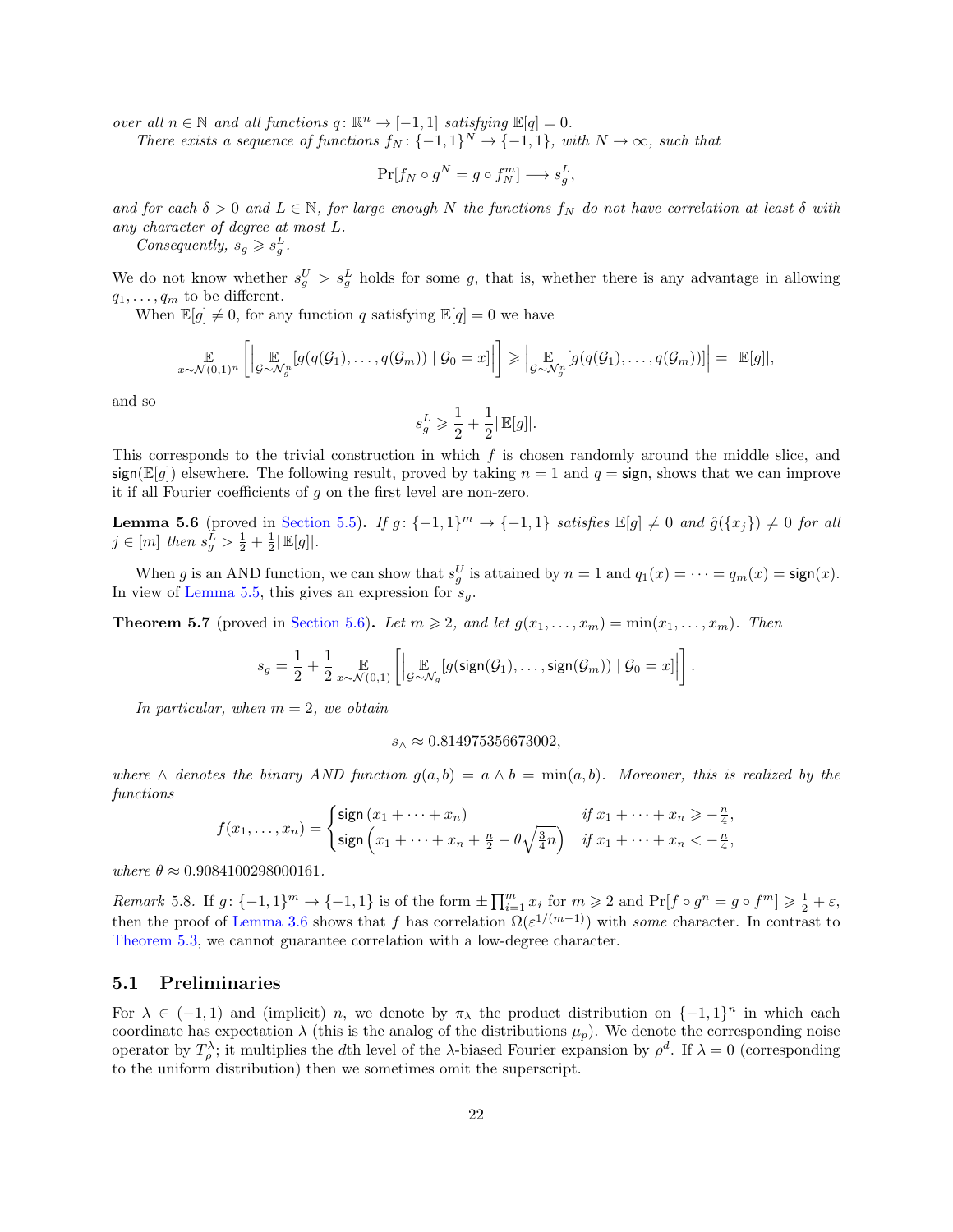We extend functions on  $\{-1,1\}^n$  to functions on  $\mathbb{R}^n$  multilinearly, that is, via the Fourier expansion (it doesn't matter which bias we use to define the Fourier expansion). The analog of  $T_{\rho}^{\lambda}$  in Gaussian space is  $U_\rho^\lambda.$ 

The function clip:  $\mathbb{R} \to [-1, 1]$  clips its argument to  $[-1, 1]$ :

<span id="page-22-1"></span>
$$
\text{clip}(x) = \begin{cases} -1 & \text{if } x < -1, \\ x & \text{if } -1 \leqslant x \leqslant 1 \\ 1 & \text{if } x > 1. \end{cases}
$$

#### 5.1.1 Invariance principle

Our proof will require a multidimensional version of the invariance principle due to Mossel [\[Mos10\]](#page-37-12).

<span id="page-22-0"></span>**Theorem 5.9.** Let D be an arbitrary distribution on  $\{-1,1\}^k$ , and let G be a multivariate Gaussian distribution with the same mean vector and covariance matrix. Denote the expectations of the individual coordinates by  $\mu_1, \ldots, \mu_k$ .

For every  $\varepsilon, \gamma > 0$  there exist  $d \in \mathbb{N}$  and  $\tau > 0$  such that for any  $f_1, \ldots, f_k : \{-1,1\}^n \to \{-1,1\}$  and  $\gamma_1,\ldots,\gamma_k \geq \gamma$ , if  $\text{Inf}_{i}^{\leq d}[f_j] \leq \tau$  for all  $j \in [k]$  (where influence is with respect to  $\pi_{\mu_j}$ ) and  $i \in [n]$  then

$$
\left|\mathop{\mathbb{E}}_{x\sim\mathcal{D}^n}[(T^{\mu_1}_{1-\gamma_1}f_1)(x_1)\cdots(T^{\mu_k}_{1-\gamma_k}f_k)(x_k)] - \mathop{\mathbb{E}}_{g\sim\mathcal{G}^n}[\text{clip}(T^{\mu_1}_{1-\gamma_1}f_1)(g_1)\cdots\text{clip}(T^{\mu_k}_{1-\gamma_k}f_k)(g_k)]\right| < \varepsilon.
$$

Furthermore, for each  $j \in [k]$ ,

$$
|\mathop{\mathbb{E}}_{g \sim \mathcal{G}^n}[\text{clip}(T^{\mu_j}_{1-\gamma_j}f_j)(g_j)] - \mathop{\mathbb{E}}_{x \in \mathcal{D}^n}[f_j(x_j)]| < \varepsilon.
$$

<span id="page-22-2"></span>*Proof.* [\[Mos10,](#page-37-12) Theorem 4.1] shows that for appropriate  $d, \tau$  we have

$$
\left| \mathop{\mathbb{E}}_{x \sim \mathcal{D}^n} [(T^{\mu_1}_{1-\gamma_1} f_1)(x_1) \cdots (T^{\mu_k}_{1-\gamma_k} f_k)(x_k)] - \mathop{\mathbb{E}}_{g \sim \mathcal{G}^n} [(T^{\mu_1}_{1-\gamma_1} f_1)(g_1) \cdots (T^{\mu_k}_{1-\gamma_k} f_k)(g_k)] \right| < \frac{\varepsilon}{2}.
$$

<span id="page-22-3"></span>[\[Mos10,](#page-37-12) Theorem 4.2] shows that for appropriate  $d, \tau$ , for every  $j \in [k]$  we have

$$
\left|\mathop{\mathbb{E}}_{g\sim\mathcal{G}^n} [((T^{\mu_j}_{1-\gamma_j}f_j)(g_j)-\text{clip}(T^{\mu_j}_{1-\gamma_j}f_j)(g_j))^2]\right| < \left(\frac{\varepsilon}{2k}\right)^2.
$$

Applying Cauchy–Schwarz  $k$  times implies that

$$
\left|\mathop{\mathbb{E}}_{g\sim\mathcal{G}^n}[(T^{\mu_1}_{1-\gamma_1}f_1)(g_1)\cdots(T^{\mu_k}_{1-\gamma_k}f_k)(g_k)] - \mathop{\mathbb{E}}_{g\sim\mathcal{G}^n}[\text{clip}(T^{\mu_1}_{1-\gamma_1}f_1)(g_1)\cdots \text{clip}(T^{\mu_k}_{1-\gamma_k}f_k)(g_k)]\right| < \frac{\varepsilon}{2},
$$

completing the proof of the main estimate.

The bound given by [\[Mos10,](#page-37-12) Theorem 4.2] also implies that for every  $j \in [k]$ ,

<span id="page-22-4"></span>
$$
\left|\mathop{\mathbb{E}}_{g\sim\mathcal{G}^n}[\mathsf{clip}(T_{1-\gamma_j}^{\mu_j}f_j)(g_j)] - \mathop{\mathbb{E}}_{g\in\mathcal{G}^n}[(T_{1-\gamma_j}^{\mu_j}f_j)(g_j)]\right| < \varepsilon.
$$

Since  $\mathbb{E}[(T_{1-\gamma_j}^{\mu_j}f_j)(g_j)] = \mathbb{E}[f_j(g_j)] = \mathbb{E}[f_j(x_j)],$  this completes the proof.

We will apply this theorem to the distribution  $(g(x), x)$ , whose Gaussian analog we now calculate.

**Lemma 5.10.** Let  $g: \{-1,1\}^m \to \{-1,1\}$  be a non-constant function, and let  $\mu = \mathbb{E}[g]$ . If x is distributed uniformly over  $\{-1,1\}^m$  then the vector

$$
\frac{g(x) - \mu}{\sqrt{1 - \mu^2}}, x_1, \dots, x_m
$$

has the same mean vector and covariance matrix as  $\mathcal{N}_q$ .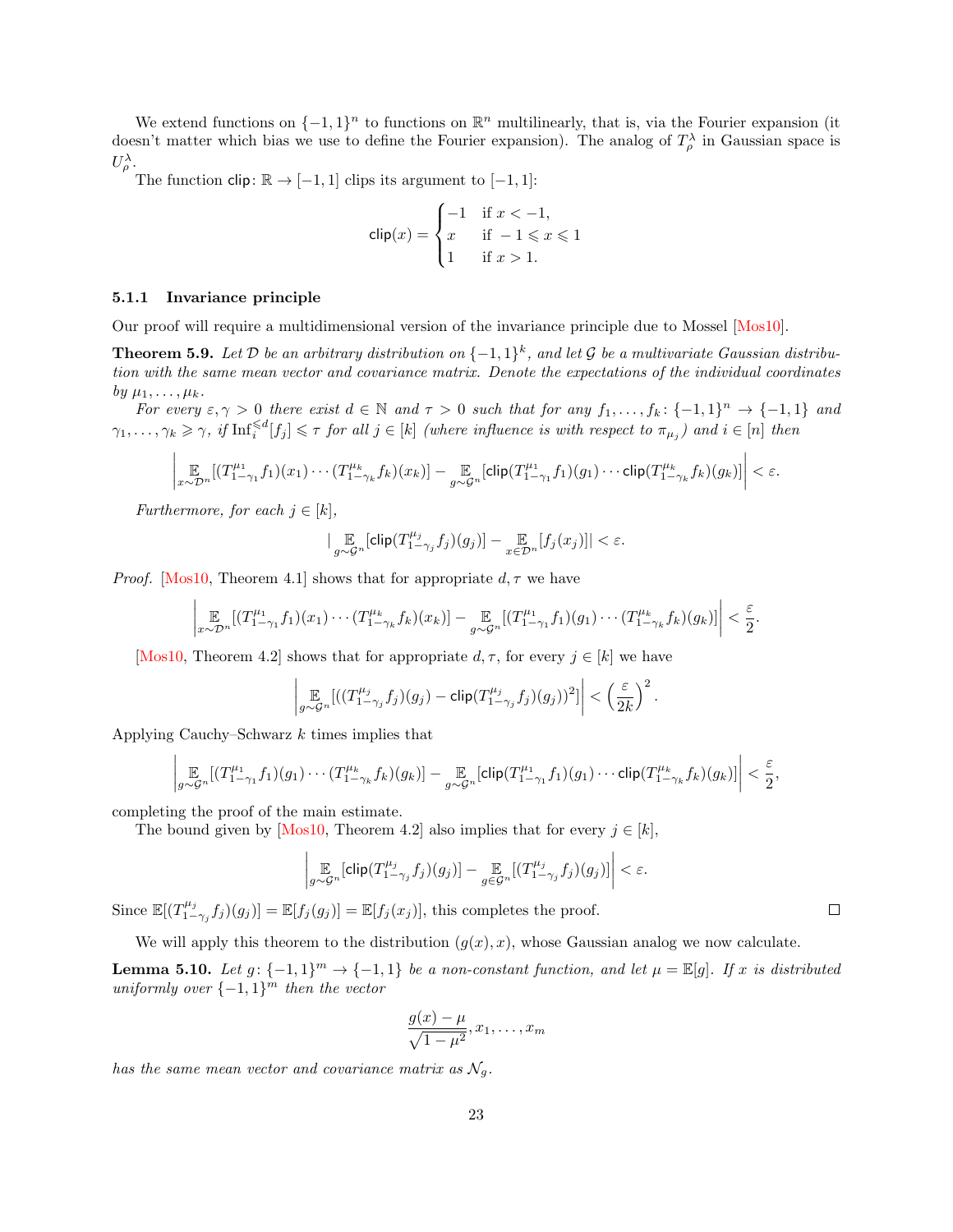Proof. By construction, each coordinate has zero mean and unit variance, and the last m coordinates are independent. Hence it remains to compute the covariance between the first coordinate and the  $(j + 1)$ th coordinate, which corresponds to  $x_i$ :

$$
\mathbb{E}_{x \in \{-1,1\}^m} \left[ \frac{g(x) - \mu}{\sqrt{1 - \mu^2}} x_j \right] = \frac{\hat{g}(\{j\})}{\sqrt{1 - \mu^2}}.
$$

#### 5.1.2 Connected distributions

[Theorem 5.9](#page-22-0) requires adding noise to the function. We will do this in the context of evaluating

<span id="page-23-1"></span>
$$
\mathop{\mathbb{E}}_{Z}[(f\circ g^{n})(Z)\cdot (g\circ f^{m})(Z)].
$$

In order to show that the noise only slightly changes this expression, we will use a result of Mossel [\[Mos10\]](#page-37-12) on connected distributions.

**Definition 5.11** (Connected distribution). Let D be a distribution on  $\{-1,1\}^k$ . For  $i \in \{1,\ldots,k-1\}$ , let  $G_i$  be the bipartite graph  $(X, Y, E)$ , where

- X is the projection of the support of  $D$  to the first i coordinates.
- Y is the projection of the support of D to the last  $k i$  coordinates.
- $(x, y) \in E$  if  $(x, y)$  is in the support of  $D$ .

The distribution  $\mathcal D$  is *connected* if all of  $G_1, \ldots, G_{k-1}$  are connected.

<span id="page-23-0"></span>**Theorem 5.12.** Fix a connected distribution D on  $\{-1,1\}^k$  with mean vector  $\mu$ . For every  $\varepsilon > 0$  there are  $\gamma_1, \ldots, \gamma_k > 0$  such that the following holds.

If  $f_1, \ldots, f_k : \{-1, 1\}^n \to [-1, 1]$  then

$$
\mathbb{E}_{x \sim \mathcal{D}^n} [f_1(x_1) \cdots f_k(x_k) - (T_{1-\gamma_1}^{\mu_1} f_1)(x_1) \cdots (T_{1-\gamma_k}^{\mu_k} f_k)(x_k)] < \varepsilon.
$$

We prove this in [Appendix B,](#page-40-0) using ideas from Mossel [\[Mos10\]](#page-37-12).

We are interested in the distribution  $(g(x), x)$ . While this distribution is not connected, we can show that unless g is XOR or NXOR, we can rearrange it so that it becomes connected.

**Lemma 5.13.** Fix a function  $g: \{-1,1\}^m \to \{-1,1\}$  which depends on all coordinates and is not  $\pm \prod_{i=1}^m x_i$ . After a suitable permutation, the distribution  $(g(x),x)$  (where x is chosen uniformly from  $\{-1,1\}^m$ ) is connected.

*Proof.* By factoring the multilinear representation of g, we can uniquely decompose g as

<span id="page-23-2"></span>
$$
g(x) = g_1(x|_{S_1}) \cdots g_\ell(x|_{S_\ell}),
$$

where  $S_1, \ldots, S_\ell$  form a decomposition of  $[m]$ , and none of  $g_1, \ldots, g_\ell$  can be further decomposed in this way. Since g is not  $\pm \prod_{i=1}^m x_i$ , one of the sets, say  $S_1$ , contains at least two points. We rearrange the inputs to g so that  $1, m \in S_1$ . We will prove that

$$
x_1, x_2, \ldots, x_{m-1}, g(x), x_m
$$

is connected.

We will show that the graph  $G_i$  is connected for  $i \in [m-1]$ ; for  $i = m$ , the same argument works, with X and Y switching roles.

Let  $i \in [m-1]$ . By construction,  $X = \{-1,1\}^i$ , and (up to permutation) Y is the collection of all  $(y, b) \in \{-1, 1\}^{(m-i)+1}$  such that  $g(x, y) = b$  for some  $x \in X$ . The edges are  $(x, (y, g(x, y))$ .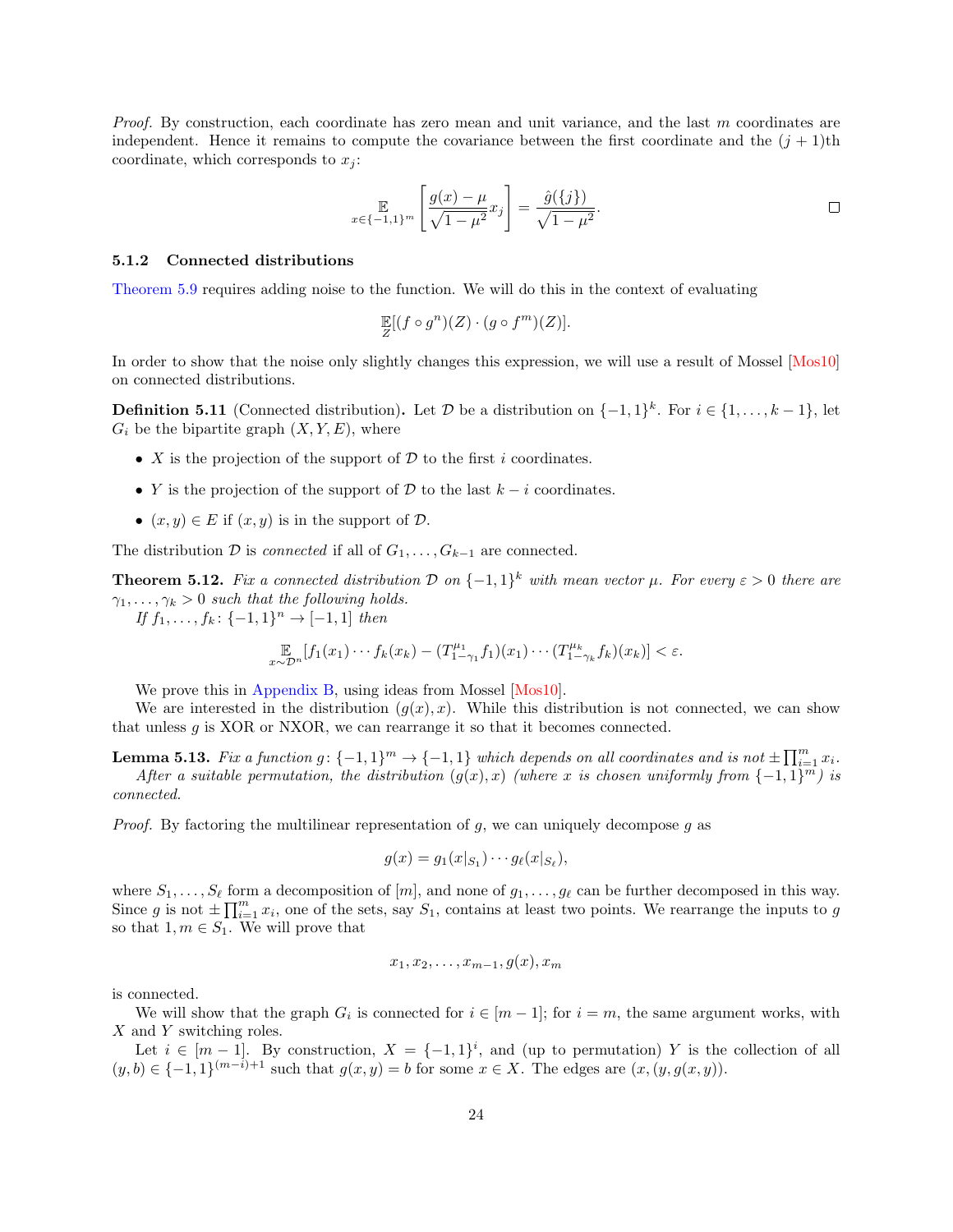Since g depends on all coordinates, there exists some  $y \in \{-1,1\}^{m-i}$  such that  $(y,1), (y,-1) \in Y$ . Let  $X_-=\{x\in X: g(x,y)=-1\}$  and  $X_+=\{x\in X: g(x,y)=1\}$ ; note that  $X_-, X_+\neq \emptyset$ . We claim that there exist  $x_-\in X_-, x_+\in X_+$ , and  $(z, b) \in Y$  such that  $g(x_-, z) = g(x_+, z)$ . Otherwise, for every  $x_-\in X_$ and  $x_+ \in X_+$  we have  $g(x_-, z)g(x_+, z) = -1$ . This implies that  $g(x, z)$  only depends on whether  $x \in X_+$ or  $x \in X_$ , and so we can write  $g(x, z) = g_x(x)g_z(z)$ , which is impossible since  $g_x$  depends on  $x_1$  and  $g_z$ depends on  $x_m$ , and we assumed that  $g_1(S_1)$  is indecomposable.

Recall  $b = g(x_-, z) = g(x_+, z)$ . The path

$$
(y,1) - x_{+} - (z,b) - x_{-} - (y,-1)
$$

shows that  $(y, 1)$  and  $(y, -1)$  are connected.

If  $(z, b) \in Y$  is arbitrary, let  $x \in X$  be such that  $g(x, z) = b$ . Then  $(z, b)$  is connected to  $(y, g(x, y))$  via x. Therefore all vertices in Y are connected. Since every vertex in X is connected to some vertex in Y, we conclude that the entire graph is connected.  $\Box$ 

#### 5.1.3 Borell's theorem

The upper bound in [Lemma 5.4](#page-20-2) derives from Borell's isoperimetric theorem [\[Bor85\]](#page-37-15) in Gaussian space, in the following form.

<span id="page-24-1"></span>**Theorem 5.14.** Let  $f: \mathbb{R}^n \to [-1,1]$  satisfy  $\mathbb{E}[f] = 0$  with respect to the standard Gaussian measure. For every  $\rho \in [-1,1],$ 

<span id="page-24-4"></span><span id="page-24-3"></span>
$$
\mathbb{E}[(U_{\rho}f)^2] \leqslant \frac{2}{\pi} \arcsin(\rho^2),
$$

which is tight for  $f(x) = \text{sign}(x_1)$ .

The upper bound in [Theorem 5.7](#page-21-0) derives from a generalization of Borell's theorem due to Neeman [\[Nee14\]](#page-37-13).

<span id="page-24-2"></span>**Theorem 5.15.** Let  $f_1, \ldots, f_m : \mathbb{R}^n \to \{0,1\}$  be arbitrary functions. Let  $\mathcal{G} = (\mathcal{G}_1, \ldots, \mathcal{G}_m) \sim \mathcal{N}(\mu, \Sigma)^n$  be an m-dimensional multivariate Gaussian distribution, where all elements of  $\Sigma$  are non-negative.

Let  $F_1,\ldots,F_m\colon\mathbb{R}^n\to\{0,1\}$  be functions of the form  $F_i(x_1,\ldots,x_n)=1_{x_1\leqslant\theta_i}$ , where  $\theta_1,\ldots,\theta_m$  are chosen so that  $\mathbb{E}[F_i] = \mathbb{E}[f_i]$  for all  $i \in [m]$ . Then

$$
\mathbb{E}[f_1(\mathcal{G}_1)\cdots f_m(\mathcal{G}_m)] \leq \mathbb{E}[F_1(\mathcal{G}_1)\cdots F_m(\mathcal{G}_m)].
$$

#### <span id="page-24-0"></span>5.2 Proof of Theorem 5.3

We divide the proof into two parts. In the first part, we show that [Theorem 5.3](#page-20-0) holds when the functions  $q_0, \ldots, q_m$  in the definition of  $s_g^U$  are allowed to be [-1, 1]-valued; we denote the resulting value by  $S_g^U$ . We then show that the value of  $s_g^U$  stays the same even if we restrict  $q_0, \ldots, q_m$  to be  $\{-1, 1\}$ -valued.

#### 5.2.1 Proof for fractional functions

Let us first notice that if  $\mathbb{E}[g] \neq 0$  then  $S_g^U$  is the supremum of

$$
\frac{1}{2} + \frac{1}{2} \underset{\sigma \sim \mathcal{N}_g^n}{\mathbb{E}}[q_0(\mathcal{G}_0)g(q_1(\mathcal{G}_1), \ldots, q_m(\mathcal{G}_m))]
$$

over all  $n \in \mathbb{N}$  and all functions  $q_0, q_1, \ldots, q_m : \mathbb{R}^n \to [-1, 1]$  satisfying  $\mathbb{E}[q_1] = \cdots = \mathbb{E}[q_m] = 0$ . When  $\mathbb{E}[g] = 0$ , we have defined  $S_g^U$  using a similar expression, with the additional constraint  $\mathbb{E}[q_0] = 0$ .

Let  $\|\hat{g}\|_1 = \sum_{S \subseteq [m]} |\hat{g}(S)|$ , and set

$$
\varepsilon_1=\frac{\varepsilon}{3\|\hat{g}\|_1},\quad \varepsilon_2=\frac{\varepsilon}{(6m+3)\|\hat{g}\|_1},\quad \varepsilon_3=\frac{\varepsilon}{6m\|\hat{g}\|_1},\quad \varepsilon_4=\frac{\varepsilon}{m+1}.
$$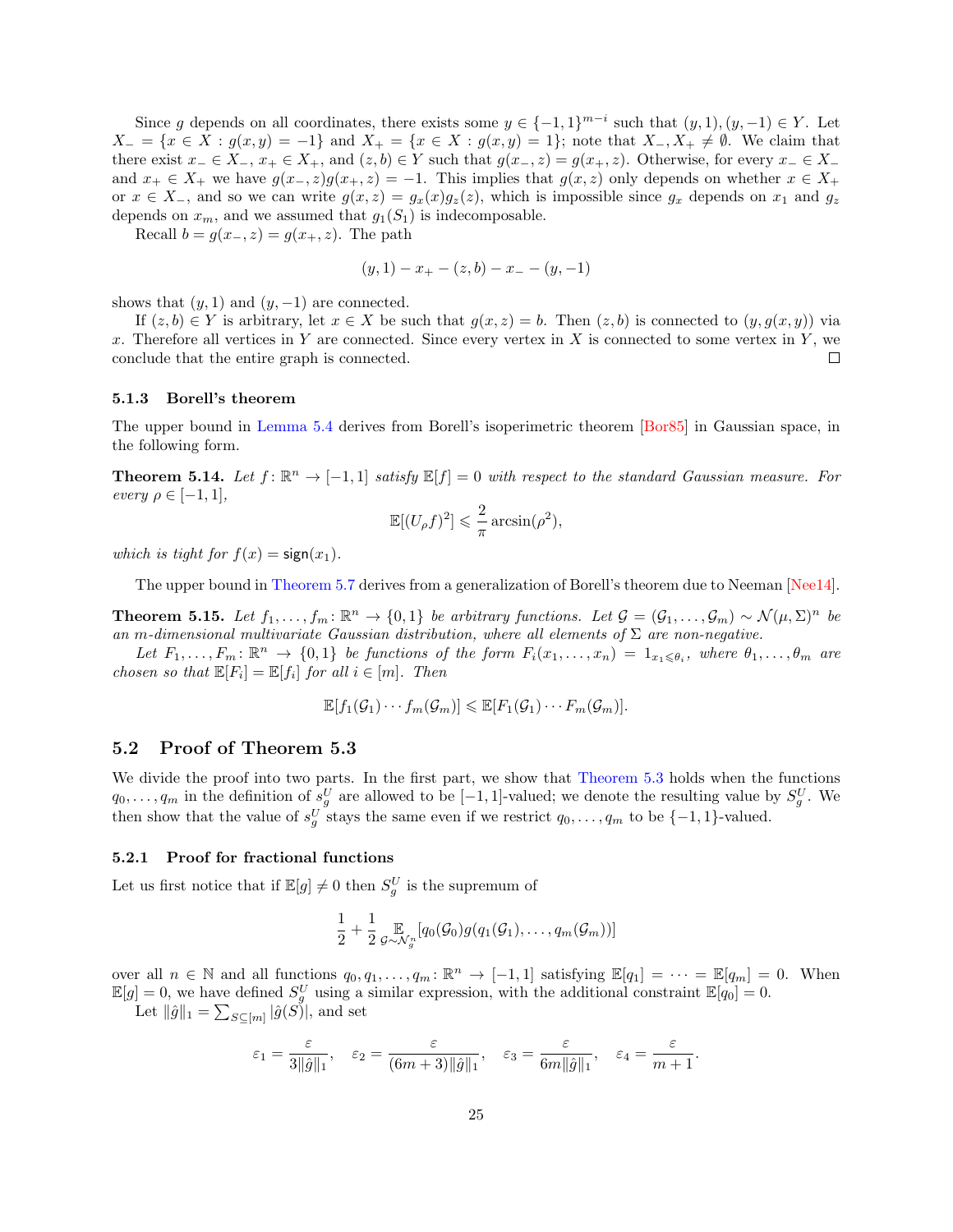Let  $\gamma_0, \ldots, \gamma_m > 0$  be the parameters given by [Theorem 5.12](#page-23-0) for  $\varepsilon_1$ . Let  $d, \tau$  be the parameters given by [Theorem 5.9](#page-22-0) for  $\varepsilon_2$  and  $\gamma = \min(\gamma_0, \ldots, \gamma_m)$ . Let L be the parameter given by [Theorem 2.9](#page-10-0) for  $d, \tau, \varepsilon_4$ . Finally, we define  $\delta = 2^{-L} \varepsilon_3$ . We will assume that  $|\hat{f}(S)| \leq \delta$  for all  $|S| \leq L$ , and show that  $\Pr[f \circ g^n]$  $g \circ f^m \rbrack \leqslant s_g^U + \varepsilon.$ 

According to [Theorem 2.9,](#page-10-0) we can find a set T of at most L coordinates such that with probability  $1-\varepsilon_4$ ,  $f_{T\to z}$  is  $(d, \tau)$ -regular, and this holds both with respect to the uniform probability and with respect to  $\pi_{\mathbb{E}[g]}$ . In particular, if we choose  $W \sim \{-1,1\}^{T \times m}$  then with probability  $1 - (m+1)\varepsilon_4 = 1 - \varepsilon$ , the functions  $f_j = f_{T\to col_j(W)}$  are  $(d, \tau)$ -regular with respect to  $\pi_0$  for all  $j \in [m]$ , and the function  $f_0 = f_{T\to g(W)}$  (where g is applied row by row) is  $(d, \tau)$ -regular with respect to  $\pi_{\mathbb{E}[g]}$ . If these properties are satisfied, we say that W is good.

For any W and any  $j \in [m]$ , the expected value of  $f_j$  is

$$
\sum_{S \subseteq T} \hat{f}(S) \prod_{i \in S} W_{ij},
$$

which is at most  $2^L \delta = \varepsilon_3$  in absolute value.

Let W be a good partial input, and denote by  $\mathcal{D}(W)$  all inputs compatible with W. Let  $q_j = \text{clip}(T_{1-\gamma_j}f_j)$ for  $j \in [m]$ , and let  $q_0(g) = \text{clip}(T_{1-\gamma}^{\mathbb{E}[g]})$  $\frac{\mathbb{E}[g]}{1-\gamma_j}f_0\left(\sqrt{1-\mathbb{E}[g]^2}\cdot g+\mathbb{E}[g]\right)$  (we define  $q_0$  so that if its input is a standard Gaussian, then the input to  $f_0$  has the same mean and variance as  $g(x)$ ). Combining [Theorem 5.9](#page-22-0) and [Theorem 5.12](#page-23-0) shows that for each  $S \subseteq [m]$ ,

$$
\left| \underset{Z \in \mathcal{D}(W)}{\mathbb{E}} \left[ (f \circ g^n)(Z) \prod_{j \in S} f_j(\text{col}_j(Z)) \right] - \underset{\mathcal{G} \sim \mathcal{N}_g^n}{\mathbb{E}} \left[ q_0(\mathcal{G}_0) \prod_{j \in S} q_j(\mathcal{G}_j) \right] \right| \leq \varepsilon_1 + \varepsilon_2.
$$

[Theorem 5.9](#page-22-0) also shows that for all  $j \in [m]$ ,  $|\mathbb{E}[q_j]| \leq |\mathbb{E}[f_j]| + \varepsilon_2 \leq \varepsilon_2 + \varepsilon_3$ . Let

$$
q'_{j} = \frac{q_{j} - \mathbb{E}[q_{j}]}{1 + |\mathbb{E}[q_{j}]|},
$$

so that  $\mathbb{E}[q'_j] = 0$ . Then

$$
\left| \underset{\mathcal{G} \sim \mathcal{N}_{g}^{n}}{\mathbb{E}} \left[ q_{0}(\mathcal{G}_{0}) \prod_{j \in S} q_{j}(\mathcal{G}_{j}) \right] - \underset{\mathcal{G} \sim \mathcal{N}_{g}^{n}}{\mathbb{E}} \left[ q_{0}(\mathcal{G}_{0}) \prod_{j \in S} \frac{q_{j}(\mathcal{G}_{j})}{1 + |\mathbb{E}[q_{j}|]} \right] \right| \leq 1 - \prod_{j \in S} \frac{1}{1 + |\mathbb{E}[q_{j}|]} \leq m(\varepsilon_{2} + \varepsilon_{3}),
$$

and

$$
\left| \mathop{\mathbb{E}}_{\mathcal{G} \sim \mathcal{N}_g^n} \left[ q_0(\mathcal{G}_0) \prod_{j \in S} \frac{q_j(\mathcal{G}_j)}{1 + |\mathbb{E}[q_j]|} \right] - \mathop{\mathbb{E}}_{\mathcal{G} \sim \mathcal{N}_g^n} \left[ q_0(\mathcal{G}_0) \prod_{j \in S} q'_j(\mathcal{G}_j) \right] \right| \leq \sum_{j \in S} \frac{|\mathbb{E}[q_j]|}{1 + |\mathbb{E}[q_j]|} \leq m(\varepsilon_2 + \varepsilon_3).
$$

Combining the three estimates, multiplying by  $\hat{g}(S)$ , and summing over all  $S \subseteq [m]$ , we conclude that

$$
\left|\mathop{\mathbb{E}}_{Z \in \mathcal{D}(W)}[(f \circ g^n)(Z)(g \circ f^m)(Z)] - \mathop{\mathbb{E}}_{\mathcal{G} \sim \mathcal{N}_g^n}[q_0(\mathcal{G}_0)g(q_1'(\mathcal{G}_1), \ldots, q_m'(\mathcal{G}_m))] \right| \leq \|\hat{g}\|_1(\varepsilon_1 + (2m+1)\varepsilon_2 + 2m\varepsilon_3) = \varepsilon.
$$

When  $\mathbb{E}[g] = 0$ , we similarly replace  $q_0$  with  $q'_0$ , adjusting  $\varepsilon_2$ ,  $\varepsilon_3$  accordingly. We conclude that

$$
\mathop{\mathbb{E}}_{Z \in \mathcal{D}(W)} [(f \circ g^n)(Z)(g \circ f^m)(Z)] \leqslant (2S_g^U - 1) + \varepsilon.
$$

Considering all possible  $W$ , this shows that

$$
\mathop{\mathbb{E}}_Z[(f\circ g^n)(Z)(g\circ f^m)(Z)]\leqslant (2S_g^U-1)+2\varepsilon.
$$

It follows that

$$
\Pr[f \circ g^n = g \circ f^m] \leqslant S_g^U + \varepsilon.
$$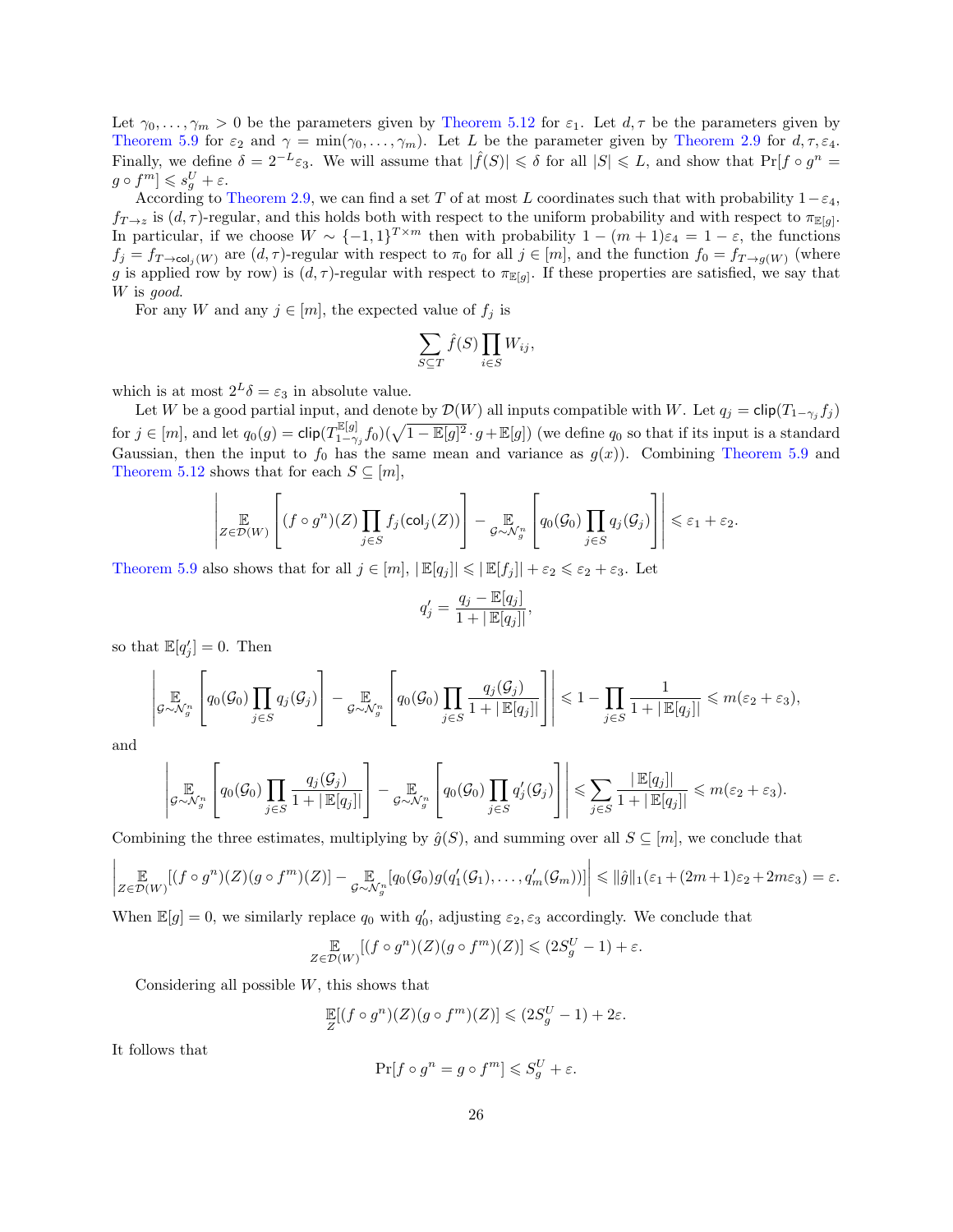#### 5.2.2 Rounding

Let  $h(x_0, \ldots, x_m) = x_0 g(x_1, \ldots, x_m)$ , and note that h is multilinear.

To complete the proof of [Theorem 5.3,](#page-20-0) we show that  $S_g^U = s_g^U$ . Recall that  $2S_g^U - 1$  is the supremum of

$$
\mathop{\mathbb{E}}_{\mathcal{G}\sim \mathcal{N}_g^n}[h(q_0(\mathcal{G}_0),\ldots,q_m(\mathcal{G}_m))],
$$

where  $n \in \mathbb{N}$  and  $q_0, \ldots, q_m : \mathbb{R}^n \to [-1, 1]$  satisfy  $\mathbb{E}[q_1] = \cdots \mathbb{E}[q_m] = 0$ ; when  $\mathbb{E}[g] = 0$ , we also require  $\mathbb{E}[q_0] = 0$ . In contrast,  $2s_g^U - 1$  is defined similarly, with the functions  $q_0, \ldots, q_m$  being  $\{-1, 1\}$ -valued.

For every  $\varepsilon > 0$  we can find  $n \in \mathbb{N}$  and functions  $q_0, \ldots, q_m \colon \mathbb{R}^n \to [-1,1]$  satisfying  $\mathbb{E}[q_1] = \cdots =$  $\mathbb{E}[q_m] = 0$  (and  $\mathbb{E}[q_0] = 0$  if  $\mathbb{E}[g] = 0$ ), and furthermore

$$
\mathbb{E}_{\mathcal{G}\sim\mathcal{N}_g^n}[h(q_0(\mathcal{G}_0),\ldots,q_m(\mathcal{G}_m))] \geqslant 2S_g^U - 1 - \varepsilon.
$$

We will show that for every  $\delta > 0$ , we can replace each  $q_i$  by a  $\{-1,1\}$ -valued function  $Q_i$ , with the same expectation as  $q_i$ , such that

$$
\mathbb{E}_{\mathcal{G}\sim\mathcal{N}_g^n}[h(Q_0(\mathcal{G}_0),\ldots,Q_m(\mathcal{G}_m))] \geqslant 2S_g^U - 1 - \varepsilon - O(\delta).
$$

We replace the functions one by one. At step i, given  $Q_0, \ldots, Q_{i-1}, q_i, \ldots, q_m$ , we find a function  $Q_i$  such that

$$
\mathbb{E}_{\mathcal{G}\sim\mathcal{N}_g^n}[h(Q_0(\mathcal{G}_0),\ldots,Q_{i-1}(\mathcal{G}_{i-1}),Q_i(\mathcal{G}_i),q_{i+1}(\mathcal{G}_{i+1}),\ldots,q_m(\mathcal{G}_m))] \ge
$$
\n
$$
\mathbb{E}_{\mathcal{G}\sim\mathcal{N}_g^n}[h(Q_0(\mathcal{G}_0),\ldots,Q_{i-1}(\mathcal{G}_{i-1}),q_i(\mathcal{G}_i),q_{i+1}(\mathcal{G}_{i+1}),\ldots,q_m(\mathcal{G}_m))] - O(\delta).
$$

Since  $q_i$  is bounded, we can discretize it to a function  $\tilde{q}_i$  which attains finitely many values such that  $|q_i(x) - \tilde{q}_i(x)| \leq \delta$  for all  $x \in \mathbb{R}$ , and furthermore  $\mathbb{E}[\tilde{q}_i] = \mathbb{E}[q_i]$ . One way to do so is to divide  $[-1, 1]$ into  $2/\delta$  intervals of width  $\delta$ , and for each such interval I, replace  $q_i^{-1}(I)$  with its expectation. Since  $Q_0, \ldots, Q_{i-1}, q_{i+1}, \ldots, q_m$  are all bounded,

$$
\mathbb{E}_{\mathcal{G}\sim N_{\mathcal{G}}^{m}}[h(Q_{0}(\mathcal{G}_{0}),\ldots,Q_{i-1}(\mathcal{G}_{i-1}),\tilde{q}_{i}(\mathcal{G}_{i}),q_{i+1}(\mathcal{G}_{i+1}),\ldots,q_{m}(\mathcal{G}_{m}))]\geq
$$
\n
$$
\mathbb{E}_{\mathcal{G}\sim N_{\mathcal{G}}^{m}}[h(Q_{0}(\mathcal{G}_{0}),\ldots,Q_{i-1}(\mathcal{G}_{i-1}),q_{i}(\mathcal{G}_{i}),q_{i+1}(\mathcal{G}_{i+1}),\ldots,q_{m}(\mathcal{G}_{m}))]-O(\delta).
$$

The idea now is to find a distribution  $\mathbf{Q}_i$  of  $\{-1, 1\}$ -valued functions such that  $\mathbb{E}[\mathbf{Q}_i(x)] = \tilde{q}_i(x)$  for all  $x \in \mathbb{R}$ , and furthermore each distribution in the support of  $\mathbf{Q}_i$  has expectation  $\mathbb{E}[q_i]$ . Since the function h is multilinear,

$$
\mathbb{E}_{\mathbf{Q}_i} \mathbb{E}_{\mathcal{G} \sim \mathcal{N}_g^n} [h(Q_0(\mathcal{G}_0), \dots, Q_{i-1}(\mathcal{G}_{i-1}), \mathbf{Q}_i(\mathcal{G}_i), q_{i+1}(\mathcal{G}_{i+1}), \dots, q_m(\mathcal{G}_m))] =
$$
\n
$$
\mathbb{E}_{\mathcal{G} \sim \mathcal{N}_g^n} [h(Q_0(\mathcal{G}_0), \dots, Q_{i-1}(\mathcal{G}_{i-1}), \tilde{q}_i(\mathcal{G}_i), q_{i+1}(\mathcal{G}_{i+1}), \dots, q_m(\mathcal{G}_m))]
$$

Therefore some function  $Q_i$  in the support of  $\mathbf{Q}_i$  satisfies our requirements.

It remains to construct the distribution  $\mathbf{Q}_i$ . For each value c in the support of  $\tilde{q}_i$ , consider  $\tilde{q}_i^{-1}(c)$ , and put it in a measure-preserving bijection  $\alpha$  with some interval [0,1] (with respect to an appropriately scaled Lebesgue measure). We round  $\tilde{q}_i^{-1}(c)$  as follows: choose  $\theta \in [0,1]$  at random, give  $\alpha^{-1}([\theta, \theta + \frac{1+c}{2}])$  (wrapping if needed) the value +1, and the rest of  $\tilde{q}_i^{-1}(c)$  the value -1. This guarantees the required properties.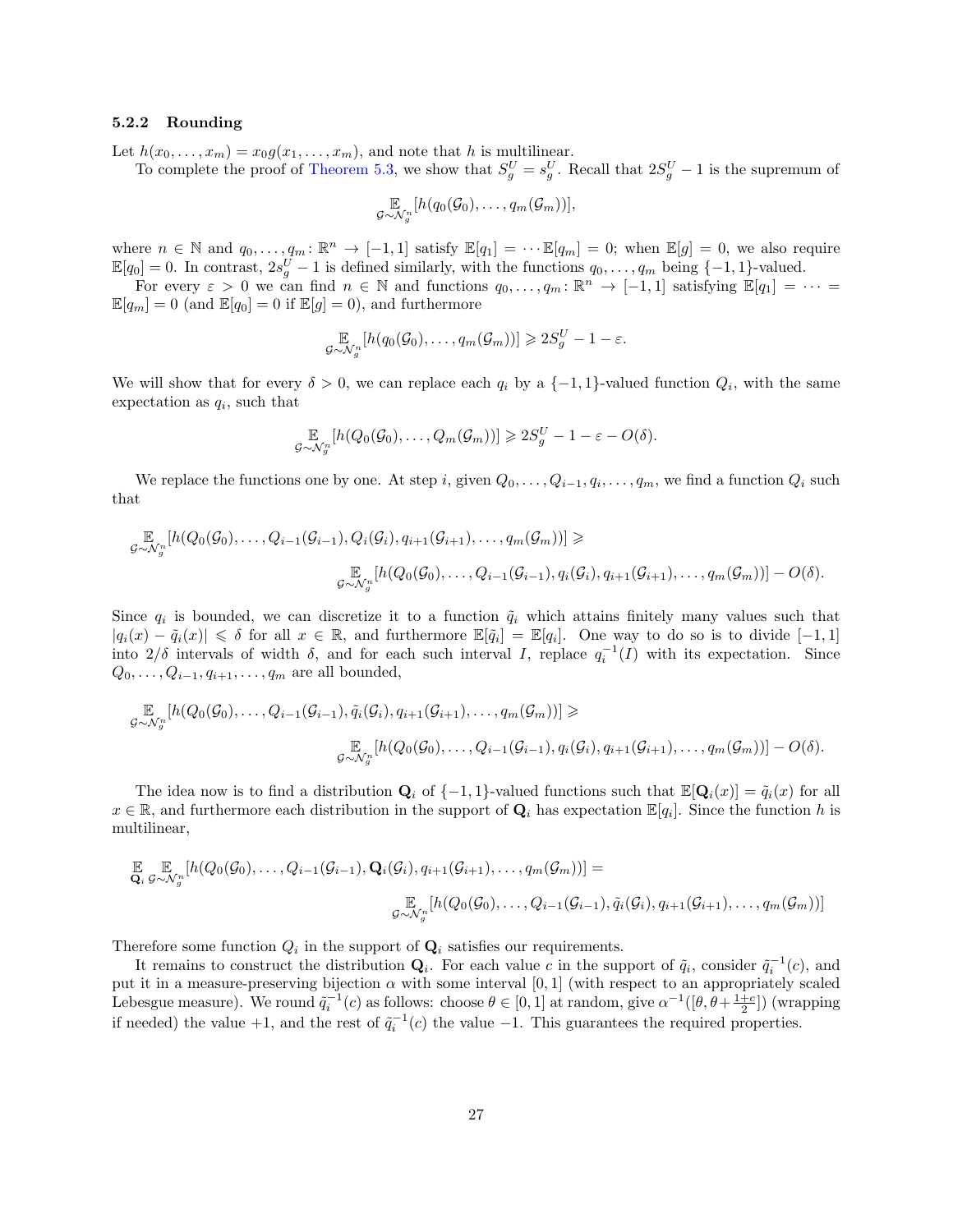### <span id="page-27-0"></span>5.3 Proof of Lemma 5.4

For  $j \in [m]$ , define

$$
\rho_j = \mathop{\mathbb{E}}_{\mathcal{G}\sim\mathcal{N}_g}[\mathcal{G}_0\mathcal{G}_j] = \frac{\hat{g}(\{j\})}{\sqrt{1-\mathbb{E}[g]^2}},
$$

and let

$$
a = \sqrt{\sum_{j=1}^{m} \rho_j^2} = \sqrt{\frac{||g^{-1}||^2}{||g^{\ge 1}||^2}} < 1.
$$

Let  $Z_1, \ldots, Z_m, W_1, \ldots, W_m$  be independent standard Gaussians. The vector

$$
\sum_{\substack{i \in [m] \\ \rho_i \neq 0}} \frac{\rho_i}{a} Z_i, \quad aZ_1 + \sqrt{1 - a^2} W_1, \quad \dots, \quad aZ_m + \sqrt{1 - a^2} W_m
$$

has the same distribution as  $\mathcal{N}_g$ . Let us denote the first coordinate by  $Z_0$ , which is some linear combination of  $Z_1, \ldots, Z_m$ .

We will bound  $2s_g^U - 1$ . Suppose we are given  $q_0, q_1, \ldots, q_m : \mathbb{R}^n \to [-1,1]$  such that  $\mathbb{E}[q_1] = \cdots =$  $\mathbb{E}[q_m] = 0.$  For every  $S \subseteq [m]$ , we have

$$
\mathbb{E}\left[q_0(Z_0)\prod_{i\in S}q_i(aZ_i+\sqrt{1-a^2}W_i)\right]=\mathbb{E}\left[q_0(Z_0)\prod_{i\in S}(U_aq_i)(Z_i)\right].
$$

Multiplying by  $\hat{g}(S)$  and summing over all  $S \subseteq [m]$ , we obtain

$$
\mathbb{E}_{Q \sim N_g}[q_0(\mathcal{G}_0)g(q_1(\mathcal{G}_1), \ldots, q_m(\mathcal{G}_m))] = \mathbb{E}[q_0(Z_0)g((U_a q_1)(Z_1), \ldots, ((U_a q_m)(Z_m)))] \leq
$$
  

$$
\mathbb{E}[|g((U_a q_1)(Z_1), \ldots, (U_a q_m)(Z_m))|] \leq \sqrt{\mathbb{E}[g((U_a q_1)(Z_1), \ldots, (U_a q_m)(Z_m))^2]}.
$$

We proceed to bound the expression inside the square root:

$$
\mathbb{E}[g((U_a q_1)(Z_1),..., (U_a q_m)(Z_m))^2] =
$$
  

$$
\sum_{S_1, S_2 \subseteq [m]} \hat{g}(S_1)\hat{g}(S_2) \mathbb{E}\left[\prod_{i \in S_1} (U_a q_i)(Z_i) \prod_{j \in S_2} (U_a q_j)(Z_j)\right] = \sum_{S \subseteq [m]} \hat{g}(S)^2 \prod_{i \in S} \mathbb{E}[(U_a q_i)^2],
$$

since  $\mathbb{E}[U_a q_i] = \mathbb{E}[q_i] = 0$  for all  $i \in [m]$ . Applying [Theorem 5.14,](#page-24-1) we conclude that

$$
\mathbb{E}_{\mathcal{G}\sim\mathcal{N}_g}[q_0(\mathcal{G}_0)g(q_1(\mathcal{G}_1),\ldots,q_m(\mathcal{G}_m))]^2 \leq \sum_{S\subseteq [m]} \hat{g}(S)^2 \rho^S, \text{ where } \rho = \frac{2}{\pi}\arcsin(a^2) = \frac{2}{\pi}\arcsin\frac{\|g^{-1}\|^2}{\|g^{\geq 1}\|^2} < 1,
$$

2

and so

$$
s^U_g \leqslant \frac{1}{2} + \frac{1}{2} \sqrt{\langle T_\rho g, g \rangle} < 1.
$$

Remark 5.16. We can generalize the proof technique by choosing m parameters  $a_1, \ldots, a_m$  rather than a single parameter a. The optimal parameters can be found, in principle, using Lagrange multipliers. When g is symmetric, the optimal choice is  $a_1 = \cdots = a_m = a$ .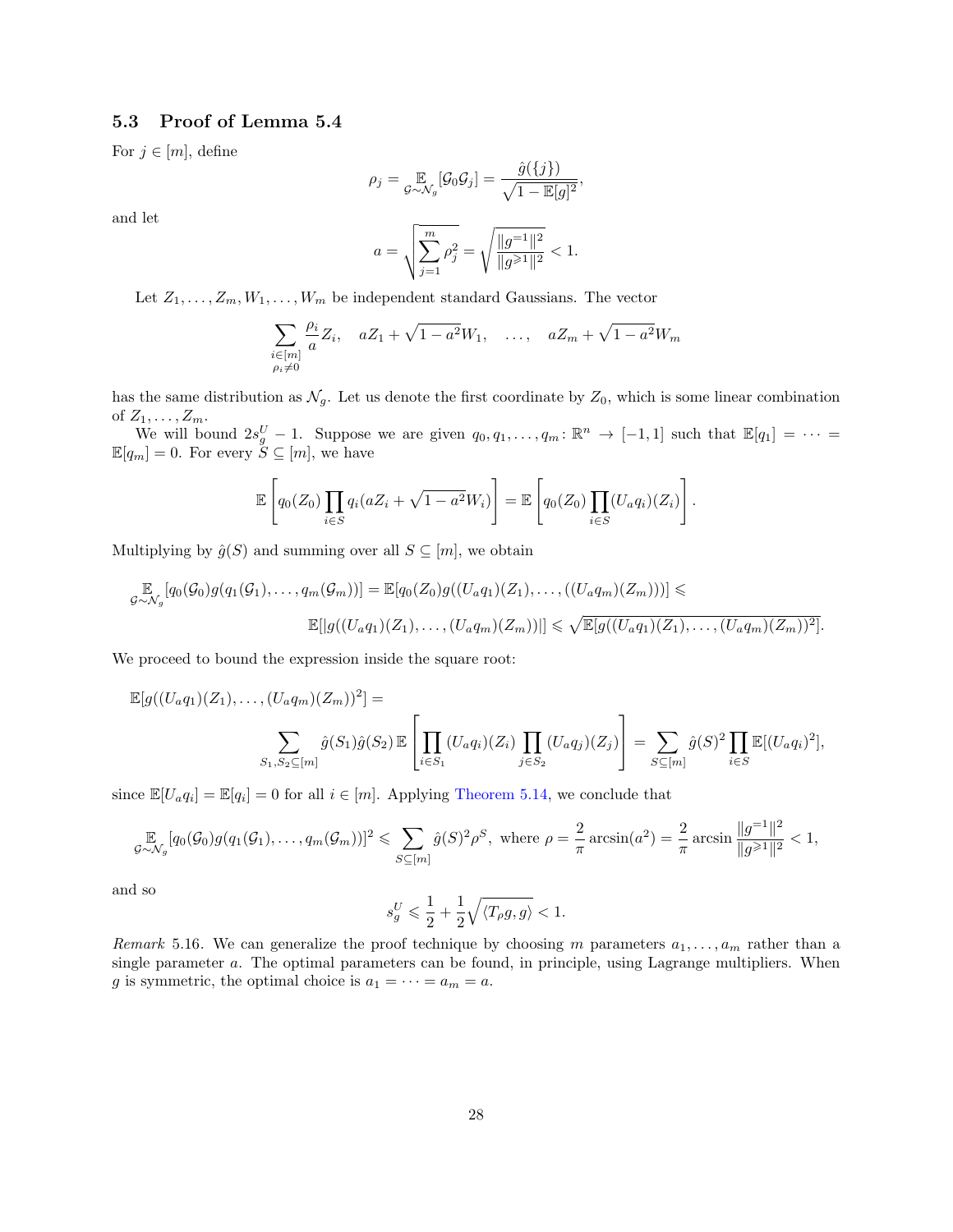### <span id="page-28-0"></span>5.4 Proof of Lemma 5.5

We will assume for simplicity that  $s_g^L$  is achieved for some finite n; the general case follows using very similar arguments. Also, we will first assume that  $q$  is  $\{-1, 1\}$ -valued.

When  $\mathbb{E}[g] \neq 0$ , define  $q_0 \colon \mathbb{R}^n \to \{-1, 1\}$  by

$$
q_0(x) = \text{sign}\left(\underset{\mathcal{G}\sim \mathcal{N}_g^n}{\mathbb{E}}[g(q(\mathcal{G}_1),\ldots,q(\mathcal{G}_m)) \mid \mathcal{G}_0 = x]\right).
$$

We will consider functions on Nn inputs, which we think of as composed of n vectors  $x^{(1)},...,x^{(n)} \in$  $\{-1,1\}^N$ . We lift the functions  $q, q_0$  from  $\mathbb{R}^n$  to  $\{-1,1\}^{Nn}$  by defining

$$
\tilde{q}(x^{(1)},...,x^{(n)}) = q\left(\frac{\sum_{i=1}^{N} x_i^{(1)}}{\sqrt{N}},..., \frac{\sum_{i=1}^{N} x_i^{(n)}}{\sqrt{N}}\right),
$$

and similarly for  $q_0$ :

$$
\tilde{q}_0(x^{(1)},\ldots,x^{(n)})=q\left(\frac{\sum_{i=1}^N x_i^{(1)} - \mathbb{E}[g]N}{\sqrt{(1-\mathbb{E}[g]^2)N}},\ldots,\frac{\sum_{i=1}^N x_i^{(n)} - \mathbb{E}[g]N}{\sqrt{(1-\mathbb{E}[g]^2)N}}\right),
$$

If  $\mathbb{E}[g] = 0$  then we define  $f_{Nn} : \{-1,1\}^{Nn} \to \{-1,1\}$  by  $f_{Nn} = \tilde{q}$ . Otherwise, assume for definiteness that  $\mathbb{E}[q] < 0$ , and define

$$
f_{Nn}(x^{(1)},...,x^{(n)}) = \begin{cases} \tilde{q}(x^{(1)},...,x^{(n)}) & \text{if } \sum_{i=1}^{n} \sum_{j=1}^{N} x_{j}^{(i)} \ge \frac{\mathbb{E}[g]}{2} N n, \\ \tilde{q}_{0}(x^{(1)},...,x^{(n)}) & \text{if } \sum_{i=1}^{n} \sum_{j=1}^{N} x_{j}^{(i)} < \frac{\mathbb{E}[g]}{2} N n. \end{cases}
$$

The central limit theorem shows that  $Pr[f_{Nn} \circ g^{Nn} = g \circ f_{Nn}^m]$  tends to  $s_g^L$ .

To complete the proof when q is  $\{-1,1\}$ -valued, we need to show that all low-degree Fourier coefficients of  $f_{Nn}$  are small. The total weight of all Fourier coefficients on the " $(L_1, \ldots, L_n)$  level" (containing  $L_j$ elements from  $x^{(j)}$  tends to the corresponding Hermite coefficient of q, and so each of these coefficients has magnitude

$$
\Theta\left(\frac{1}{\sqrt{\binom{N}{L_1}\cdots\binom{N}{L_n}}}\right) = \Theta\left(\frac{1}{N^{(L_1+\cdots+L_n)/2}}\right).
$$

In particular, the degree L Fourier coefficients have magnitude  $O(N^{-L/2})$ .

Finally, if q is not  $\{-1,1\}$ -valued, then we first construct fractional ([-1,1]-valued) functions  $f_{Nn}^*$  with the desired properties. We then convert them to Boolean functions  $f_{Nn}$  by independently sampling  $f_{Nn}(x)$ for each  $x \in \{-1,1\}^{Nn}$  according to the unique distribution supported on  $\{-1,1\}$  whose expectation is  $f_{Nn}^*$ . Standard concentration bounds complete the proof.

### <span id="page-28-1"></span>5.5 Proof of Lemma 5.6

For  $x \in \mathbb{R}$ , let

$$
\gamma(x) = \underset{\mathcal{G} \sim \mathcal{N}_{g}}{\mathbb{E}}[g(\text{sign}(\mathcal{G}_1), \dots, \text{sign}(\mathcal{G}_m)) \mid \mathcal{G}_0 = x].
$$

In view of [Lemma 5.5,](#page-20-1) it suffices to show that

$$
\mathop{\mathbb{E}}_{x \sim \mathcal{N}(0,1)}[|\gamma(x)|] > |\mathop{\mathbb{E}}[g]|.
$$

As observed in the introduction to [Section 5,](#page-19-0) the triangle inequality shows that

$$
\mathop{\mathbb{E}}_{x \sim \mathcal{N}(0,1)}[|\gamma(x)|] \geqslant \left| \mathop{\mathbb{E}}_{\mathcal{G} \sim \mathcal{N}_g}[g(\mathsf{sign}(\mathcal{G}_1),\ldots,\mathsf{sign}(\mathcal{G}_m))] \right| = |\mathop{\mathbb{E}}[g]|,
$$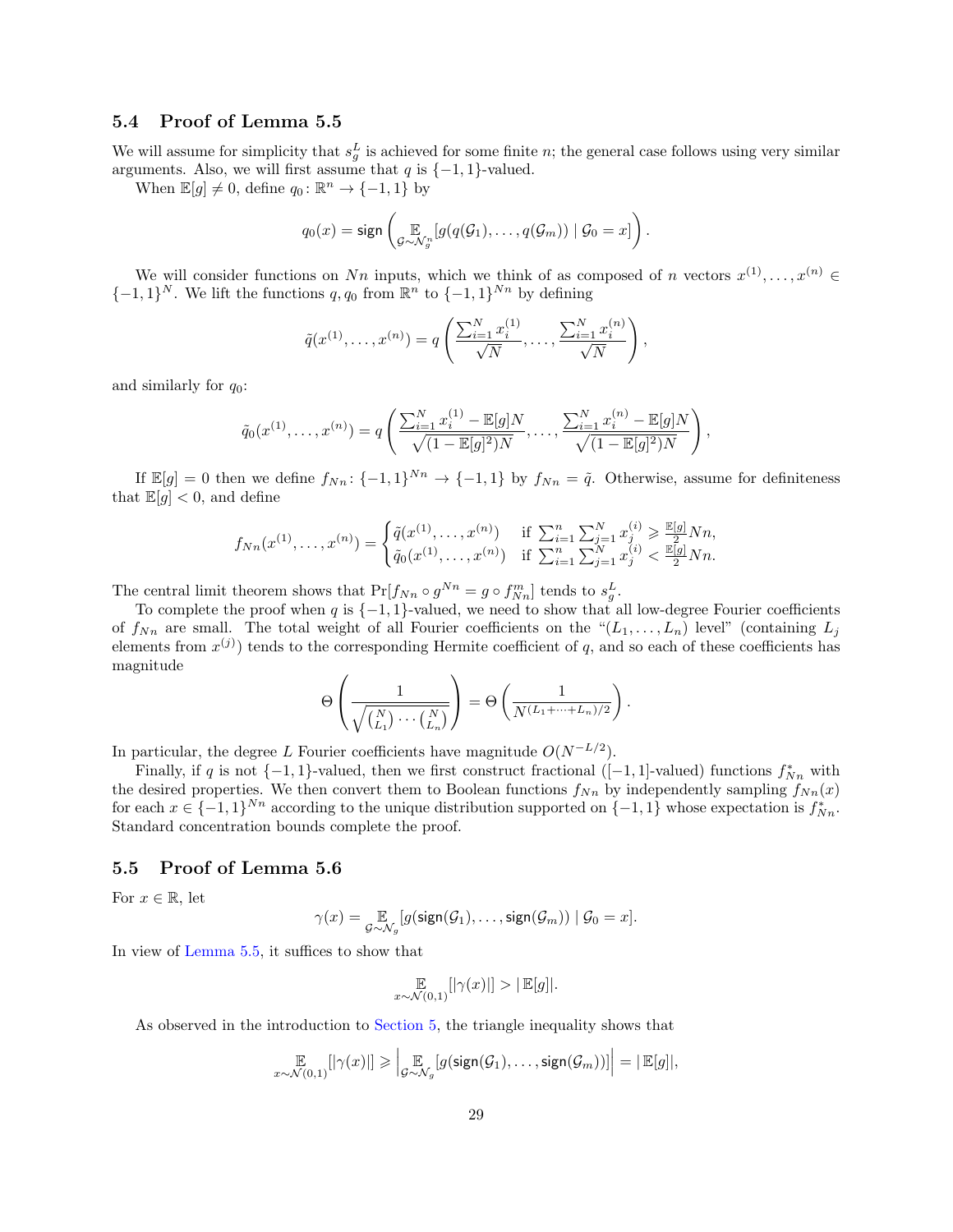with equality only if  $|\gamma(x)| = |\mathbb{E}[g]|$  almost surely. Due to continuity, equality is only possible if  $\gamma(x) = \mathbb{E}[g]$ for all  $x$ .

When x is very large in absolute value, it is very likely that  $sign(\mathcal{G}_j) = sign(\rho_j) sign(x)$ , where  $\rho_j =$  $\mathbb{E}[G_0G_j] \neq 0$  by assumption. Hence when x is very large in absolute value,  $\gamma(x)$  is close to  $g(y)$  for some  $y \in \{-1,1\}^m$ , and so  $|\gamma(x)| \approx 1$ . When x is large enough,  $|\gamma(x)| > |\mathbb{E}[g]|$ .

### <span id="page-29-0"></span>5.6 Proof of Theorem 5.7

We will show that the supremum in the definition of  $s_g^U$  in [Theorem 5.3](#page-20-0) is attained by  $n = 1$  and  $q_1 = \cdots = q_m$ being the sign of the first coordinate. [Lemma 5.5](#page-20-1) gives a matching lower bound, showing that in this case,  $s_g = s_g^U.$ 

As shown in the proof of [Theorem 5.3,](#page-20-0)  $2s_g^U - 1$  is the maximum of

$$
\mathop{\mathbb{E}}_{\mathcal{G}\sim\mathcal{N}_g}[q_0(\mathcal{G}_0)g(q_1(\mathcal{G}_1),\ldots,q_m(\mathcal{G}_m))],
$$

and so it suffices to show that this expression is maximized when  $q_1, \ldots, q_m$  are sign functions.

We will be using [Theorem 5.15,](#page-24-2) and to this end we need to switch from  $\{-1, 1\}$ -valued functions to  $\{0, 1\}$ -valued functions. Accordingly, define  $p_i(x) = (1 + q_i(x))/2$ , so that  $q_i(x) = 2p_i(x) - 1$ . We have

$$
g(q_1,\ldots,q_m) = 2\prod_{i=1}^m \frac{1+q_i}{2} - 1 = 2\prod_{i=1}^m p_i - 1,
$$

and so  $2s_g^U - 1$  is the maximum of

$$
\mathbb{E}_{\mathcal{G}\sim\mathcal{N}_g}[(2p_0(\mathcal{G}_0)-1)(2p_1(\mathcal{G}_1)\cdots p_m(\mathcal{G}_m)-1)]=4\mathbb{E}_{\mathcal{G}\sim\mathcal{N}_g}[p_0(\mathcal{G}_0)\cdots p_m(\mathcal{G}_m)]-2\mathbb{E}[p_0]+1.
$$

Incidentally, the formula for g also shows that  $\hat{g}(\{j\}) = 2^{-(m-1)}$ , and so  $\mathbb{E}[\mathcal{G}_0 \mathcal{G}_j] > 0$ . [Theorem 5.15](#page-24-2) therefore shows that fixing  $\mathbb{E}[p_0]$ , the maximum of the expression for  $2s_g^U-1$  is attained when  $p_0, \ldots, p_m$  are threshold functions of their first coordinate with the correct expectations. In particular,  $p_1(x) = \cdots = p_m(x) = 1_{x_1 \leq 0}$ , and so  $q_1(x) = \cdots = q_m(x) = \text{sign}(x_1)$ . Maximizing over  $\mathbb{E}[p_0]$ , we conclude that the supremum in the definition of  $s_g^U$  is attained for these  $q_1, \ldots, q_m$ .

When  $m = 2$ , this shows that

$$
s_{\wedge} = \frac{1}{2} + \frac{1}{2} \mathop{\mathbb{E}}_{x \in \mathcal{N}(0,1)} \left[ \left| \mathop{\mathbb{E}}_{\mathcal{G} \sim \mathcal{N}_g}[\text{sign}(\mathcal{G}_1) \wedge \text{sign}(\mathcal{G}_2) \mid \mathcal{G}_0 = x] \right| \right],
$$

where  $a \wedge b = \min(a, b)$ . To calculate this, note that given  $\mathcal{G}_0$ , we can sample  $\mathcal{G}_1, \mathcal{G}_2$  by letting  $\mathcal{H}_0, \mathcal{H}_1, \mathcal{H}_2$ be independent standard Gaussians and taking

$$
\mathcal{G}_1 = \frac{\mathcal{G}_0 + \mathcal{H}_0 + \mathcal{H}_1}{\sqrt{3}}, \quad \mathcal{G}_2 = \frac{\mathcal{G}_0 - \mathcal{H}_0 + \mathcal{H}_2}{\sqrt{3}}.
$$

Denoting  $\Phi^c(t) = \Pr[\mathcal{N}(0, 1) > t]$ , this shows that for  $x \in \mathbb{R}$ ,

$$
\mathop{\mathbb{E}}_{\mathcal{G}\sim \mathcal{N}_g}[\mathop{\mathrm{sign}}(\mathcal{G}_1)\wedge \mathop{\mathrm{sign}}(\mathcal{G}_2)\mid \mathcal{G}_0=x]=2\Pr[\mathcal{G}_1,\mathcal{G}_2>0]-1=2\Pr[\mathcal{H}_0+\mathcal{H}_1>-x,-\mathcal{H}_0+\mathcal{H}_2>-x]-1=\\ 2\mathop{\mathbb{E}}_{y\sim \mathcal{N}(0,1)}[\Phi^c(-x-y)\Phi^c(-x+y)]-1.
$$

We conclude that

$$
s_{\wedge} = \frac{1}{2} + \frac{1}{2} \mathop{\mathbb{E}}_{x \sim \mathcal{N}(0,1)} \left| 2 \mathop{\mathbb{E}}_{y \sim \mathcal{N}(0,1)} [\Phi^c(-x-y)\Phi^c(-x+y)] - 1 \right| \approx 0.814975356673002.
$$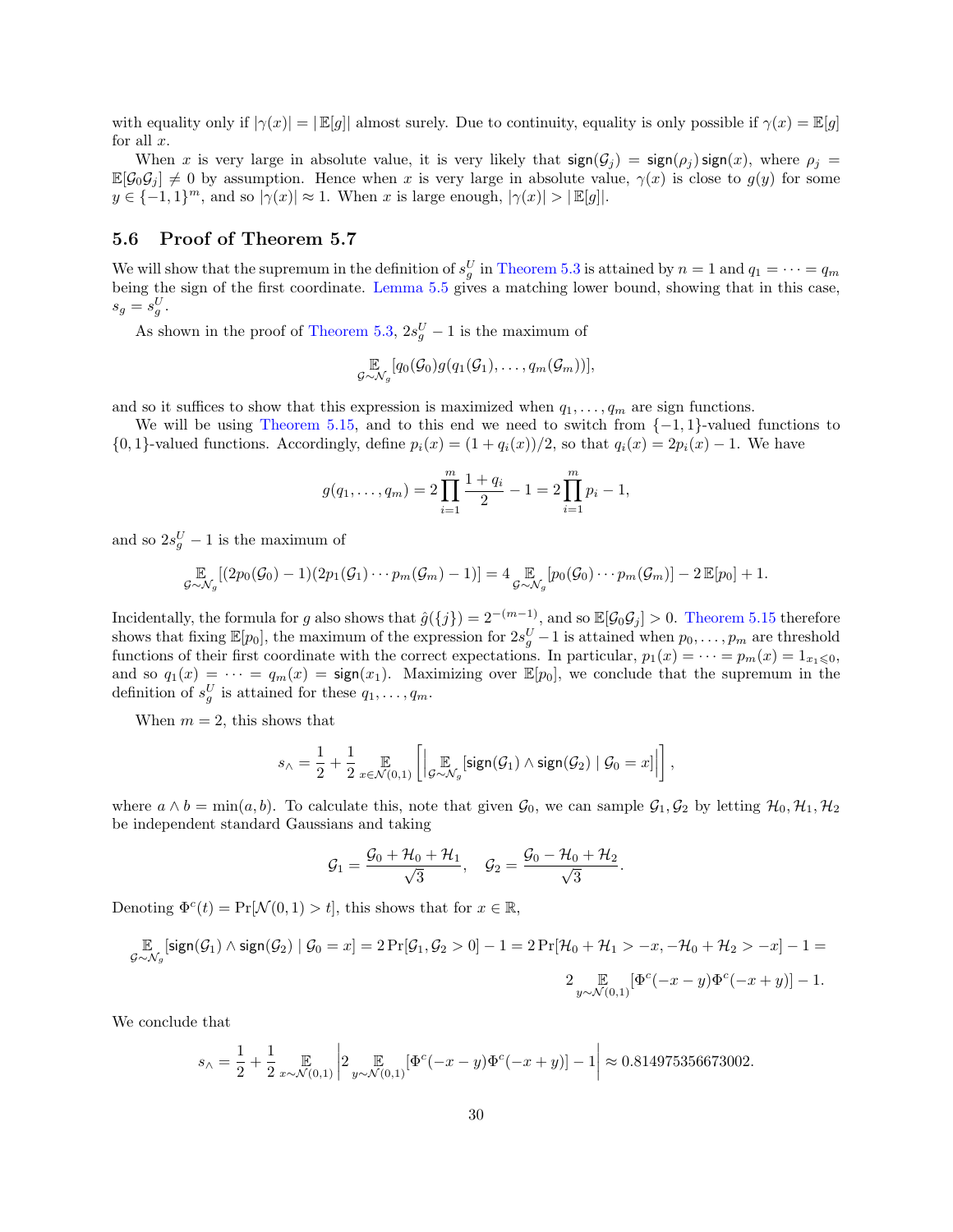Using the construction in the proof of [Lemma 5.5,](#page-20-1) we can construct an explicit Boolean function  $f: \{-1,1\}^n \to \{-1,1\}$ , having small correlation with all characters, such that  $\Pr[f(x \wedge y) = f(x) \wedge f(y)] \ge$  $s_\wedge - o(1)$ . In our case  $q(x) = \text{sign}(x)$  and

$$
q_0(x) = \text{sign}\left(\mathop{\mathbb{E}}_{\mathcal{G}\sim \mathcal{N}_g}[\text{sign}(\mathcal{G}_1) \wedge \text{sign}(\mathcal{G}_2) \mid \mathcal{G}_0 = x]\right) = \text{sign}\left(2\mathop{\mathbb{E}}_{y\sim \mathcal{N}(0,1)}[\Phi^c(-x-y)\Phi^c(-x+y)] - 1\right).
$$

The expression inside the sign is monotonically increasing in x, crossing zero at  $\theta \approx 0.9084100298000161$ . Thus  $q_0(x) = \text{sign}(x - \theta)$ . Unrolling the construction in the proof of [Lemma 5.5,](#page-20-1) we obtain

<span id="page-30-2"></span>
$$
f(x_1,\ldots,x_n) = \begin{cases} \text{sign}\left(x_1 + \cdots + x_n\right) & \text{if } x_1 + \cdots + x_n \geq -\frac{n}{4}, \\ \text{sign}\left(x_1 + \cdots + x_n + \frac{n}{2} - \theta \sqrt{\frac{3}{4}n}\right) & \text{if } x_1 + \cdots + x_n < -\frac{n}{4}. \end{cases}
$$

## <span id="page-30-0"></span>6 Exact classification

In this section we classify all exact multi-polymorphisms, that is, all exact solutions to the equation  $f_0 \circ g^n =$  $g \circ (f_1, \ldots, f_m)$ , thus proving [Theorem 2.5.](#page-9-0) As mentioned in the introduction, this was essentially solved by Dokow and Holzman [\[DH09\]](#page-37-5); they gave all solutions to the equation when  $f_0, \ldots, f_m$  are Paretian, that is, satisfy  $f_j(b, \ldots, b) = b$  for  $b \in \{0, 1\}$ . When g is not XOR or NXOR, they gave all solutions under the relaxed assumption that  $f_0, \ldots, f_m$  are *surjective*, that is, non-constant.

We provide a new proof of the characterization. Our proof goes one step further and determines all solutions to the slightly more general equation

$$
f_0 \circ g^n = h \circ (f_1, \ldots, f_m),
$$

where  $g, h: \{-1, 1\}^m \to \{-1, 1\}$  and  $f_0, \ldots, f_m: \{-1, 1\}^n \to \{-1, 1\}$ . (We switched from  $\{0, 1\}$  to  $\{-1, 1\}$ in the interest of symmetry.) In addition, we complete the characterization when the functions  $f_0, \ldots, f_m$ are allowed to be constant.

The argument is in two parts. In the first part, we classify (except to some corner cases) all real solutions to the equation above. That is, we allow the functions to be real-valued rather than Boolean  $\{-1,1\}$ valued). We extend a function  $f: \{-1,1\}^n \to \mathbb{R}$  to a function on  $\mathbb{R}^n$  multilinearly. That is, we consider the Fourier expansion of  $f$ ,

$$
f(x) = \sum_{S \subseteq [n]} \hat{f}(S) \prod_{i \in S} x_i,
$$

and extend  $f$  to  $\mathbb{R}^n$  using this expression.

Equivalently, we think of  $f_0, \ldots, f_m, g, h$  as multilinear polynomials, that is, polynomials in which no variable is squared, and interpret the equation above in the following way:

$$
f_0(g(z_{11},...,z_{1m}),...,g(z_{n1},...,z_{nm}))=h(f_1(z_{11},...,z_{n1}),...,f_m(z_{1m},...,z_{nm})),
$$

which is an identity of multilinear polynomials.

In the second part, we determine which of these solutions correspond to Boolean functions.

#### 6.1 Multilinear classification

We use the notation  $z_{IJ}$  to refer to the monomial  $\prod_{i\in I}\prod_{j\in J}z_{ij}$ . We also use similar self-explanatory notations such as  $z_{iJ}, z_{Ij}$ . In case I or J are the empty set,  $z_{IJ}$  represent the constant monomial 1.

Throughout, we assume that  $f_0, \ldots, f_m$  are multilinear polynomials over the variables  $x_1, \ldots, x_n$ ; that  $g, h$  are multilinear polynomials over the variables  $y_1, \ldots, y_m$ ; and that

$$
f_0 \circ g^n = h \circ (f_1, \dots, f_m).
$$

<span id="page-30-1"></span>We first identify the set of coordinates that  $f_0, \ldots, f_m$  depend on.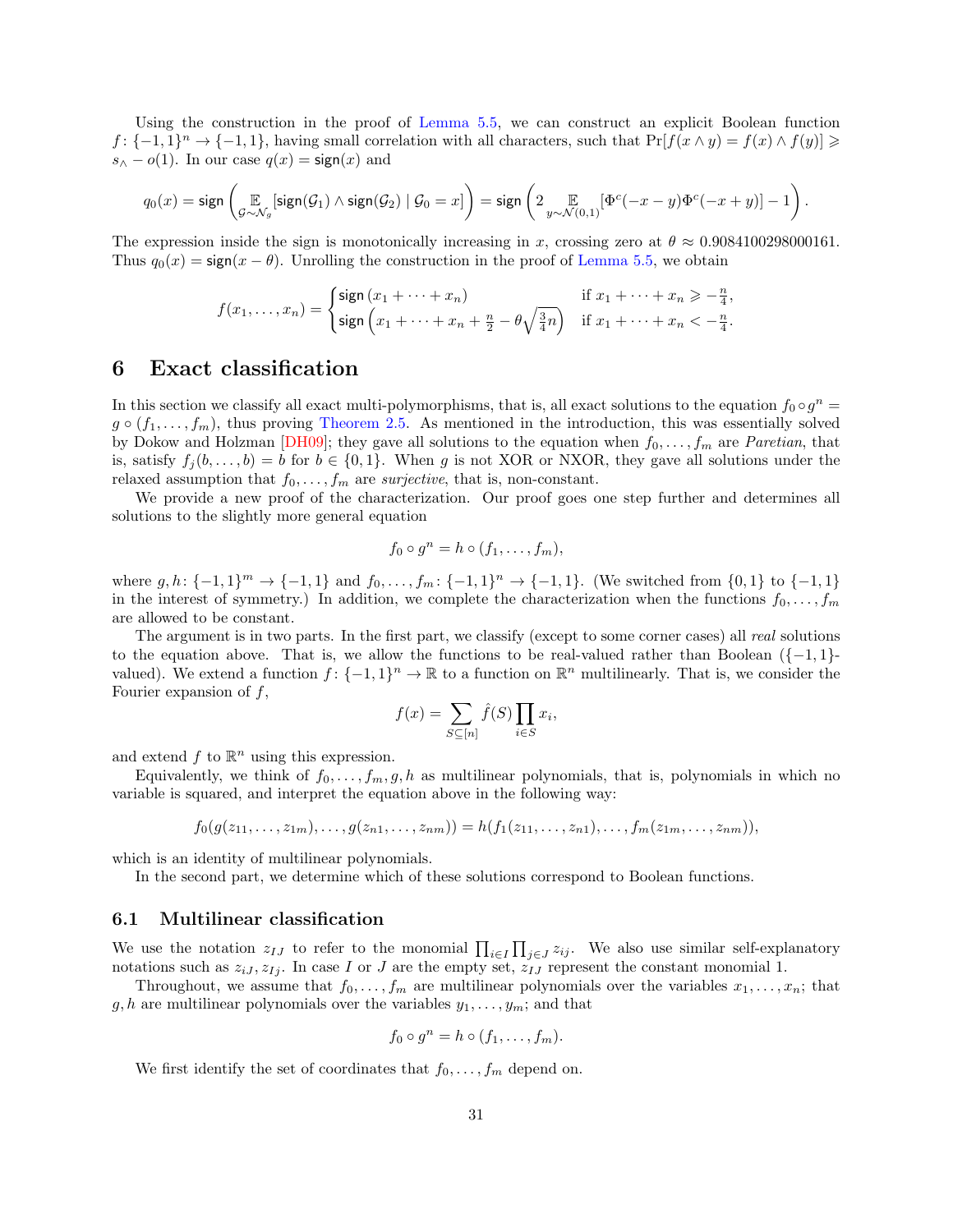**Lemma 6.1.** Suppose that  $f_0, \ldots, f_m$  are non-constant, and that g, h together depend on all coordinates in  $[m]$ , where  $m \geqslant 1$ . Then g, h depend on the same coordinates, and either  $\deg(g) = \deg(h) = 1$ , or the following holds.

There exists a set  $U \subseteq [n]$  such that  $f_0, \ldots, f_m$  depend only on the coordinates in U, and furthermore

$$
\hat{f}_0(U),\ldots,\hat{f}_m(U)\neq 0.
$$

If  $|U| > 1$  then moreover

$$
\hat{g}([m]), \hat{h}([m]) \neq 0.
$$

*Proof.* For  $j \in [m]$ , let  $F_i = f_i - \hat{f}_i(\emptyset)$ , and let  $H(y_1, \ldots, y_m) = h(y_1 + \hat{f}_1(\emptyset), \ldots, y_m + \hat{f}_m(\emptyset))$ . Thus H  $\circ$  $(F_1, \ldots, F_m) = h \circ (f_1, \ldots, f_m)$ . Similarly, let  $G = g - \hat{g}(\emptyset)$  and  $F_0(x_1, \ldots, x_n) = f_0(x_1 + \hat{g}(\emptyset), \ldots, x_n + \hat{g}(\emptyset))$ . Thus  $F_0 \circ G^n = f_0 \circ g^n$ . Therefore

<span id="page-31-0"></span>
$$
F_0 \circ G^n = H \circ (F_1, \dots, F_m), \tag{3}
$$

where  $\hat{F}_1(\emptyset) = \cdots = \hat{F}_m(\emptyset) = \hat{G}(\emptyset) = 0; F_0, \ldots, F_m$  are non-constant; and  $G, H$  together depend on all coordinates in [m]. We will prove the lemma for the new functions  $F_0, \ldots, F_m, G, H$ . By inspection, the lemma holds also for the original functions.

Expanding [\(3\)](#page-31-0) according to the Fourier expansion, and using the condition  $\hat{F}_1(\emptyset) = \cdots = \hat{F}_m(\emptyset) =$  $\tilde{G}(\emptyset) = 0$ , we obtain

<span id="page-31-1"></span>
$$
\sum_{S \subseteq [n]} \hat{F}_0(S) \prod_{i \in S} \sum_{\emptyset \neq T_i \subseteq [m]} \hat{G}(T_i) \prod_{j \in T_i} z_{ij} = \sum_{T \subseteq [m]} \hat{H}(T) \prod_{j \in T} \sum_{\emptyset \neq S_j \subseteq [n]} \hat{F}_j(S_j) \prod_{i \in S_j} z_{ij}.
$$
\n
$$
(4)
$$

Notice that every monomial appears in exactly one summand on each side.

G depends on all coordinates Let  $T \neq \emptyset$  be such that  $\hat{H}(T) \neq 0$ . For every  $j \in T$ , since  $F_j$  is non-constant,  $\hat{F}_j(S_j) \neq 0$  for some  $S_j \neq \emptyset$ . Comparing coefficients of  $\prod_{j\in T} z_{S_j j}$  in [\(4\)](#page-31-1), we get

$$
\hat{F}_0(S) \prod_{i \in S} \hat{G}(T_i) = \hat{H}(T) \prod_{j \in T} \hat{F}_j(S_j),
$$

where  $S = \bigcup_{j \in T} S_j$  and  $T_i = \{j \in T : i \in S_j\}$ . Thus  $\hat{F}_0(S) \neq 0$  and  $\hat{G}(T_i) \neq 0$  for all  $i \in S$ . For every  $j \in T$ , since  $S_j$  is non-empty, we can find  $i \in S_j$ , and so  $j \in T_i$ . Consequently, if H depends on some  $j \in [m]$  then  $G$  also depends on  $i$ . This implies that  $G$  depends on all coordinates.

H depends on all coordinates Since  $F_0$  is non-constant,  $\hat{F}_0(S) \neq 0$  for some  $S \neq \emptyset$ . Let  $T \neq \emptyset$ . Comparing coefficients of  $z_{ST}$  in [\(4\)](#page-31-1), we get

$$
\hat{F}_0(S)\hat{G}(T)^{|S|} = \hat{H}(T) \prod_{j \in T} \hat{F}_j(S).
$$

Since G depends on all coordinates, for every  $j \in [m]$  there exists a set T containing j such that  $\hat{G}(T) \neq 0$ . This shows that  $\hat{F}_j(S) \neq 0$  for all  $j \in [m]$ . We conclude that if  $T \neq \emptyset$  then  $\hat{G}(T) \neq 0$  iff  $\hat{H}(T) \neq 0$ . In particular, G, H both depend on all coordinates, and  $deg(G) = deg(H) > 1$ .

This argument also shows that if  $\hat{F}_0(S) \neq 0$  then  $\hat{F}_j(S) \neq 0$  for all  $j \in [m]$ .

There exists a unique inclusion-maximal set  $U$  in the support of  $\hat{F}_0$  Let  $U$  be an inclusion-maximal set in the support of the Fourier expansion of  $F_0$ . Thus  $\hat{F}_0(\hat{U}), \hat{F}_1(U), \ldots, \hat{F}_m(U) \neq 0$ . We claim that  $F_0$ depends only on the coordinates in U. Otherwise,  $\hat{F}_0(V) \neq 0$  for some  $V \nsubseteq U$ . Since  $\deg(H) > 1$ , there exists a set T of size at least 2 such that  $\hat{H}(T) \neq 0$ . Choose an arbitrary  $j \in T$ . The coefficient of  $z_{Uj} z_{V(T\setminus\{j\})}$  on the right-hand side of [\(4\)](#page-31-1) is

$$
\hat{H}(T)\hat{F}_j(U)\prod_{k\in T\backslash\{j\}}\hat{F}_k(V)\neq 0.
$$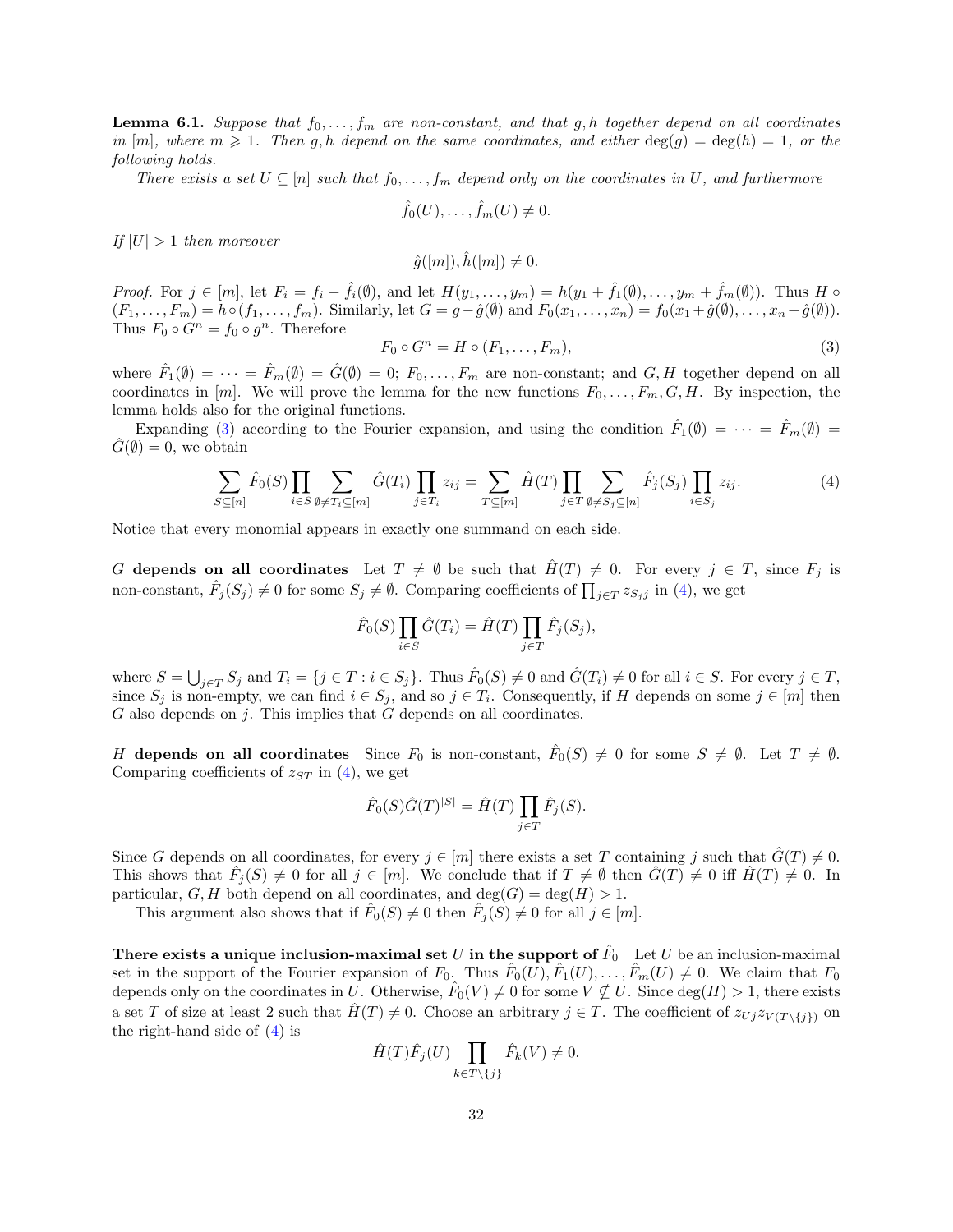The coefficient of the same monomial on the left-hand side of [\(4\)](#page-31-1) is a multiple of  $\hat{F}_0(U\cup V)$ , showing that  $\hat{F}_0(U \cup V) \neq 0$ , which contradicts the choice of U.

 $F_j$  depends only on U Let  $j \in [m]$ . We claim that  $F_j$  also depends only on the coordinates in U. Otherwise,  $\hat{F}_j(V) \neq 0$  for some  $V \nsubseteq U$ . Since H depends on all coordinates, there exists a set T containing j such that  $\hat{H}(T) \neq 0$ . Comparing coefficients of  $z_{Vj} z_{U(T\setminus\{j\})}$ , as before we obtain that either  $\hat{F}_0(V) \neq 0$  (if  $|T| = 1$ ) or  $\hat{F}_0(V \cup U) \neq 0$  (if  $|T| > 1$ ), which contradicts the fact that  $F_0$  depends only on the coordinates in U.

If  $|U| > 1$  then  $G([m]), H([m]) \neq 0$  We now show that if  $|U| > 1$  then the support of the Fourier expansion of G is closed under union, and so  $\widehat{G}([m]) \neq 0$  since G depends on all coordinates. This implies that  $\hat{H}([m]) \neq 0$  as well.

Let  $i \in U$ , and let  $T_1, T_2 \neq \emptyset$  be two different sets in the support of the Fourier expansion of G. The coefficient of  $z_{iT_1}z_{(U\setminus[i])T_2}$  on the left-hand side of [\(4\)](#page-31-1) is

$$
\hat{F}_0(U)\hat{G}(T_1)\hat{G}(T_2)^{|U|-1} \neq 0.
$$

The coefficient of the same monomial on the right-hand side of [\(4\)](#page-31-1) is a multiple of  $\hat{H}(T_1 \cup T_2)$ , showing that  $H(T_1 \cup T_2) \neq 0$  and so  $G(T_1 \cup T_2) \neq 0$ . The support of the Fourier expansion of G is thus closed under union.  $\Box$ 

We now determine a formula for all functions, except for some corner cases.

<span id="page-32-1"></span>**Lemma 6.2.** Suppose that  $f_0, \ldots, f_m$  are non-constant, that g, h together depend on all coordinates in [m], where  $m \geq 1$ , and that  $\deg(g)$ ,  $\deg(h) > 1$ . Let U be the set promised by [Lemma 6.1,](#page-30-1) and suppose that  $|U| > 1.$ 

There exist constants  $A_0, \ldots, A_m, C, D \neq 0$  and  $\kappa_0, \ldots, \kappa_m, B_0, \ldots, B_m$  such that

$$
g(y) = C \prod_{j \in [m]} (y_j + \kappa_j) - \kappa_0, \qquad h(y) = D \prod_{j \in [m]} (y_j + B_j) - B_0,
$$
  

$$
f_0(x) = A_0 \prod_{i \in U} (x_i + \kappa_0) - B_0, \qquad f_j(x) = A_j \prod_{i \in U} (x_i + \kappa_j) - B_j,
$$

where

$$
A_0 C^{|U|} = D \prod_{j \in [m]} A_j.
$$

*Proof.* Suppose for definiteness that  $U = [n]$ , where  $n \ge 2$ .

Reducing  $g, f_1, \ldots, f_m$  to affine shifts of monomials Let  $\kappa_1, \ldots, \kappa_m$  be parameters to be chosen later. For  $j \in [m]$ , define  $F_j(x_1, \ldots, x_n) = f_j(x_1-\kappa_j, \ldots, x_n-\kappa_j)$ , and let  $G(y_1, \ldots, y_m) = g(y_1-\kappa_1, \ldots, y_m-\kappa_m)$ . Notice that

$$
f_0 \circ G^n = h \circ (F_1, \dots, F_m),
$$

which implies that

<span id="page-32-0"></span>
$$
\sum_{S \subseteq [n]} \hat{f}_0(S) \prod_{i \in S} \sum_{T_i \subseteq [m]} \hat{G}(T_i) \prod_{j \in T_i} z_{ij} = \sum_{T \subseteq [m]} \hat{h}(T) \prod_{j \in T} \sum_{S_j \subseteq [n]} \hat{F}_j(S_j) \prod_{i \in S_j} z_{ij}.
$$
 (5)

We choose  $\kappa_j$  in such a way that  $\hat{F}_j([n-1]) = 0$ . This is possible since

$$
\hat{F}_j([n-1]) = \hat{f}_j([n-1]) - \kappa_j \hat{f}_j([n]),
$$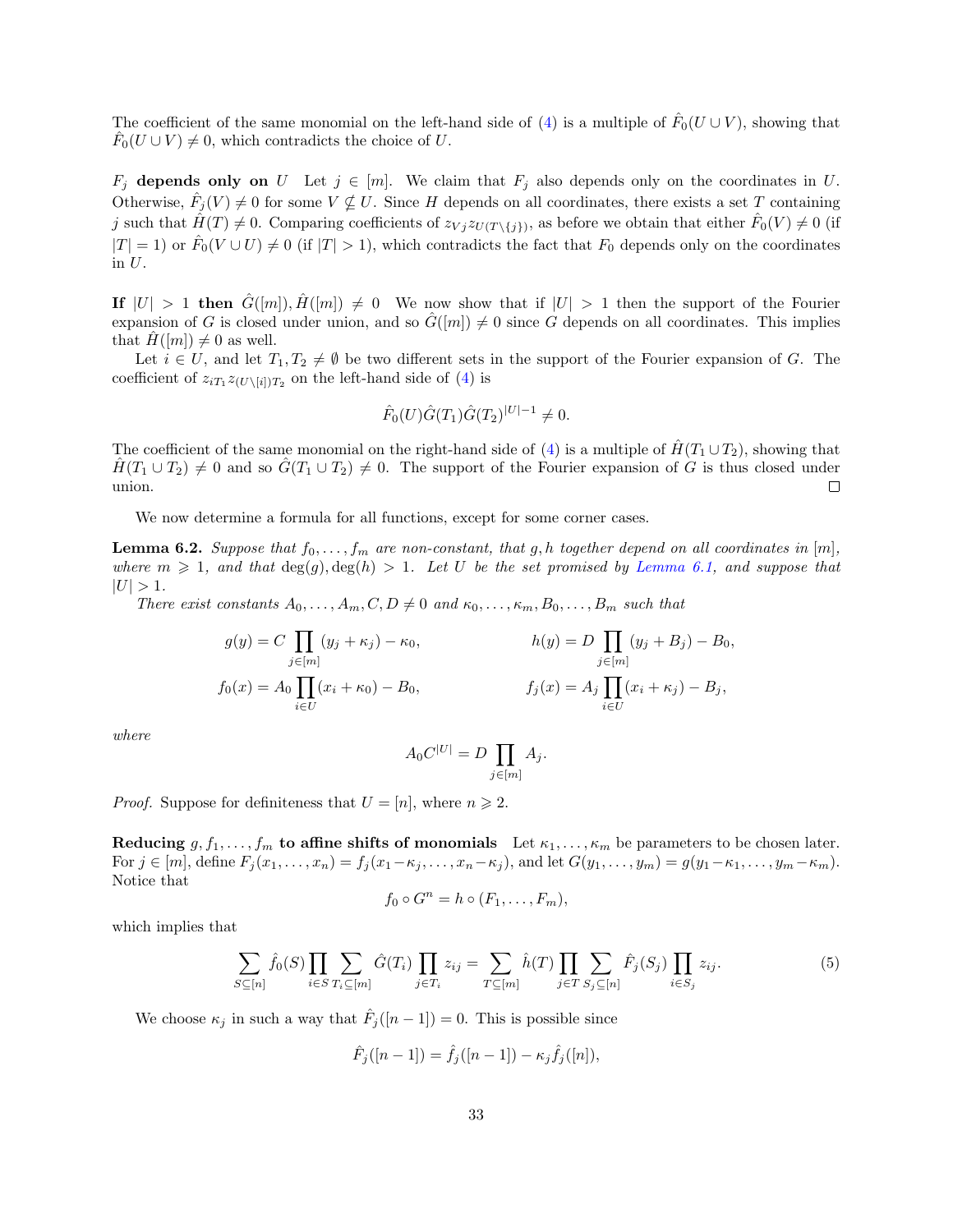and by [Lemma 6.1,](#page-30-1)  $\hat{f}_j([n]) \neq 0$ . The lemma also implies that  $\hat{G}([m])$ ,  $\hat{h}([m]) \neq 0$ .

Let  $T \neq \emptyset$ , [m]. Consider the monomial  $\zeta = z_{[n-1][m]}z_{nT} = z_{[n-1]\overline{T}}z_{[n]T}$ . Since  $\zeta$  mentions all row indices and all column indices, it only appears once on each side of [\(5\)](#page-32-0) (for  $S = [n]$  and  $T = [m]$ ). Comparing coefficients, we obtain

$$
\hat{f}_0([n])\hat{G}([m])^{n-1}\hat{G}(T) = \hat{h}([m]) \prod_{j \in T} \hat{F}_j([n]) \prod_{j \notin T} \hat{F}_j([n-1]) = 0.
$$

It follows that  $\hat{G}(T) = 0$  for all  $T \neq \emptyset$ , [m]. Therefore there exist constants  $C \neq 0$  and  $\kappa_0$  such that

$$
G(y_1,\ldots,y_m)=Cy_{[m]}-\kappa_0.
$$

Every monomial appearing on the left-hand side of [\(5\)](#page-32-0) is thus of the form  $z_{S[m]}$  for some  $S \subseteq [n]$ .

Let  $S_1,\ldots,S_m\neq\emptyset$  be such that  $\hat{F}_j(S_j)\neq 0$ . The coefficient of  $\prod_{j\in [m]}z_{S_j j}$  on the right-hand side of [\(5\)](#page-32-0) is

$$
\hat{h}([m]) \prod_{j \in [m]} \hat{F}_j(S_j) \neq 0,
$$

and so necessarily  $S_1 = \cdots = S_m$ . Since we know that  $\hat{F}_j([n]) \neq 0$  for all  $j \in [m]$ , it follows that the Fourier expansions of  $F_1, \ldots, F_m$  are supported on  $\emptyset$ ,  $[n]$ , and so there exist  $A_1, \ldots, A_m \neq 0$  and  $B_1, \ldots, B_m$  such that

$$
F_j(x_1,\ldots,x_n)=A_jx_{[n]}-B_j.
$$

Reducing  $f_0, h$  to affine shifts of monomials Let  $F_0(x_1, \ldots, x_n) = f_0(Cx_1 - \kappa_0, \ldots, Cx_n - \kappa_0)$ , so that

$$
F_0 \circ y_{[m]}^n = f_0 \circ G^n.
$$

Similarly, let  $H(y_1, ..., y_m) = h(A_1y_1 - B_1, ..., A_my_m - B_m)$ , so that

$$
H \circ (x_{[n]}, \ldots, x_{[n]}) = h \circ (F_1, \ldots, F_m).
$$

Thus

$$
F_0(z_{1[m]},\ldots,z_{n[m]}) = H(z_{[n]1},\ldots,z_{[n]m}).
$$

Every monomial appearing on the left-hand side is of the form  $z_{S[m]}$ , and every monomial appearing on the right-hand side is of the form  $z_{n,T}$ . Consequently, the only monomials appearing in this equation are 1 and  $z_{[n][m]}$ . Therefore there exist  $\alpha, \beta \neq 0$  and  $\gamma, \delta$  such that

$$
F_0(x) = \alpha x_{[n]} - \gamma,
$$
  
\n
$$
H(y) = \beta y_{[m]} - \delta.
$$

Inspection shows that  $\alpha = \beta$  (which correspond to  $A_0$ , D) and  $\gamma = \delta$  (which correspond to  $B_0$ ).

Unrolling, we get the formulas in the statement of the lemma.

### 6.2 Boolean classification

Since we are mainly interested in Boolean functions, we need to determine when functions of the form given by [Lemma 6.2](#page-32-1) are Boolean.

<span id="page-33-0"></span>**Lemma 6.3.** Suppose that  $f: \{-1,1\}^n \rightarrow \{-1,1\}$  is given by

$$
f = A \prod_{i=1}^{n} (x_i + \kappa_i) - B,
$$

where  $A \neq 0$  and  $n \geq 1$ . Then one of the following holds: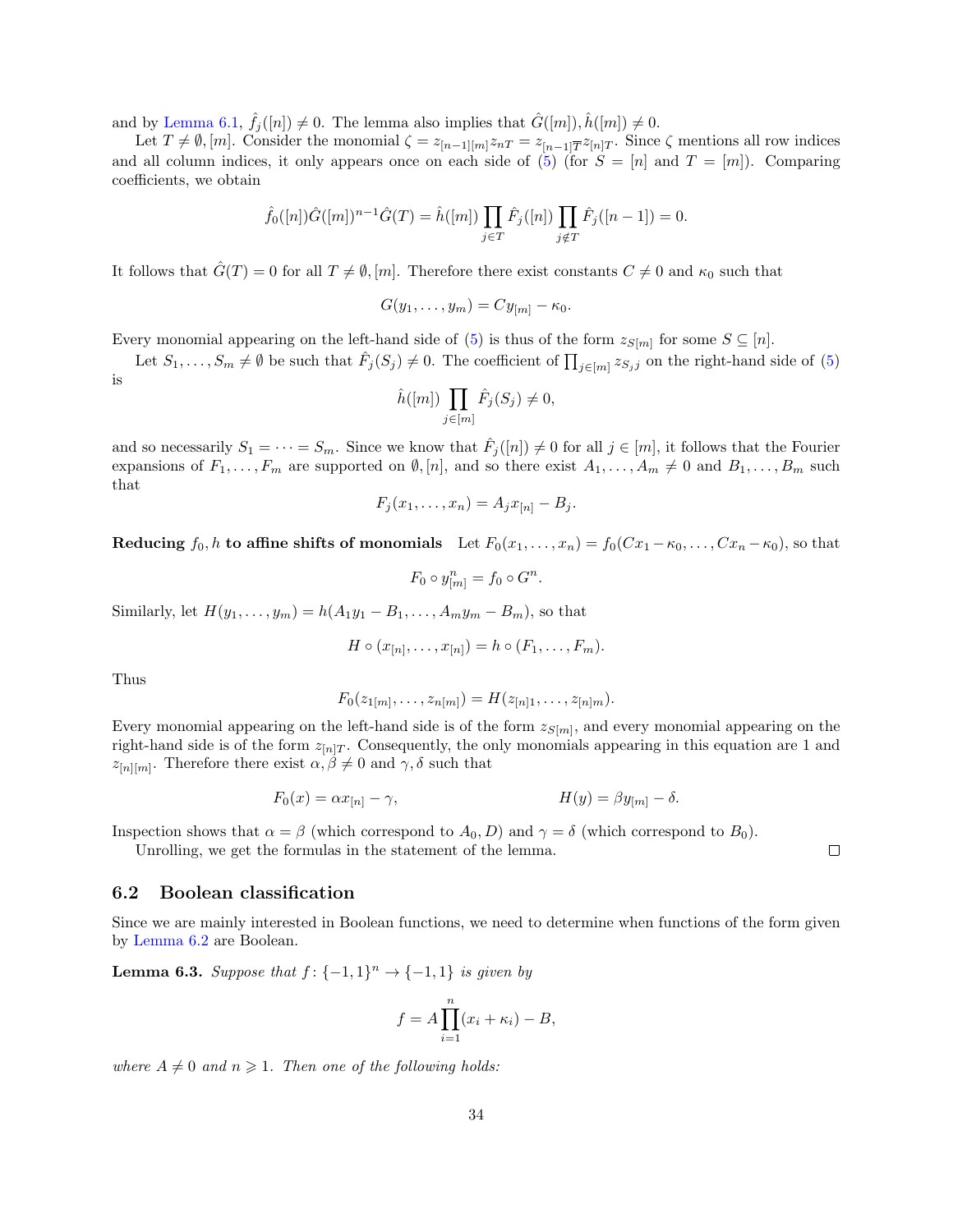•  $\kappa_1 = \cdots = \kappa_n = B = 0$  and  $A \in \{-1, 1\}$ , i.e.

$$
f = A \prod_{i=1}^{n} x_i, \text{ where } A \in \{-1, 1\}.
$$

•  $\kappa_1, ..., \kappa_n, B \in \{-1, 1\}$  and  $A = 2B / \prod_{i=1}^n (2\kappa_i)$ , i.e.

$$
f = 2B \prod_{i=1}^{n} \frac{\kappa_i x_i + 1}{2} - B
$$
, where  $\kappa_1, ..., \kappa_n, B \in \{-1, 1\}$ .

*Proof.* If  $n = 1$  then  $f \in \{x_1, -x_1\}$ . Now suppose that  $n \ge 2$ . Choose an assignment  $y_i \ne -\kappa_i$  for all  $i \in [n]$ , and let  $f(y) = F$ , where  $F + B \neq 0$ . Let  $\rho_i = (\kappa_i - y_i)/(\kappa_i + y_i)$ , and let  $y_S$  be the point different from y on the indices in  $S \subseteq [n]$ . Then

$$
f(y_S) = (F + B) \prod_{i \in S} \rho_i - B.
$$

Since  $f(y_S) \in \{-1, 1\}$  for all S, the products  $\prod_{i \in S} \rho_i$  must attain exactly two different values. In particular, considering singleton S, since  $\rho_i \neq 1$  for all i, we deduce that all  $\rho_i$  are equal to some  $\rho \neq 1$ . If  $\rho \neq 0$  then  $\rho^2 \neq \rho$ , hence  $\rho^2 = 1$ , implying that  $\rho = -1$ . Furthermore,  $-F = f(y_{\{1\}}) = (F + B)\rho - B$ , and so

$$
\rho = \frac{B - F}{B + F}, \quad \kappa_i = \frac{1 + \rho}{1 - \rho} y_i = \frac{B}{F} y_i.
$$

If  $\rho = -1$  then  $B = 0$  and so  $\kappa_1 = \cdots = \kappa_m = 0$ . If  $\rho = 0$  then  $B = F$  and so  $\kappa_i = y_i$ . In both cases, we can compute A via  $f(y) = F$ .  $\Box$ 

Putting everything together, we obtain our main classification.

<span id="page-34-7"></span>Theorem 6.4. Let  $f_0, \ldots, f_m: \{-1,1\}^n \to \{-1,1\}$  and  $g, h: \{-1,1\}^m \to \{-1,1\}$  satisfy

$$
f_0 \circ g^n = h \circ (f_1, \dots, f_m).
$$

Let  $J \subseteq [m]$  consist of all j such that  $f_j$  is non-constant, and let  $H: \{-1,1\}^J \to \{-1,1\}$  be obtained from h by fixing the J-coordinates to the constants  $f_j$  for  $j \in J$ .

One of the following holds:

- <span id="page-34-0"></span>(i)  $f_0$  is constant, and  $H = f_0$  is also constant.
- <span id="page-34-1"></span>(ii) g and H are constants, and  $f_0(g, \ldots, g) = H$ .
- <span id="page-34-2"></span>(iii) There exists  $j \in J$  such that  $g(y) = \gamma y_j$  and  $H(y) = \eta y_j$ , and furthermore  $f_0(\gamma x) = \eta f_j(x)$ .
- <span id="page-34-3"></span>(iv) There exists  $i \in [n]$  such that  $f_j = \phi_j x_i$  for  $j \in \{0, \ldots, m\}$ , and furthermore  $\phi_0 g(y_1, \ldots, y_m)$  $H(\phi_1y_1,\ldots,\phi_my_m).$
- <span id="page-34-6"></span><span id="page-34-5"></span><span id="page-34-4"></span>(v) There exist non-empty sets  $K \subseteq J$  and  $U \subseteq [n]$  such that one of the following holds:
	- (a)  $g(y) = \gamma y_K$ ,  $H(y) = \eta y_K$  and  $f_j(x) = \phi_j x_U$  for  $j \in K \cup \{0\}$ , where  $\phi_0 \gamma^{|U|} = \eta \prod_{j \in K} \phi_j$ .
	- (b) There exist  $\kappa_j, B_j \in \{-1,1\}$  for  $j \in K \cup \{0\}$  such that

$$
g(y) = 2\kappa_0 \prod_{j \in K} \frac{1 + \kappa_j y_j}{2} - \kappa_0, \qquad H(y) = 2B_0 \prod_{j \in K} \frac{1 + B_j y_j}{2} - B_0,
$$
  

$$
f_0(x) = 2B_0 \prod_{i \in U} \frac{1 + \kappa_0 x_i}{2} - B_0, \qquad f_j(x) = 2B_j \prod_{i \in U} \frac{1 + \kappa_j x_i}{2} - B_j.
$$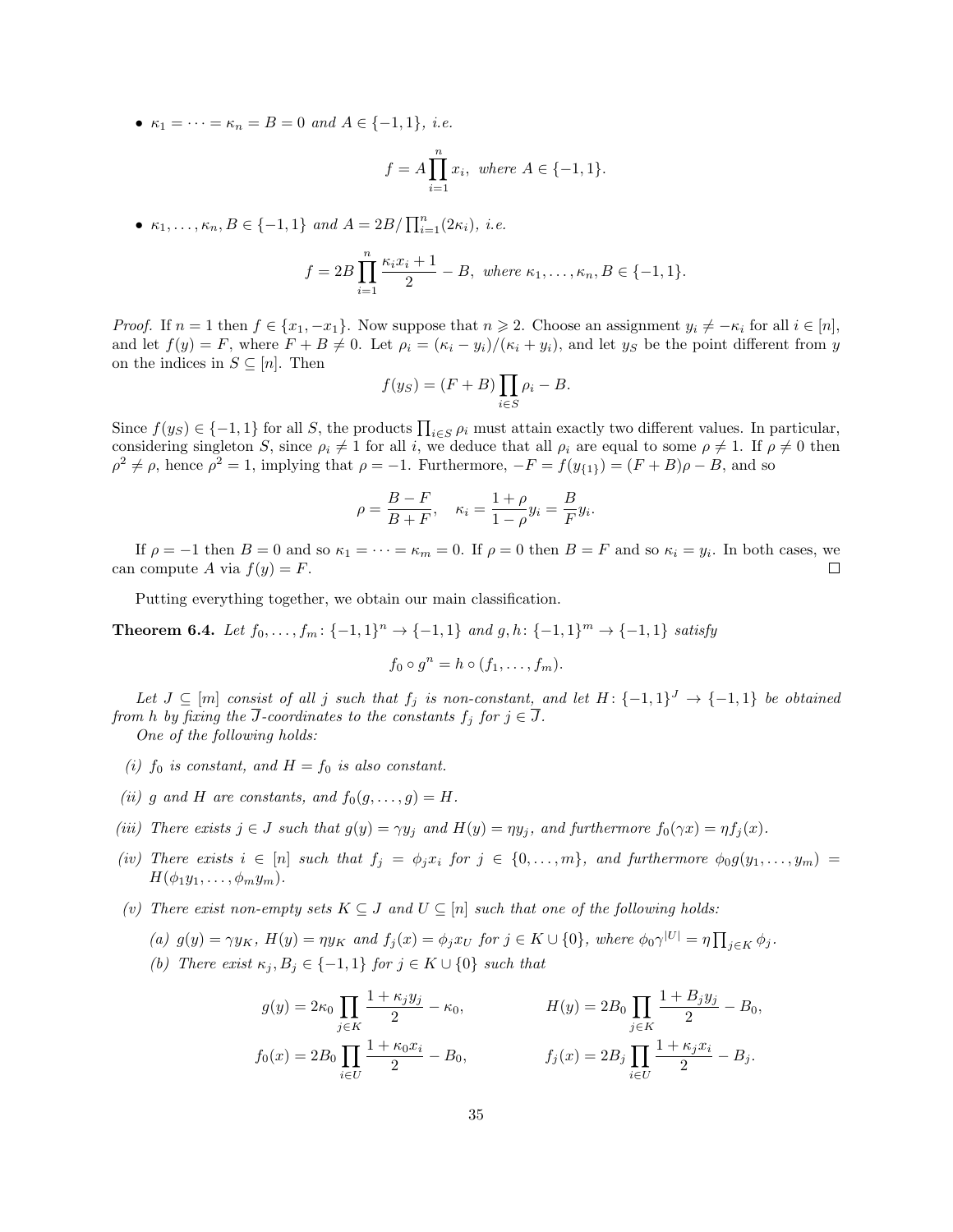*Proof.* If  $f_0$  is constant and  $y \in \{-1,1\}^J$ , then since the functions  $f_j$  are not constant for  $j \in J$ , we can find an input z such that  $f_0 = (h \circ (f_1, \ldots, f_m))(z) = H(y)$ , showing that H is also constant. This is case [\(i\)](#page-34-0).

Now suppose that  $f_0$  is not constant. We claim that g depends only on the coordinates in J. Otherwise, we can find two inputs  $z^{(0)}, z^{(1)}$ , differing only on the coordinates in  $\overline{J}$ , such that  $g(z_0) = 0$  and  $g(z_1) = 1$ . Thus  $f_0(g(z^{(y_1)}), \ldots, g(z^{(y_n)})) = f_0(y_1, \ldots, y_n)$ . However,  $f_0 \circ g^n = h \circ (f_1, \ldots, f_m)$  is invariant to changing only coordinates in  $\overline{J}$ , showing that  $f_0$  is constant, contradicting our assumption. From now on we think of g as a function on  $\{-1,1\}^J$ .

Let  $K \subseteq J$  be the set of coordinates that g, H together depend on. According to [Lemma 6.1,](#page-30-1) both of g, H depends on all coordinates in K. If  $K = \emptyset$  then g, H are both constants, which is case [\(ii\)](#page-34-1). If  $K = \{j\}$ then  $g, H$  are both of the form  $\pm y_j$ , which is case [\(iii\)](#page-34-2).

If  $|K| > 1$  then  $deg(g), deg(H) > 1$ , since a Boolean function of degree 1 depends on a single coordinate. Therefore [Lemma 6.1](#page-30-1) shows that there exists a non-empty set  $U \subseteq [n]$  such that  $f_0, \ldots, f_m$  depends only on the coordinates in U, and  $\hat{f}_0(U), \ldots, \hat{f}_m(U) \neq 0$ . If  $|U| = 1$ , say  $U = \{i\}$ , then each of  $f_0, \ldots, f_m$  is of the form  $\pm x_i$ , which is case [\(iv\)](#page-34-3). If  $|U| > 1$  then [Lemma 6.2](#page-32-1) shows that we are in case [\(v\)](#page-34-4): there exist constants  $A_j, C, D \neq 0$  and  $\kappa_j, B_j$  such that

$$
g(y) = C \prod_{j \in K} (y_j + \kappa_j) - \kappa_0,
$$
  
\n
$$
f_0(x) = A_0 \prod_{i \in U} (x_i + \kappa_0) - B_0,
$$
  
\n
$$
f_j(x) = A_j \prod_{i \in U} (x_i + \kappa_j) - B_j.
$$

[Lemma 6.3](#page-33-0) applied to  $f_0, \ldots, f_m$  shows that for each  $j \in K \cup \{0\}$ , either  $\kappa_j = B_j = 0$  or  $\kappa_j, B_j \in \{-1, 1\}$ . Applying the same lemma to g and H, we see that in fact either all  $\kappa_j$  and all  $B_j$  equal 0, or all of them belong to  $\{-1, 1\}$ . The former is subcase  $(\overline{\mathbf{va}})$ , and the latter is subcase  $(\mathbf{vb})$ .  $\Box$ 

Let us now switch back from  $\{-1,1\}$  to  $\{0,1\}$ . We do so using the correspondence

$$
0 \leftrightarrow 1, \quad 1 \leftrightarrow -1.
$$

Under this correspondence, product corresponds to XOR; the function

$$
2\prod_{i\in U}\frac{1+(-1)^{b_i}x_i}{2}-1
$$

corresponds to  $\bigvee_{i\in U}(x_i\oplus b_i)$ ; and the function

$$
-2\prod_{i\in U}\frac{1-(-1)^{b_i}x_i}{2}+1
$$

corresponds to  $\bigwedge_{i\in U}(x_i\oplus b_i)$ .

Using this, we can translate [Theorem 6.4](#page-34-7) into  $\{0,1\}$  variables, and deduce [Theorem 2.5](#page-9-0) by taking  $q = h$ .

## <span id="page-35-0"></span>7 Open questions

Our work suggests many open questions. Here are some of them.

Open Question 1. Can [Theorem 3.1](#page-11-2) be extended to polymorphisms of predicates? That is, given a function  $g: \{0,1\}^m \to \{0,1\}$ , what we can say about functions  $f: \{0,1\}^n \to \{0,1\}$  satisfying

<span id="page-35-1"></span>
$$
\Pr[(g \circ f^m)(Z) = 1 \mid g(\text{row}_i(Z)) = 1 \text{ for all } i \in [n]] \geq 1 - \varepsilon?
$$

As mentioned in the introduction, Kalai [\[Kal02\]](#page-37-7) proved a version of [Theorem 3.1](#page-11-2) for the predicate NAE3, and Friedgut and Regev proved a version of [Theorem 3.1](#page-11-2) for the predicate NAND2.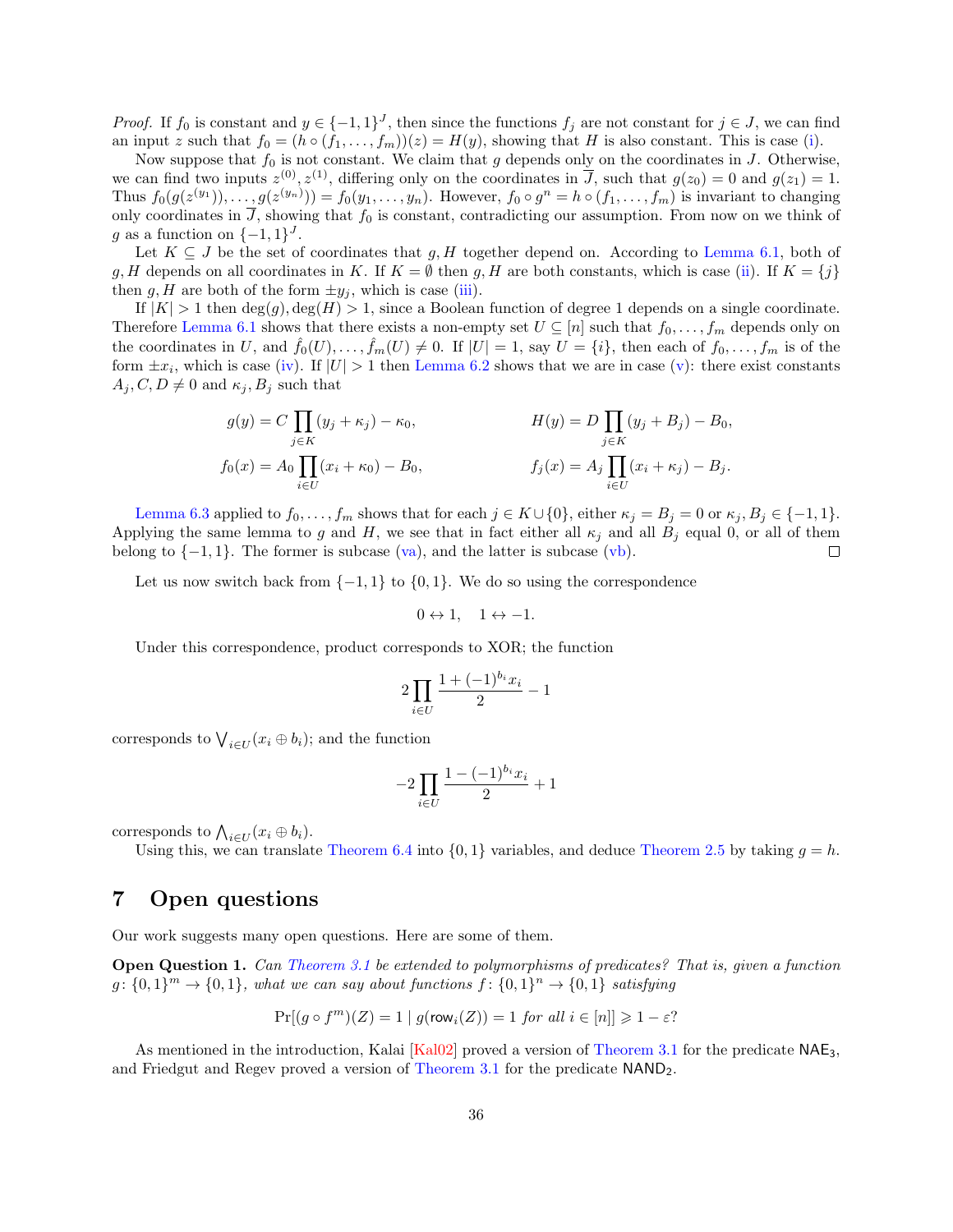**Open Question 2.** What is the optimal dependence between  $\varepsilon$  and  $\delta$  in [Theorem 3.1?](#page-11-2) Does it depend on  $g$ ?

In our current proof, the dependence is not polynomial. In fact, due to the use of Jones' regularity lemma, the dependence is of tower type. This can be dramatically improved by using a different regularity lemma, which approximates the function by a decision tree rather than by a junta. The dependence now becomes only doubly exponential. We sketch this argument in [Appendix C.](#page-43-0)

For many specific g we can prove a version of [Theorem 3.1](#page-11-2) in which  $\delta$  is polynomial in  $\varepsilon$ . This is the case for linearity testing, and also for  $Maj<sub>3</sub>$ , the majority function on three inputs, as we sketch in [Appendix D.](#page-43-1)

**Open Question 3.** Can we extend [Theorem 3.1](#page-11-2) to larger alphabets, replacing  $\{0,1\}$  with an arbitrary finite set?

<span id="page-36-2"></span>One issue is that, to the best of our knowledge, a complete analog of [Theorem 2.5](#page-9-0) for larger alphabets is not currently known, though some preliminary results appear in [\[DH10,](#page-37-16) [SX15\]](#page-38-4). Moreover, while the complete classification of polymorphism of binary predicates is known (it is given by Post's lattice), the situation for larger alphabets is known to be much wilder.

Nevertheless, it might be possible to show that every approximate polymorphism is close to a skew polymorphism, even without classifying the latter.

Open Question 4. Can we extend [Theorem 3.1](#page-11-2) to tensors? For example, what can we say about Boolean functions  $f, g, h$  satisfying  $f \circ (g \circ h^m)^n = g \circ (h \circ f^p)^m$  with probability  $1 - \delta^g$ 

[Section 5](#page-19-0) gives an upper bound  $s_g^U$  and a lower bound  $s_g^L$  on  $s_g$  which are similar but not identical.

**Open Question 5.** Is  $s_g^U = s_g^L$ ? Is the optimum always achieved in one-dimensional Gaussian space?

Another interesting question concerns an analog of "approximation resistance". When  $g$  is unbalanced, we trivially have  $s_q \geq \max(\mathbb{E}[g], 1-\mathbb{E}[g])$  by taking f to be random around the middle slice, and constant around the E[g]-slice; and when g is balanced, we trivially have  $s_g \geq 1/2$  by taking f to be a random function.

**Open Question 6.** For which functions g is  $s_g > \max(\mathbb{E}[g], 1 - \mathbb{E}[g])$ ?

[Lemma 5.6](#page-21-1) shows that the strict inequality holds for unbalanced  $g$  whenever all Fourier coefficients on the first level are non-zero. Conversely, when all Fourier coefficients on the first level vanish, [Theorem 5.3](#page-20-0) shows that equality holds.

Finally, it would be nice to extend the classification of exact solutions to the case in which we are allowed not only multiple  $f$ 's, but also multiple  $q$ 's.

**Open Question 7.** Classify all solutions  $f_0, \ldots, f_m: \{0,1\}^n \to \{0,1\}$  and  $g_0, g_1, \ldots, g_n: \{0,1\}^m \to \{0,1\}$ to the equation

$$
f_0\circ (g_1,\ldots,g_n)=g_0\circ (f_1,\ldots,f_m).
$$

We conjecture that except for some corner cases, the solutions are either XORs or ANDs/ORs of literals.

## References

- <span id="page-36-1"></span>[Arr50] Kenneth J. Arrow. A difficulty in the concept of social welfare. Journal of Political Economy, 58(4):328–346, 1950. [arXiv:https://doi.org/10.1086/256963](http://arxiv.org/abs/https://doi.org/10.1086/256963), [doi:10.1086/256963](https://doi.org/10.1086/256963). [5](#page-4-1)
- <span id="page-36-0"></span>[BCH<sup>+</sup>96] Mihir Bellare, Don Coppersmith, Johan Håstad, Marcos Kiwi, and Madhu Sudan. Linearity testing in characteristic two. IEEE Trans. Inform. Theory, 42(6, part 1):1781–1795, 1996. Codes and complexity. [doi:10.1109/18.556674](https://doi.org/10.1109/18.556674). [2,](#page-1-1) [3,](#page-2-1) [5,](#page-4-2) [20,](#page-19-1) [21](#page-20-3)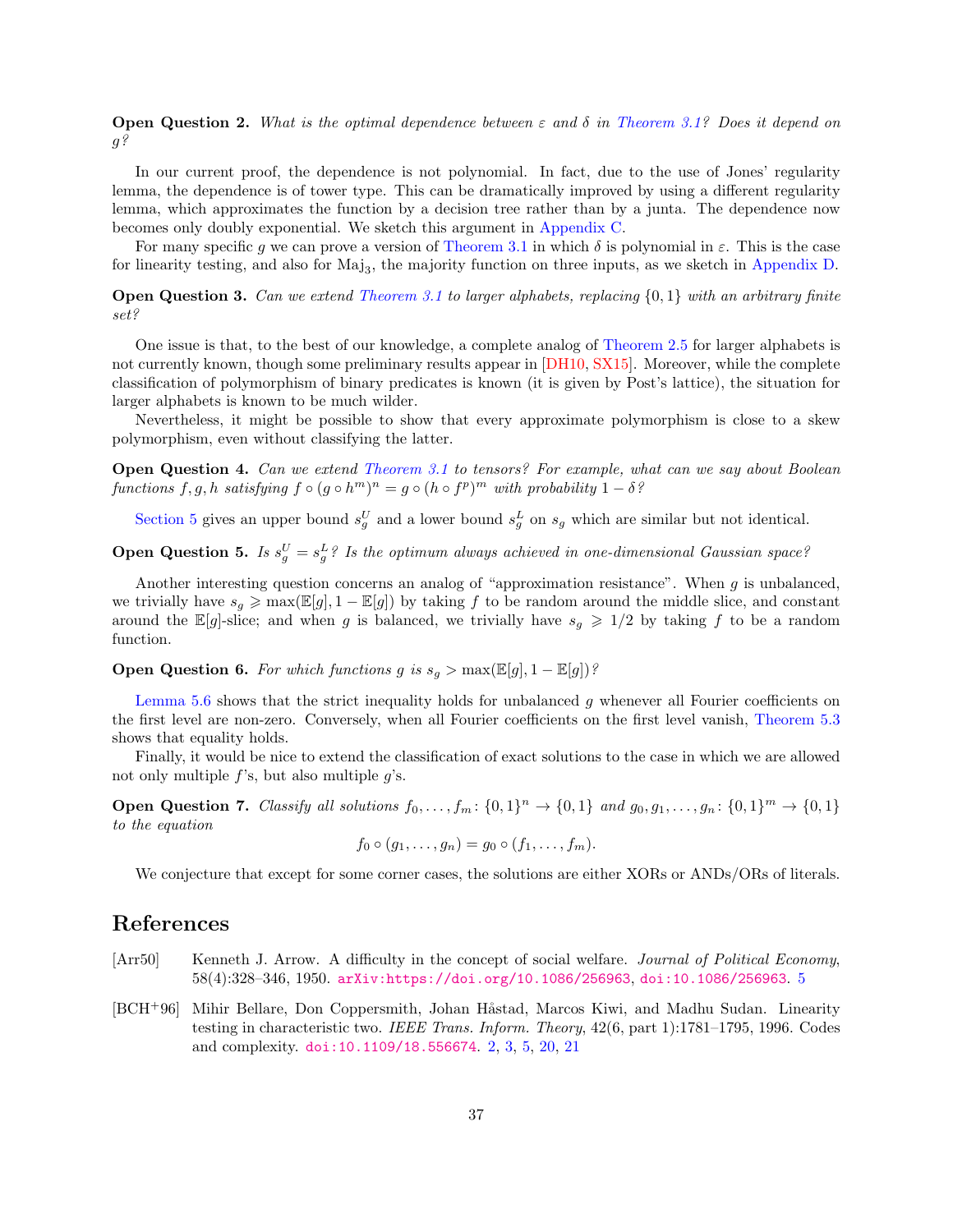- <span id="page-37-0"></span>[BKW17] Libor Barto, Andrei Krokhin, and Ross Willard. Polymorphisms, and how to use them. In Dagstuhl Follow-Ups, volume 7. Schloss Dagstuhl-Leibniz-Zentrum fuer Informatik, 2017. [2](#page-1-2)
- <span id="page-37-1"></span>[BLR90] Manuel Blum, Michael Luby, and Ronitt Rubinfeld. Self-testing/correcting with applications to numerical problems. In STOC, pages 73–83, 1990. [2,](#page-1-1) [3,](#page-2-1) [5](#page-4-2)
- <span id="page-37-15"></span>[Bor85] Christer Borell. Geometric bounds on the Ornstein-Uhlenbeck velocity process. Z. Wahrsch. Verw. Gebiete, 70(1):1–13, 1985. [doi:10.1007/BF00532234](https://doi.org/10.1007/BF00532234). [25](#page-24-3)
- <span id="page-37-5"></span>[DH09] Elad Dokow and Ron Holzman. Aggregation of binary evaluations for truth-functional agendas. Soc. Choice Welf., 32(2):221–241, 2009. [doi:10.1007/s00355-008-0320-1](https://doi.org/10.1007/s00355-008-0320-1). [3,](#page-2-2) [4,](#page-3-2) [8,](#page-7-1) [10,](#page-9-1) [31](#page-30-2)
- <span id="page-37-16"></span>[DH10] Elad Dokow and Ron Holzman. Aggregation of non-binary evaluations. Adv. in Appl. Math., 45(4):487–504, 2010. [doi:10.1016/j.aam.2010.02.005](https://doi.org/10.1016/j.aam.2010.02.005). [37](#page-36-2)
- <span id="page-37-18"></span>[FKN02] Ehud Friedgut, Gil Kalai, and Assaf Naor. Boolean functions whose Fourier transform is concentrated on the first two levels. Advances in Applied Mathematics, 29(3):427–437, 2002. [44](#page-43-2)
- <span id="page-37-4"></span>[FLMM20] Yuval Filmus, Noam Lifshitz, Dor Minzer, and Elchanan Mossel. AND testing and robust judgement aggregation. In 52nd ACM Symposium on Theory of Computing (STOC'20), 2020. [3,](#page-2-3) [3,](#page-2-4) [5,](#page-4-3) [5,](#page-4-4) [5,](#page-4-5) [44](#page-43-3)
- <span id="page-37-17"></span>[FLMM21] Yuval Filmus, Noam Lifshitz, Dor Minzer, and Elchanan Mossel. AND testing. Online manuscript, 2021. URL: <https://yuvalfilmus.cs.technion.ac.il/Papers/SimpleAND.pdf>. [44](#page-43-4)
- <span id="page-37-9"></span>[FR18] Ehud Friedgut and Oded Regev. Kneser graphs are like Swiss cheese. Discrete Anal., pages Paper No. 2, 18, 2018. [doi:10.19086/da](https://doi.org/10.19086/da). [5](#page-4-6)
- <span id="page-37-2"></span>[Hås01] Johan Håstad. Some optimal inapproximability results. *J. ACM*, 48(4):798–859, 2001. [doi:](https://doi.org/10.1145/502090.502098) [10.1145/502090.502098](https://doi.org/10.1145/502090.502098). [2](#page-1-3)
- <span id="page-37-11"></span>[Jon16] Chris Jones. A noisy-influence regularity lemma for boolean functions. CoRR, abs/1610.06950, 2016. URL: <http://arxiv.org/abs/1610.06950>, [arXiv:1610.06950](http://arxiv.org/abs/1610.06950). [6,](#page-5-0) [11,](#page-10-3) [11,](#page-10-0) [39](#page-38-5)
- <span id="page-37-7"></span>[Kal02] Gil Kalai. A Fourier-theoretic perspective on the Condorcet paradox and Arrow's theorem. Adv.  $in$  Appl. Math., 29(3):412-426, 2002. [doi:10.1016/S0196-8858\(02\)00023-4](https://doi.org/10.1016/S0196-8858(02)00023-4). [5,](#page-4-7) [36](#page-35-1)
- <span id="page-37-8"></span>[Kel12] Nathan Keller. A tight quantitative version of Arrow's impossibility theorem. J. Eur. Math. Soc. (JEMS), 14(5):1331–1355, 2012. [doi:10.4171/JEMS/334](https://doi.org/10.4171/JEMS/334). [5](#page-4-8)
- <span id="page-37-10"></span>[MOO10] Elchanan Mossel, Ryan O'Donnell, and Krzysztof Oleszkiewicz. Noise stability of functions with low influences: Invariance and optimality. Annals of Mathematics, 171(1):295–341, 2010. [6,](#page-5-1) [11](#page-10-1)
- <span id="page-37-12"></span>[Mos10] Elchanan Mossel. Gaussian bounds for noise correlation of functions. Geom. Funct. Anal., 19(6):1713–1756, 2010. [doi:10.1007/s00039-010-0047-x](https://doi.org/10.1007/s00039-010-0047-x). [7,](#page-6-0) [23,](#page-22-1) [23,](#page-22-2) [23,](#page-22-3) [23,](#page-22-4) [24,](#page-23-1) [24,](#page-23-2) [41,](#page-40-1) [42](#page-41-0)
- <span id="page-37-6"></span>[Mos12] Elchanan Mossel. A quantitative Arrow theorem. Probab. Theory Related Fields, 154(1-2):49–88, 2012. [doi:10.1007/s00440-011-0362-7](https://doi.org/10.1007/s00440-011-0362-7). [5](#page-4-9)
- <span id="page-37-14"></span>[Mos20] Elchanan Mossel. Gaussian bounds for noise correlation of resilient functions. Israel J. Math., 235(1):111–137, 2020. [doi:10.1007/s11856-019-1951-x](https://doi.org/10.1007/s11856-019-1951-x). [11](#page-10-4)
- <span id="page-37-13"></span>[Nee14] Joe Neeman. A multidimensional version of noise stability. Electron. Commun. Probab., 19:no. 72, 10, 2014. [doi:10.1214/ECP.v19-3005](https://doi.org/10.1214/ECP.v19-3005). [8,](#page-7-2) [25](#page-24-4)
- <span id="page-37-3"></span>[Neh13] Ilan Nehama. Approximately classic judgement aggregation. Ann. Math. Artif. Intell., 68(1- 3):91–134, 2013. [doi:10.1007/s10472-013-9358-6](https://doi.org/10.1007/s10472-013-9358-6). [3](#page-2-5)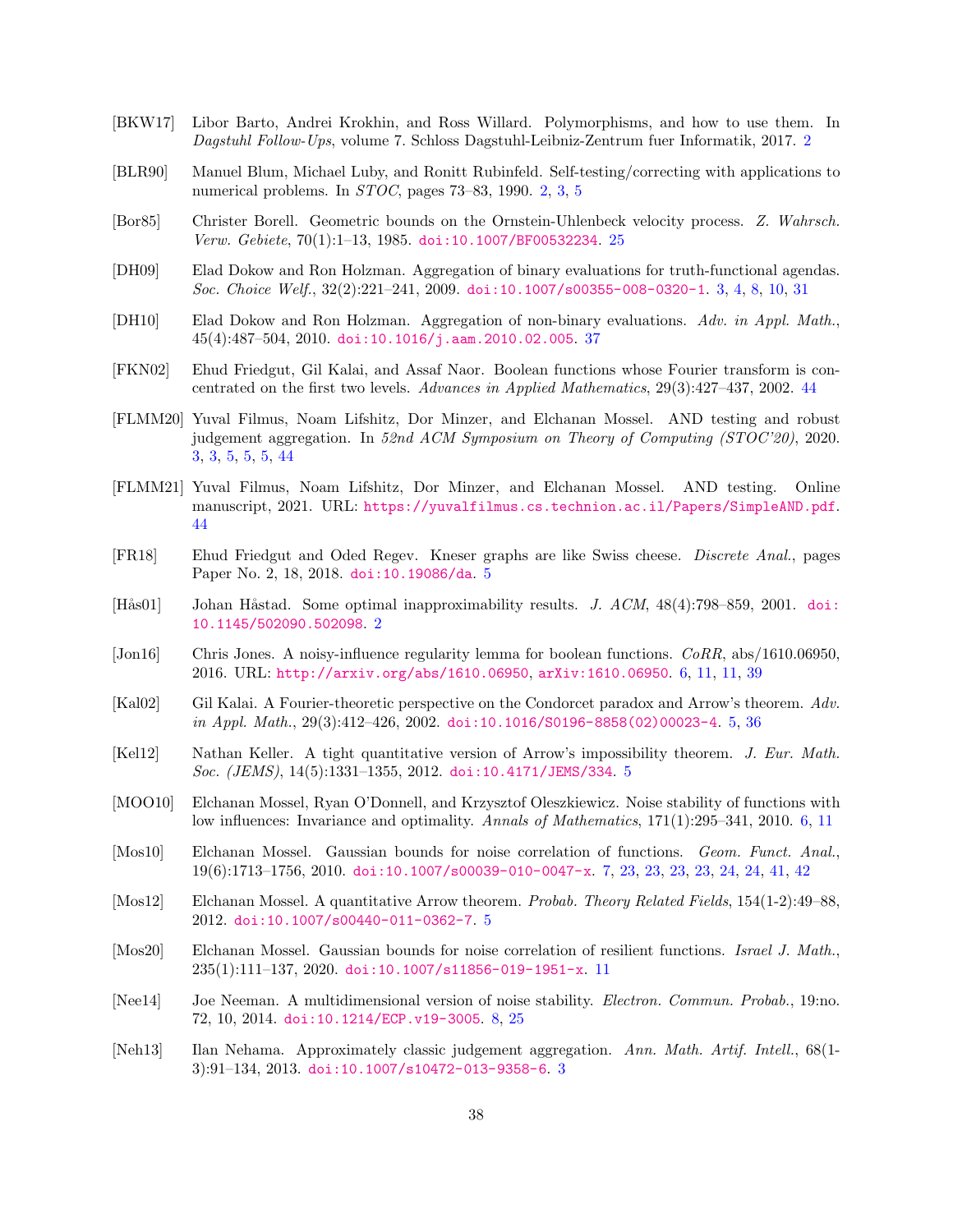- <span id="page-38-2"></span>[O'D14] Ryan O'Donnell. Analysis of Boolean functions. Cambridge University Press, New York, 2014. [doi:10.1017/CBO9781139814782](https://doi.org/10.1017/CBO9781139814782). [9,](#page-8-1) [41](#page-40-2)
- <span id="page-38-0"></span>[PRS02] Michal Parnas, Dana Ron, and Alex Samorodnitsky. Testing basic Boolean formulae. SIAM J. Disc. Math., 16(1):20–46, 2002. [3](#page-2-6)
- <span id="page-38-4"></span>[SX15] Mario Szegedy and Yixin Xu. Impossibility theorems and the universal algebraic toolkit. Unpublished note, 2015. [37](#page-36-2)
- <span id="page-38-1"></span>[Wil72] Robert Wilson. Social choice theory without the Pareto principle. J. Econom. Theory, 5(3):478– 486, 1972. [doi:10.1016/0022-0531\(72\)90051-8](https://doi.org/10.1016/0022-0531(72)90051-8). [5](#page-4-10)

## <span id="page-38-3"></span>A Regularity lemma for multiple measures

In this section we prove [Theorem 2.9](#page-10-0) and [Theorem A.6,](#page-39-0) closely following the argument of Jones [\[Jon16\]](#page-37-11). It will be more convenient to consider functions taking values in  $\{-1, 1\}$  rather than  $\{0, 1\}$ .

Jones' argument employs the notion of *noise stability*, closely related to noise sensitivity.

**Definition A.1** (Noise stability). Let  $p, \rho \in (0, 1)$  and let  $f: \{0, 1\}^n \to \{-1, 1\}$ . The noise stability of f with respect to  $\mu_p$  is

<span id="page-38-5"></span>Stab<sup>*µp*</sup><sub>*p*</sub>(f) = 
$$
\mathbb{E}_{x,y \sim N_P^{\mu_p}}[f(x)f(y)] = \sum_{S \subseteq [n]} \rho^{|S|} \hat{f}(S)^2
$$
.

[Theorem 2.9](#page-10-0) is formulated for low-degree influences. We will work directly with a different notion.

**Definition A.2** (Noisy influence). Let  $p, \rho \in (0, 1)$ , and let  $f: \{0, 1\}^n \to \mathbb{R}$ . For  $i \in [n]$ , define  $\partial_i f: \{0, 1\}^{n-1} \to$  $\mathbb{R}$  by  $\partial_i f = f_{\{i\} \to 1} - f_{\{i\} \to 0}$ .

The ith noisy influence of f with respect to  $\mu_p$  is

$$
\mathrm{Inf}_{i}^{\rho,\mu_{p}}[f] = p(1-p)\,\mathrm{Stab}_{\rho}^{\mu_{p}}[\partial_{i}f] = \sum_{\substack{S \subseteq [n] \\ i \in S}} \rho^{|S|-1} \hat{f}(S)^{2}.
$$

A function  $f: \{0,1\}^n \to \{-1,1\}$  is  $(\delta,\tau)$ -noisy-regular with respect to  $\mu_p$  if  $\text{Inf}_i^{(1-\delta),\mu_p}[f] \leq \tau$  for all  $i \in [n]$ .

The following lemma drives the entire proof. It shows that if some noisy influence is large, then querying the corresponding variable increases the average noise stability.

<span id="page-38-6"></span>**Lemma A.3.** Let  $p, \rho \in (0,1)$ , and let  $f: \{0,1\}^n \to \{-1,1\}$ . For every  $i \in [n]$ , E  $\mathbb{E}_{a \sim \mu_p}[\text{Stab}_{\rho}^{\mu_p}(f_{\{i\}\rightarrow a})] = \text{Stab}_{\rho}^{\mu_p}(f) + (1-\rho)\,\text{Inf}_{i}^{\rho,\mu_p}[f] \geqslant \text{Stab}_{\rho}^{\mu_p}(f).$ 

*Proof.* Assume for simplicity that  $i = n$ .

The left-hand side is the expectation of  $f(x)f(y)$  with respect to  $(x, y) \sim N_\rho^{\mu_p}$ , conditioned on  $x_n = y_n$ . Equivalently, it is the expectation of  $f(x)f(y^{n\to x_n})$ , where  $y^{n\to x_n}$  is obtained by setting the *n*th coordinate to  $x_n$ . Therefore the left-hand side equals

$$
\mathop{\mathbb{E}}_{(x,y)\sim N_\rho^{\mu_p}}[f(x)f(y)+f(x)(f(y^{n\to x_n})-f(y))] = \mathrm{Stab}_\rho^{\mu_p}(f) + \mathop{\mathbb{E}}_{(x,y)\sim N_\rho^{\mu_p}}[f(x)(f(y^{n\to x_n})-f(y))].
$$

The second summand equals

$$
(1-p)\cdot (1-p)\cdot p \underset{(x',y')\sim N_{\rho}^{\mu_p}}{\mathbb{E}}[f(x',0)(f(y',0)-f(y',1))] + p\cdot (1-p)\cdot (1-p)\underset{(x',y')\sim N_{\rho}^{\mu_p}}{\mathbb{E}}[f(x',1)(f(y',1)-f(y',0))] =
$$
  

$$
(1-p)p(1-p)\underset{(x',y')\sim N_{\rho}^{\mu_p}}{\mathbb{E}}[(f(x',0)-f(x',1))(f(y',0)-f(y',1))] = (1-p)\inf_{i}^{p,\mu_p}[f],
$$

completing the proof.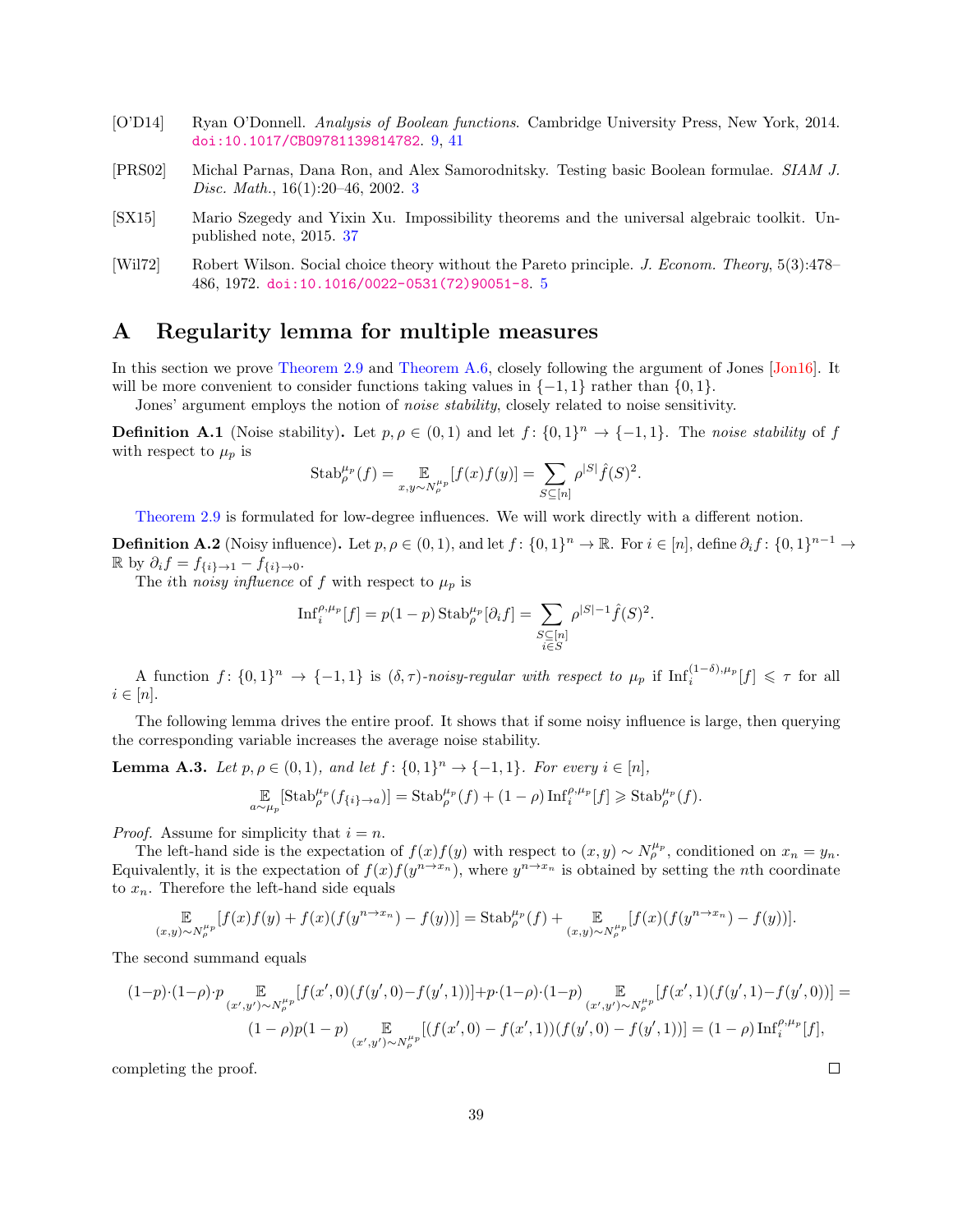Using this lemma, we prove a version of [Theorem 2.9](#page-10-0) for noisy influences.

<span id="page-39-1"></span>**Lemma A.4.** For all  $\delta, \tau, \varepsilon > 0$  and  $p_1, \ldots, p_\ell \in (0, 1)$  there exists  $L \in \mathbb{N}$  such that the following holds. For every  $f: \{0,1\}^n \to \{-1,1\}$  we can find a set  $T \subseteq [n]$  of at most L coordinates such that for all  $k \in [\ell],$ 

$$
\Pr_{z \in \mu_{p_k}(\{0,1\}^T)}[f_{T \to z} \text{ is } (\delta, \tau) \text{-noisy-regular with respect to } \mu_{p_k}] \geq 1 - \varepsilon.
$$

*Proof.* We define a potential function on subsets of  $[n]$ :

$$
\phi(T) = \sum_{k=1}^{\ell} \mathop{\mathbb{E}}_{z \sim \mu_{p_k}(\{0,1\}^T)} \left[ \text{Stab}_{1-\delta}^{\mu_{p_k}}(f_{T \to z}) \right].
$$

Clearly  $\phi(\emptyset) \geq 0$  and  $\phi(T) \leq \ell$  for all  $T \subseteq [n]$ .

We define an increasing sequence of subsets, starting with  $T_0 = \emptyset$ , and terminating with a set which satisfies the requirements for  $T$  in the lemma.

Suppose we have constructed  $T_N$ . If  $T_N$  satisfies the lemma, then we are done. Otherwise, there exists some  $k \in [\ell]$  such that with respect to  $\mu_{p_k}$ , the function  $f_{T_N \to z}$  is not  $(\delta, \tau)$ -noisy-regular with probability at least  $1-\varepsilon$ . For each  $z \in \{0,1\}^{T_N}$  such that  $f_{T_N \to z}$  is not  $(\delta, \tau)$ -noisy-regular with respect to  $\mu_{p_k}$ , choose a variable  $i_z$  satisfying  $\text{Inf}_{i_z}^{(1-\delta),\mu_{p_k}}[f_{T_N\to z}] > \tau$ , and let  $T_{N+1}$  consist of  $T_N$  together with all of the variables  $i_z$ . Thus  $|T_{N+1}| \leqslant |T_N| + 2^{|T_N|}$ .

[Lemma A.3](#page-38-6) shows that

$$
\phi(T_{N+1}) \geq \phi(T_N) + \varepsilon \delta \tau.
$$

It follows that the process terminates at some  $N \leq \ell/\epsilon \delta \tau$ , and we can choose L accordingly.

We now derive [Theorem 2.9](#page-10-0) by relating noisy influences and low degree influences.

*Proof of [Theorem 2.9.](#page-10-0)* Given parameters  $d, \tau, \varepsilon, p_1, \ldots, p_\ell$ , let  $\delta = 1/d$ , and apply [Lemma A.4](#page-39-1) with (1 −  $\delta)^d \tau = \Theta(\tau)$  to obtain a set T.

Choose an arbitrary  $p \in \{p_1, \ldots, p_\ell\}$ . According to [Lemma A.4,](#page-39-1) if  $z \sim \mu_p$  then  $f_{T\to z}$  is  $(\delta, \tau)$ -noise-regular with respect to  $\mu_p$  with probability  $1 - \varepsilon$ . When this happens, for every  $i \in [n] \setminus T$  we have

$$
\mathrm{Inf}^{\leqslant d}_i[f_{T \to z}] = \sum_{\substack{|S| \leqslant d \\ i \in S}} \widehat{f_{T \to z}}(S)^2 \leqslant (1-\delta)^{-d} \sum_{\substack{S \subseteq [n] \\ i \in S}} (1-\delta)^{|S|-1} \widehat{f_{T \to z}}(S)^2 \leqslant \tau,
$$

and so  $f_{T\to z}$  is also  $(d, \tau)$ -regular.

For completeness, we now formulate and prove a version of [Theorem 2.9](#page-10-0) for decision trees.

**Definition A.5** (Random leaf). Let T be a decision tree on  $\{0,1\}^n$  in which internal nodes are labelled with variables.

Given  $p \in (0,1)$ , a random leaf is a pair  $(B, z)$ , where  $B \subseteq [n]$  and  $z \in \{0,1\}^B$ , formed by choosing a random path in T according to  $\mu_p$ . We denote this distribution by  $\mu_p(T)$ .

<span id="page-39-0"></span>**Theorem A.6.** Fix  $p_1, \ldots, p_\ell \in (0, 1)$ . For all  $d \in \mathbb{N}$  and  $\tau, \varepsilon > 0$  there exists  $L \in \mathbb{N}$  such that the following holds.

For every  $f: \{0,1\}^n \to \{-1,1\}$  we can find a decision tree T of depth at most L such that for all  $k \in [\ell]$ 

$$
\Pr_{(B,z)\sim\mu_{p_k}(T)\in\{0,1\}^T}[f_{B\to z} \text{ is } (d,\tau)\text{-}regular \text{ with respect to } \mu_{p_k}]\geq 1-\varepsilon.
$$

Furthermore, we can take  $L = O(\ell d / \varepsilon \tau)$ .

 $\Box$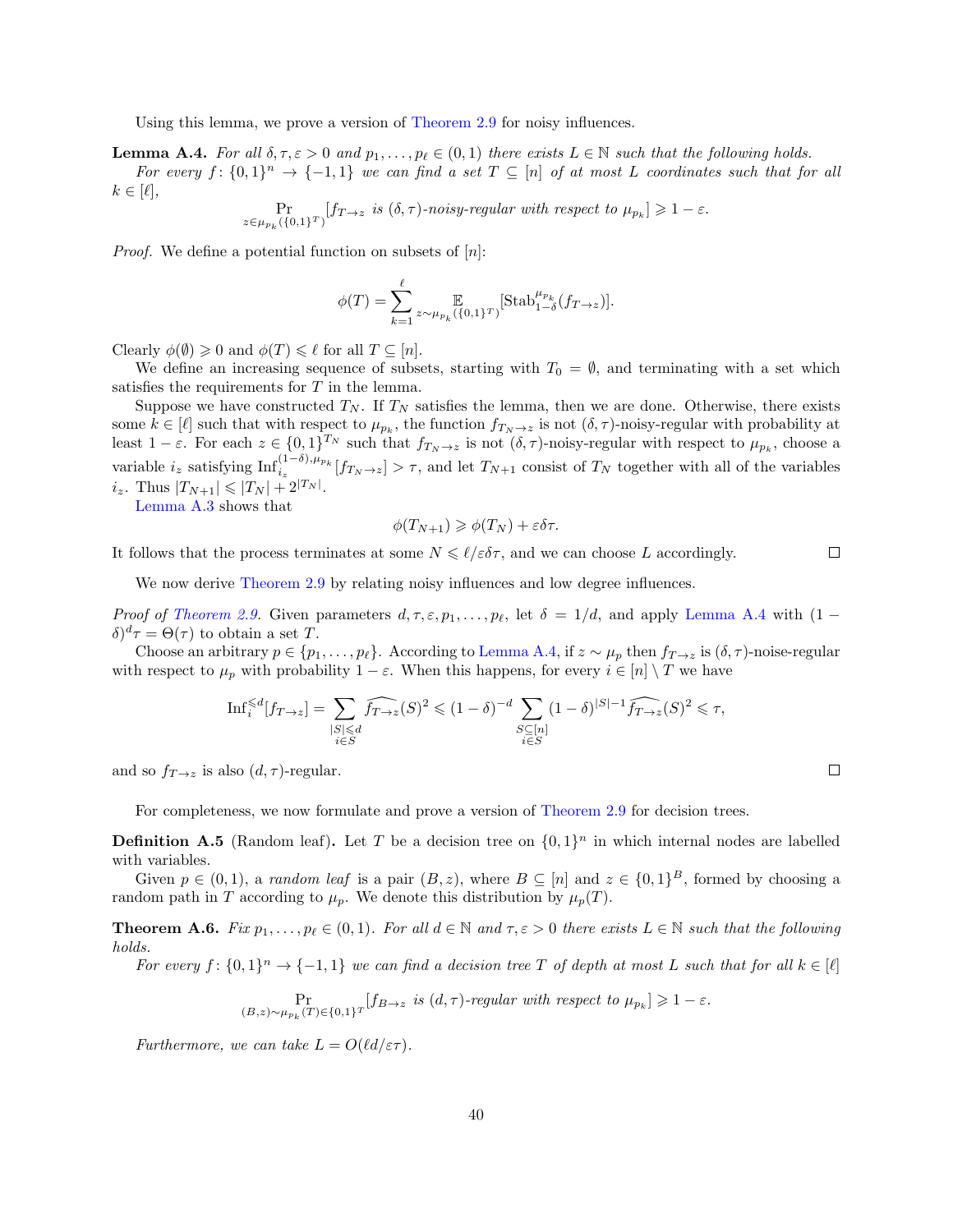The proof of [Theorem A.6](#page-39-0) is very similar to the proof of [Theorem 2.9,](#page-10-0) so we only sketch it. We start with an analog of [Lemma A.4.](#page-39-1)

<span id="page-40-3"></span>**Lemma A.7.** For all  $\delta, \tau, \varepsilon > 0$  and  $p_1, \ldots, p_\ell \in (0, 1)$  there exists  $L \in \mathbb{N}$  such that the following holds. For every  $f: \{0,1\}^n \to \{-1,1\}$  we can find a decision tree T of depth at most L such that for all  $k \in [\ell],$ 

> Pr  $\Pr_{(B,z)\in\mu_{p_k}(T)}[f_{B\to z} \text{ is } (\delta,\tau) \text{-noisy-regular with respect to } \mu_{p_k}] \geq 1-\varepsilon.$

Furthermore, we can take  $L = \ell/\varepsilon \delta \tau$ .

Proof. The proof is almost identical to the proof of [Lemma A.4.](#page-39-1) We define the potential function in an analogous way, for decision trees:

<span id="page-40-1"></span>
$$
\phi(T) = \sum_{k=1}^{\ell} \mathop{\mathbb{E}}_{(B,z) \sim \mu_{p_k}(T)} \left[ \text{Stab}_{1-\delta}^{\mu_{p_k}}(f_{B \to z}) \right].
$$

We construct a sequence of decision trees, starting with a decision tree  $T_0$  consisting of only a root. If  $T_N$  doesn't satisfy the requirements in the lemma, then we can extend it to a decision tree  $T_{N+1}$  which is one level deeper and satisfies  $\phi(T_{N+1}) \geq \phi(T_N) + \varepsilon \delta \tau$ .

The process must stop within  $\ell/\varepsilon \delta \tau$  steps, and the final tree has at most this depth.

[Theorem A.6](#page-39-0) now immediately follows, using an identical argument to the proof of [Theorem 2.9;](#page-10-0) since we choose  $\delta = 1/d$  and apply [Lemma A.7](#page-40-3) with  $\Theta(\tau)$ , the resulting decision tree has depth  $O(\ell d/\epsilon \tau)$ .

## <span id="page-40-0"></span>B Noise resilience of connected distributions

In this section, we prove [Theorem 5.12,](#page-23-0) using ideas from Mossel [\[Mos10\]](#page-37-12) (especially Lemma 6.1). Mossel in fact proves a version of [Theorem 5.12](#page-23-0) in his Lemma 6.2, but his result needs a different set of bipartite graphs to be connected, namely the ones in which  $X$  is the projection to a single coordinate, and  $Y$  is the projection to all other coordinates. Our distributions  $\mathcal{N}_q$  are not connected in this sense since if we choose i to be the coordinate corresponding to  $g(x)$ , then the resulting bipartite graph is a disconnected matching  $\{(g(x), x) : x \in \{-1, 1\}^m\}.$ 

We will need several preliminaries.

<span id="page-40-4"></span>**Lemma B.1** (Hypercontractivity). Let  $\mathcal D$  be a connected distribution on  $\{-1,1\}^k$ , with non-constant marginals  $\mathcal{D}_1,\ldots,\mathcal{D}_k$ . Let  $\lambda_i = \min(\Pr[\mathcal{D}_i = 1],\Pr[\mathcal{D}_i = -1])$ . The following holds for  $M = \max(1/\lambda_1,\ldots,1/\lambda_k)$ . If  $f: \{-1,1\}^n \to \mathbb{R}$  then for every  $i \in [k]$  and every  $q \geq 2$ ,

<span id="page-40-2"></span>
$$
\mathbb{E}[|f(\mathcal{D}^n_i)|^q]^{1/q} \leqslant \left(M^{1/2-1/q}\sqrt{q-1}\right)^{\deg(f)} \mathbb{E}[|f(\mathcal{D}^n_i)|^2]^{1/2}.
$$

Proof. This is [\[O'D14,](#page-38-2) Corollary 10.20] followed by a standard argument.

The Efron–Stein decomposition is an analog of the Fourier decomposition for arbitrary distributions  $\mathcal D$ on arbitrary domains X (in our case,  $X \subseteq \{-1,1\}^k$ ). It decomposes an arbitrary function f on  $X^n$  as a sum

$$
f = \sum_{S \subseteq [n]} f_S,
$$

where  $f_S$  only depends on the coordinates in S; if we fix coordinates in any set  $R \not\supseteq S$  then  $f_S$  averages to zero; and  $f_S, f_T$  are orthogonal for  $S \neq T$  (with respect to  $\mu$ ). We define  $\deg(f)$  to be the maximal size of a set  $S \subseteq [n]$  such that  $f_S \neq 0$ .

We will need the following two simple observations:

 $\Box$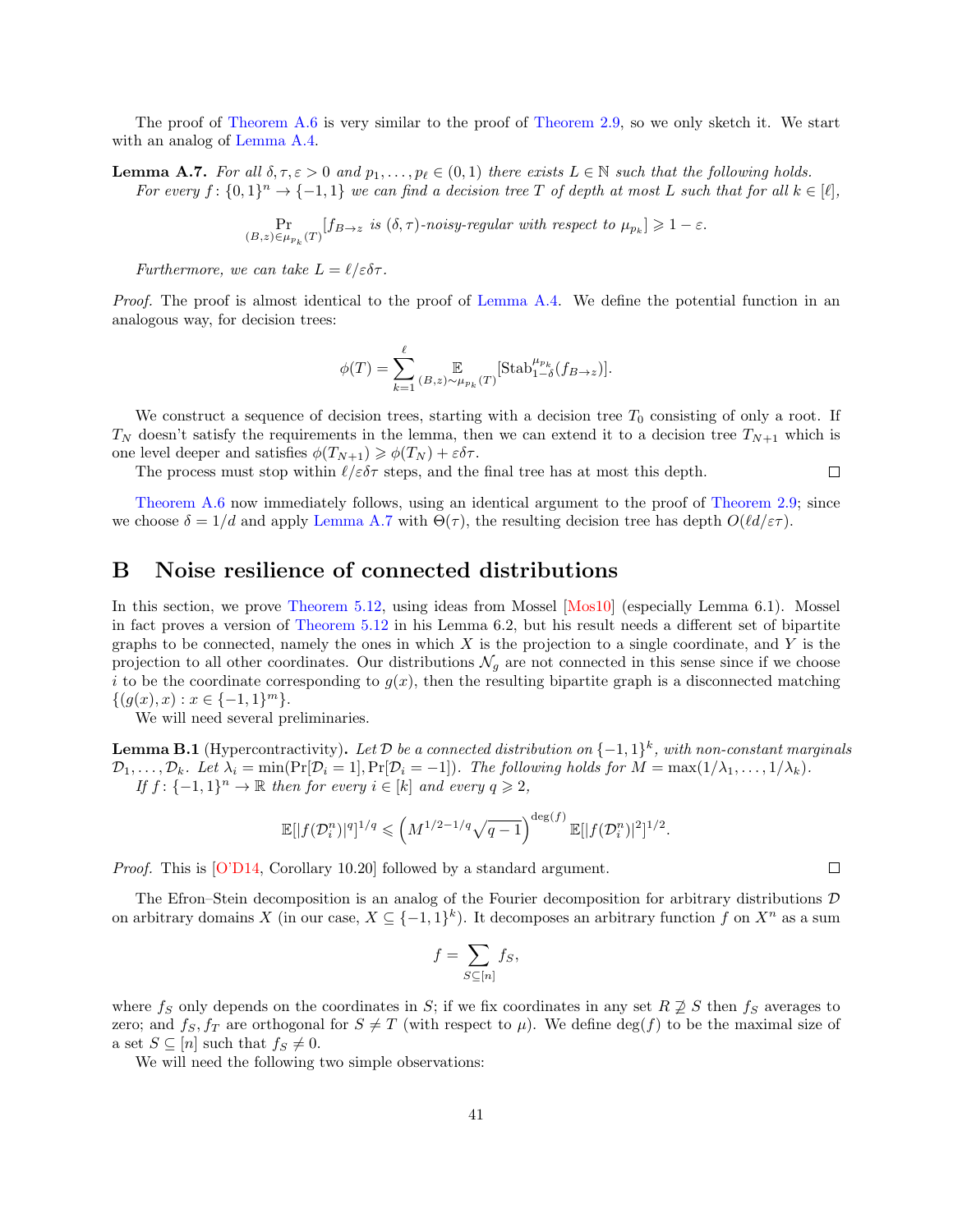- deg(fq)  $\leq$  deg(f) + deg(q).
- If  $g^{\leq D} = 0$  then  $(fg)^{\leq D-\deg(f)} = 0$ .

The first observation is simple. As for the second observation, let

$$
f = \sum_{|S| \le d} f_S, \quad g = \sum_{|T| > D} g_T.
$$

If we average  $f_Sg_T$  over any  $i \in T \setminus S$  then it vanishes (choose  $R = \{i\} \not\supseteq T$ ). Since  $|T \setminus S| > D - d$ , this means that for every set U of size at most  $D - d$ , if we average fg over the coordinates outside U, then it vanishes. Induction on |U| shows that  $(fg)_U = 0$  for all  $|U| \le D - d$ .

We use connectivity via a certain averaging operator.

**Definition B.2** (Averaging operator). Let D be a connected distribution over  $\{-1,1\}^k$ , let  $n \in \mathbb{N}$ , and let  $i \in [k-1]$ . We consider  $x \sim \mathcal{D}^n$ , denoting the k projections by  $x^{(1)}, \ldots, x^{(k)} \in \{-1, 1\}^n$ .

For  $i \in [k-1]$ , define an operator  $S_i$  which takes a function f depending on  $x^{(1)}, \ldots, x^{(i)}$  and outputs a function  $S_i f$  depending on  $x^{(i+1)}, \ldots, x^{(k)}$ , defined by

$$
(S_i f)(y^{(i+1)}, \ldots, y^{(k)}) = \mathbb{E}[f(x^{(1)}, \ldots, x^{(i)}) \mid x^{(i+1)} = y^{(i+1)}, \ldots, x^{(k)} = y^{(k)}].
$$

When  $i = k$ , we similarly define an operator  $S_k$  which takes a function depending on  $x^{(k)}$  and output a function  $S_k f$  depending on  $x^{(1)}, \ldots, x^{(k-1)}$ , defined in an analogous way.

<span id="page-41-3"></span>**Lemma B.3.** Let  $D$  be a connected distribution on  $\{-1,1\}^k$ . There exists  $\rho < 1$  such that the following holds for all  $n \in \mathbb{N}$  and  $i \in [k-1]$ .

If f is a function depending on the projection of  $\mathcal{D}^n$  to the first i coordinates and  $f^{\leq D} = 0$  then

$$
||S_i f||_2 \leqslant \rho^D ||f||_2.
$$

Proof. Follows from [\[Mos10,](#page-37-12) Propositions 2.11 and 2.12].

We can now prove [Theorem 5.12,](#page-23-0) making free use of [Lemma B.1.](#page-40-4)

The proof uses a hybrid argument. For every  $i \in [k]$ , we will show that

<span id="page-41-1"></span><span id="page-41-0"></span>
$$
\left| \underset{x \sim \mathcal{D}^n}{\mathbb{E}} [|T_{1-\gamma_1} f_1(x^{(1)}) \cdots T_{1-\gamma_{i-1}} f_{i-1}(x^{(i-1)}) (1 - T_{1-\gamma_i}) f_i(x^{(i)}) f_{i+1}(x^{(i+1)}) \cdots f_k(x^{(k)})] \right| \leq \frac{\varepsilon}{k}.
$$
 (6)

We will define the parameters  $\gamma_1, \ldots, \gamma_{k-1}$  inductively, and  $\gamma_k$  directly.

Suppose first that  $i = k$ . Since  $T_{1-\gamma_1} f_1, \ldots, T_{1-\gamma_{k-1}} f_{k-1}$  are bounded, we can bound the square of the left-hand side of  $(6)$  by

$$
\mathbb{E}[|S_k(1-T_{1-\gamma_k})f_k||^2 \leq \mathbb{E}[(S_k(1-T_{1-\gamma_k})f_k)^2] \leq \sum_{e\geq 0} \rho^{2e}(1-(1-\gamma_k)^e) \mathbb{E}[(f_k^{=e})^2] \leq \max_{e\geq 0} \rho^{2e}e\gamma_k,
$$

using  $1 - (1 - \gamma_k)^e \leqslant e \gamma_k$  and  $\mathbb{E}[f_k^2] = 1$ . We can choose  $\gamma_k > 0$  so that the maximum on the right-hand side is at most  $(\varepsilon/k)^2$ .

Suppose next that  $i < k$ . Since  $f_{i+1}, \ldots, f_k$  are bounded, we can bound the left-hand side of [\(6\)](#page-41-1) by

$$
\mathbb{E}[|S_i(T_{1-\gamma_1}f_1 \dots T_{1-\gamma_{i-1}}f_{i-1}(1-T_{1-\gamma_i})f_i)|].
$$

Note that  $T_{1-\gamma_j} f_j$  is bounded in magnitude by 1 for all  $j < i$ , and  $(1 - T_{1-\gamma_i}) f_i$  is bounded in magnitude by 2.

We will inductively find parameters  $d_1, \ldots, d_i \in \mathbb{N}$  such that the following three inequalities hold. First, for all  $j \in [i-1]$ ,

<span id="page-41-2"></span>
$$
\mathbb{E}[|T_{1-\gamma_1} f_1^{\le d_1} \cdots T_{1-\gamma_{j-1}} f_{j-1}^{\le d_{j-1}} T_{1-\gamma_j} f_j^{>d_j}]| \le \frac{\varepsilon}{2k(i+1)}.
$$
\n(7)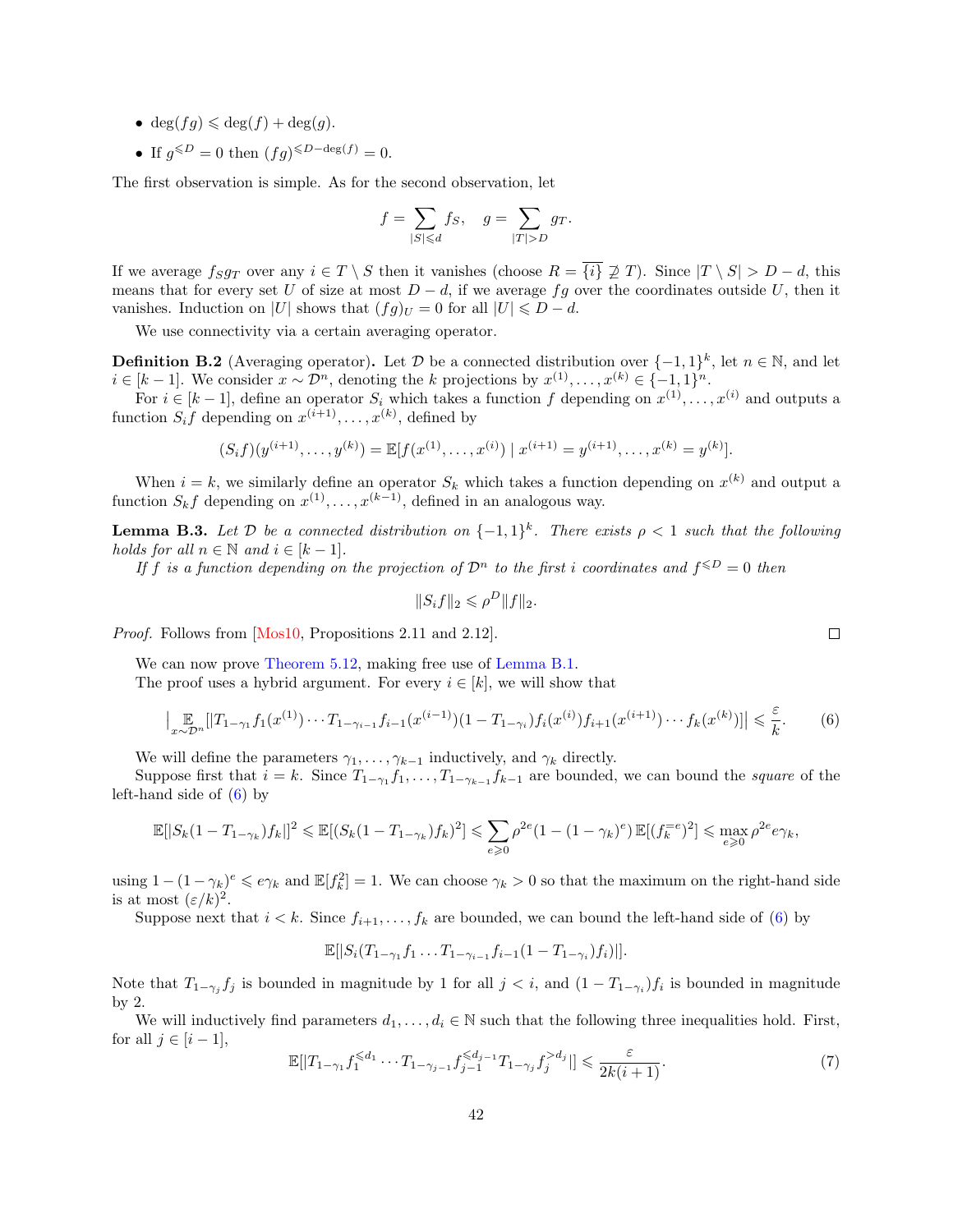Second,

<span id="page-42-0"></span>
$$
\mathbb{E}[|T_{1-\gamma_1}f_1^{\leq d_1}\cdots T_{1-\gamma_{i-1}}f_{i-1}^{\leq d_{i-1}}(1-T_{1-\gamma_i})f_i^{\leq d_i}|\leq \frac{\varepsilon}{k(i+1)}.
$$
\n(8)

Third,

<span id="page-42-1"></span>
$$
\mathbb{E}[|S_i(T_{1-\gamma_1}f_1^{\leq d_1}\cdots T_{1-\gamma_{i-1}}f_{i-1}^{\leq d_{i-1}}(1-T_{1-\gamma_i})f_i^{>d_i})|] \leq \frac{\varepsilon}{k(i+1)}.
$$
\n(9)

.

Together, these imply  $(6)$ , since  $S_i$  is contractive.

Let us start with  $(7)$ . Generalized Hölder's inequality shows that the left-hand side of  $(7)$  is bounded by

$$
\prod_{\ell=1}^{j-1} \mathbb{E}[|T_{1-\gamma_{\ell}}f_{\ell}^{\le d_{\ell}}|^{2(j-1)}]^{1/2(j-1)} \mathbb{E}[(T_{1-\gamma_{j}}f_{j}^{>d_{j}})^{2}]^{1/2} \le (M\sqrt{2j-3})^{d_{1}+\cdots+d_{j-1}}(1-\gamma_{j})^{d_{j}}
$$

Given  $d_1, \ldots, d_{j-1}, \gamma_j$ , we can choose  $d_j$  so that [\(7\)](#page-41-2) is satisfied.

The argument for  $(8)$  is similar. Generalized Hölder's inequality bounds the left-hand side of  $(8)$  by

$$
\prod_{\ell=1}^{i-1} \mathbb{E}[|T_{1-\gamma_{\ell}}f_{\ell}^{\leq d_{\ell}}|^{2(i-1)}]^{1/2(i-1)} \mathbb{E}[((1-T_{1-\gamma_{i}})f_{j}^{\leq d_{i}})^{2}]^{1/2} \leq (M\sqrt{2i-3})^{d_{1}+\cdots+d_{i-1}}d_{i}\gamma_{i}.
$$

Given  $d_1, \ldots, d_i$ , we can choose  $\gamma_i$  so that [\(8\)](#page-42-0) holds. We choose  $d_i$  below, *independently of*  $\gamma_i$ .

Finally, we tackle [\(9\)](#page-42-1). Applying Cauchy–Schwarz, it suffices to show that

$$
\mathbb{E}[(S_i(T_{1-\gamma_1}f_1^{\leq d_1}\cdots T_{1-\gamma_{i-1}}f_{i-1}^{\leq d_{i-1}}(1-T_{1-\gamma_i})f_i^{>d_i}))^2]^{1/2} \leq \frac{\varepsilon}{k(i+1)}.
$$

Let  $d_{\leq i} = d_1 + \cdots + d_{i-1}$ . The function F that  $S_i$  is applied to satisfies  $F^{\leq d_i - d_{\leq i}} = 0$ , and so we can use [Lemma B.3](#page-41-3) to bound the left-hand side by

$$
\rho^{d_i - d_{\leq i}} \mathbb{E}[(T_{1-\gamma_1}f_1^{\leq d_1} \cdots T_{1-\gamma_{i-1}}f_{i-1}^{\leq d_{i-1}}(1 - T_{1-\gamma_i})f_i^{> d_i})^2]^{1/2} \leq
$$
\n
$$
\rho^{d_i - d_{\leq i}} \mathbb{E}[(T_{1-\gamma_1}f_1^{\leq d_1} \cdots T_{1-\gamma_{i-1}}f_{i-1}^{\leq d_{i-1}}(1 - T_{1-\gamma_i})f_i)^2]^{1/2} +
$$
\n
$$
\rho^{d_i - d_{\leq i}} \mathbb{E}[(T_{1-\gamma_1}f_1^{\leq d_1} \cdots T_{1-\gamma_{i-1}}f_{i-1}^{\leq d_{i-1}}(1 - T_{1-\gamma_i})f_i^{\leq d_i})^2]^{1/2},
$$

using the triangle inequality. We will show that both summands are bounded by  $\frac{\varepsilon}{2k(i+1)}$ . We present the proof for the second summand; the same argument also bounds the first summand.

Applying the generalized Hölder inequality, for any  $q_1, \ldots, q_i \geq 2$  such that  $1/q_1 + \cdots + 1/q_i = 1/2$  we can bound the second summand by

$$
\rho^{d_i-d_{\leq i}}\prod_{j=1}^{i-1}\mathbb{E}[|T_{1-\gamma_j}f_j^{\leqslant d_j}|^{q_j}]^{1/q_j}\,\mathbb{E}[|(1-T_{1-\gamma_i})f_i^{\leqslant d_i}|^{q_i}]^{1/q_i} \leqslant 2\rho^{d_i-d_{\leqslant i}}\prod_{j=1}^{i}(M^{1/2-1/q_j}\sqrt{q_j-1})^{d_j},
$$

since  $T_{1-\gamma_1}f_1,\ldots,T_{1-\gamma_{i-1}}f_{i-1}$  are bounded by 1 and  $(1-T_{1-\gamma_i})f_i$  is bounded by 2.

We choose  $q_1, \ldots, q_i$  as follows. Let q be a large parameter. We take  $q_1 = \cdots = q_{i-1} = 2(i-1)q$  and  $q_i = \frac{2q}{q-1}$ . We can bound the summand by

$$
2\rho^{d_i - d_{< i}} \sqrt{2Miq}^{d_{< i}} \left( M^{1/2q} \sqrt{1 + \frac{2}{q-1}} \right)^{d_i}.
$$

Choose q large enough so that  $\rho \cdot M^{1/2q} \sqrt{1 + \frac{2}{q-1}} \leqslant \sqrt{\rho}$ . We can bound the summand by

$$
2\sqrt{\rho}^{d_i}(\sqrt{2Miq}/\rho)^{d_{< i}}.
$$

We can choose  $d_i$  to make this at most  $\frac{\varepsilon}{2k(i+1)}$ , completing the proof.